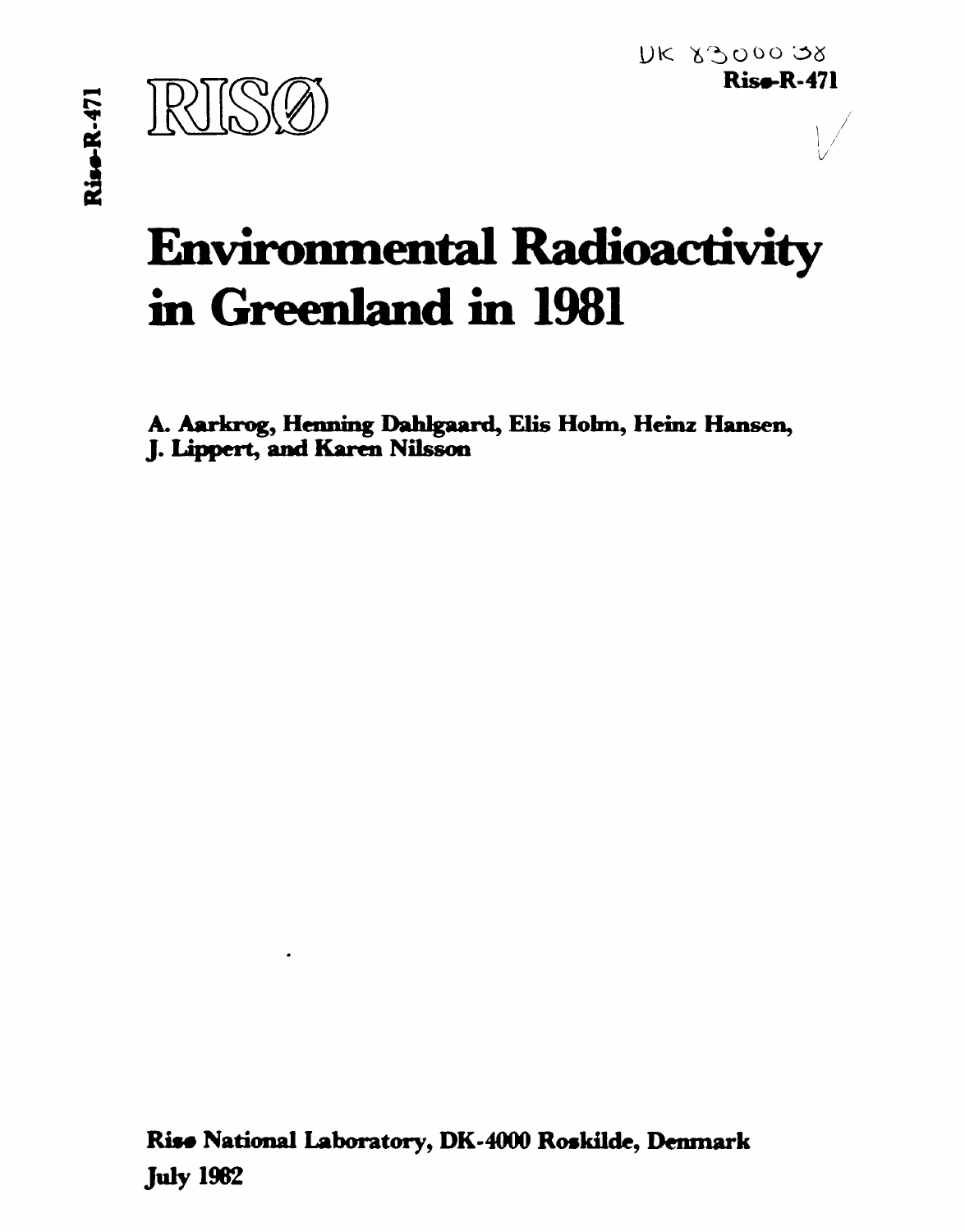**Risø-R-471** 

**ENVIRONMENTAL RADIOACTIVITY IN GREENLAND IN 1981** 

**A. Aarkrog, Henning Dahlgaard, Elis Holm\*, Heinz Hansen,** 

**J. Lippert and Karen Nilsson** 

**\* University of Lund, Sweden** 

**Abstract. Measurements of fallout radioactivity in Greenland in 1981 are reported. Strontium-90 (and Cesium-137 in most cases) was determined in samples of precipitation, sea water, vegetation, animals, and drinking water. Estimates are given of the mean contents of ^<sup>u</sup>Sr and <sup>1</sup>^ <sup>7</sup>Cs in the human diet in Greenland**  in 1981. Purther results of the <sup>239,240</sup>Pu and <sup>241</sup>Am measure**ments on samples from the expedition to Thule in August 1979 are presented. Brown algae collected in East Greenland in 1969 were analysed for Pu and Am.** 

**INIS Descriptors** 

- **[0] DEER, DIET, ENVIRONMENT, EXPERIMENTAL DATA, FISHES, POOD CHAINS, GLOBAL FALLOUT, GRAPHS, GREENLAND, PLANTS, RADIO-ACTIVITY, SEAWATER, SHEEP, TABLES**
- **[1] ATMOSPHERIC PRECIPITATIONS, DRINKING WATER, STRONTIUM 90**
- **[2] CESIUM 137**
- **[3] ALGAE, AMERICIUM 241, PLUTONIUM 239, PLUTONIUM 240, SEDI-MENTS**

**UDC 614.73 (988)** 

**July 1982** 

**Risø National Laboratory, DK-4000 Roskilde, Denmark**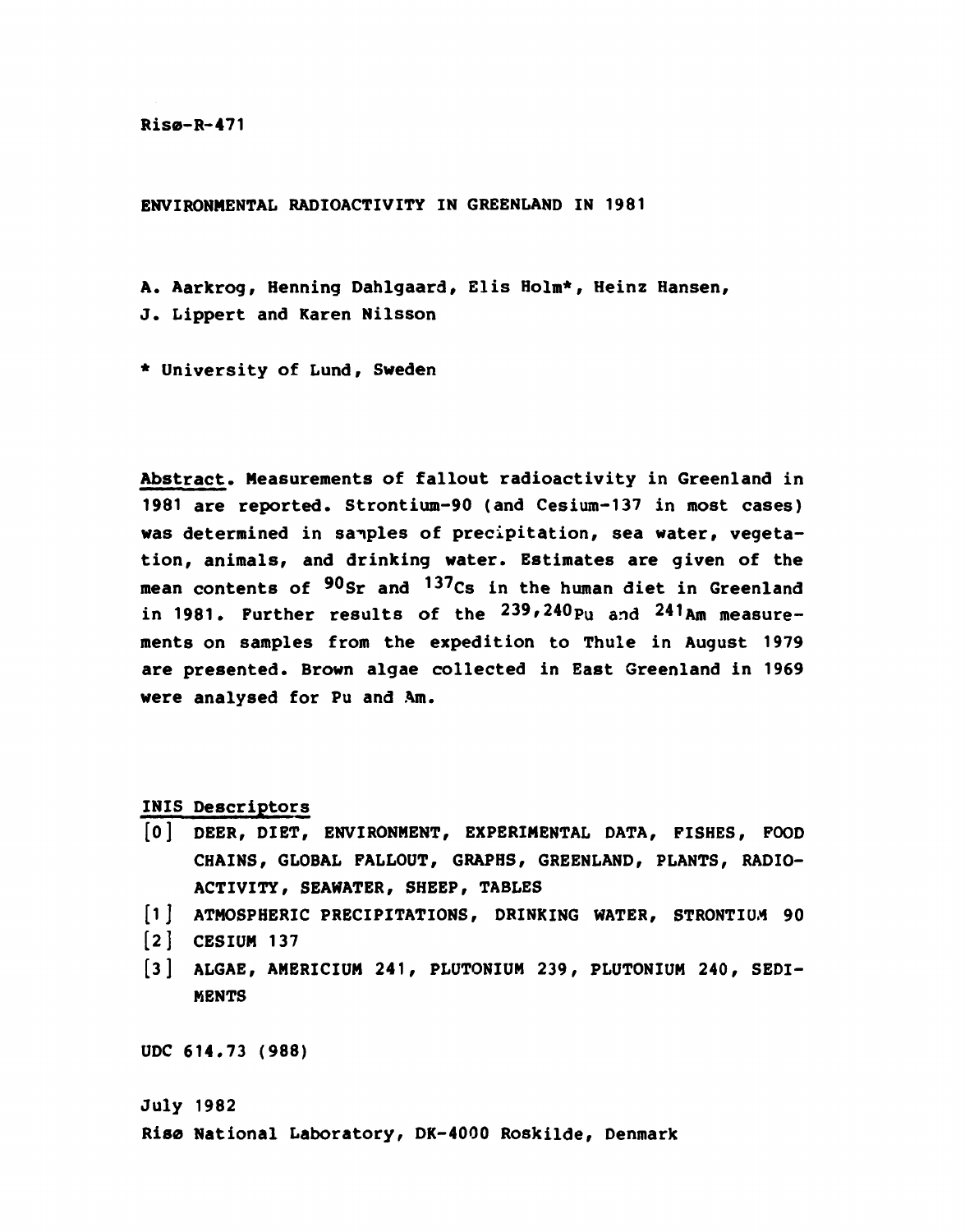**ISBN 87-550-0857-7 ISSN 0106-2840 Risø Repro 1982** 

 $\label{eq:2.1} \frac{1}{\sqrt{2}}\int_{\mathbb{R}^3}\frac{1}{\sqrt{2}}\left(\frac{1}{\sqrt{2}}\right)^2\frac{1}{\sqrt{2}}\left(\frac{1}{\sqrt{2}}\right)^2\frac{1}{\sqrt{2}}\left(\frac{1}{\sqrt{2}}\right)^2.$ 

 $\mathcal{L}^{\text{max}}_{\text{max}}$  and  $\mathcal{L}^{\text{max}}_{\text{max}}$ 

 $\label{eq:2.1} \frac{1}{\sqrt{2\pi}}\int_{\mathbb{R}^3}\frac{1}{\sqrt{2\pi}}\left(\frac{1}{\sqrt{2\pi}}\right)^2\frac{1}{\sqrt{2\pi}}\int_{\mathbb{R}^3}\frac{1}{\sqrt{2\pi}}\left(\frac{1}{\sqrt{2\pi}}\right)^2\frac{1}{\sqrt{2\pi}}\frac{1}{\sqrt{2\pi}}\int_{\mathbb{R}^3}\frac{1}{\sqrt{2\pi}}\frac{1}{\sqrt{2\pi}}\frac{1}{\sqrt{2\pi}}\frac{1}{\sqrt{2\pi}}\frac{1}{\sqrt{2\pi}}\frac{1}{\sqrt{2\$ 

 $\sim$ 

 $\mathcal{L}^{\text{max}}_{\text{max}}$  , where  $\mathcal{L}^{\text{max}}_{\text{max}}$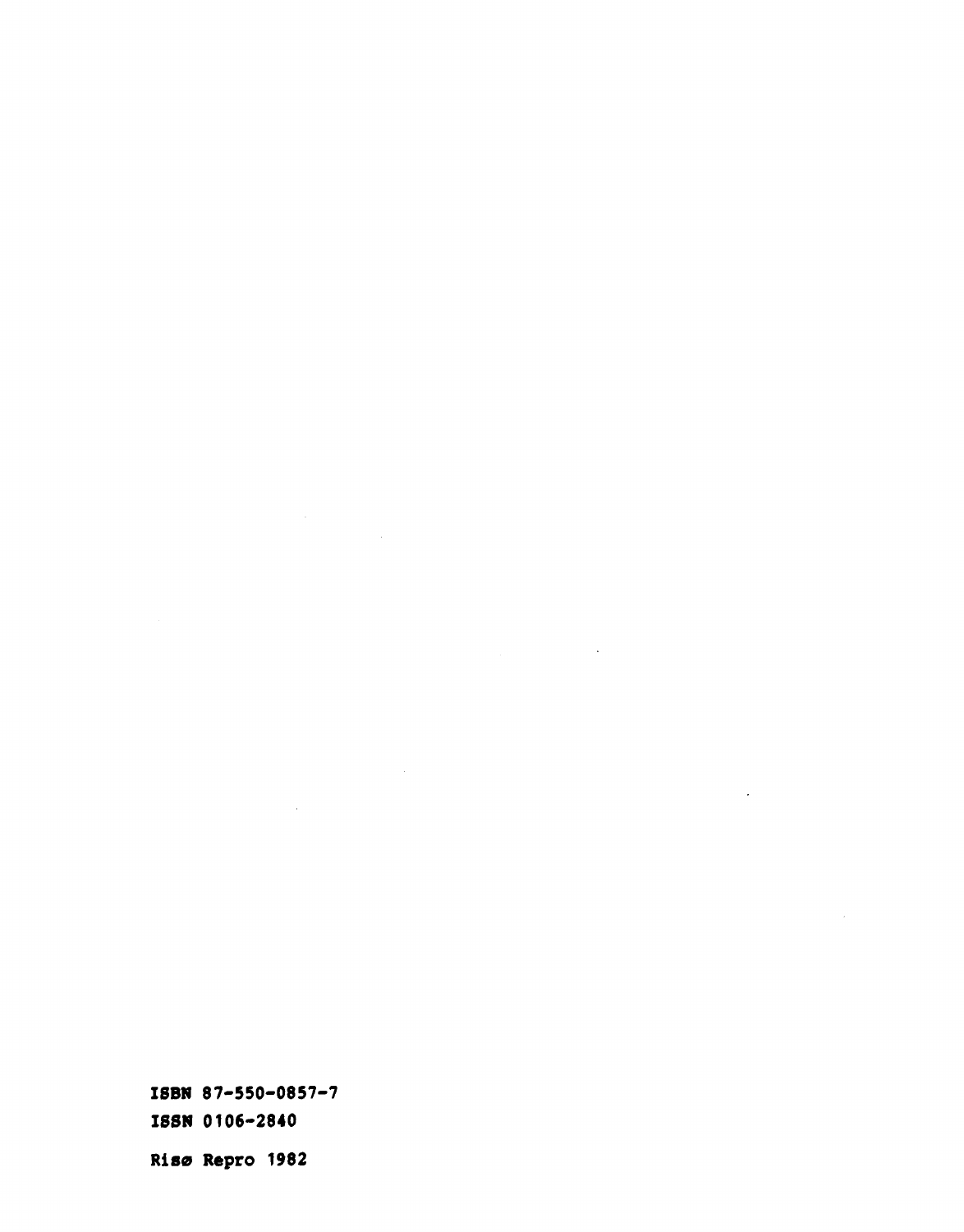## **CONTENTS**

|    |                                                                  | Page             |
|----|------------------------------------------------------------------|------------------|
| 1. |                                                                  | 7                |
| 2. | RESULTS AND DISCUSSION                                           | $\boldsymbol{9}$ |
|    | Strontium-90 in precipitation<br>2.1.                            | 9                |
|    | 2.2.<br>Strontium-90 in sea water                                | 10               |
|    | Strontium-90 and Cesium-137 in terrestrial<br>2.3.               |                  |
|    |                                                                  | 10               |
|    | 2.4.<br>Strontium-90 and Cesium-137 in sea animals               | 12               |
|    | Strontium-90 and Cesium-137 in vegetation<br>2.5.                | 12               |
|    | Strontium-90 in drinking water<br>2.6.                           | 14               |
| 3. | ESTIMATE OF THE MEAN CONTENTS OF $90$ <sub>Sr</sub> AND $137$ Cs |                  |
|    | IN THE HUMAN DIET IN GREENLAND IN 1981                           | 17               |
| 4. |                                                                  | 24               |
|    |                                                                  | 25               |
|    |                                                                  | 25               |
|    | APPENDIX A. Brown algae and Mytilus collected in                 |                  |
|    | Greenland 1969, 1970 and 1979                                    | 26               |
|    | APPENDIX B. Biological samples from Thule                        | 31               |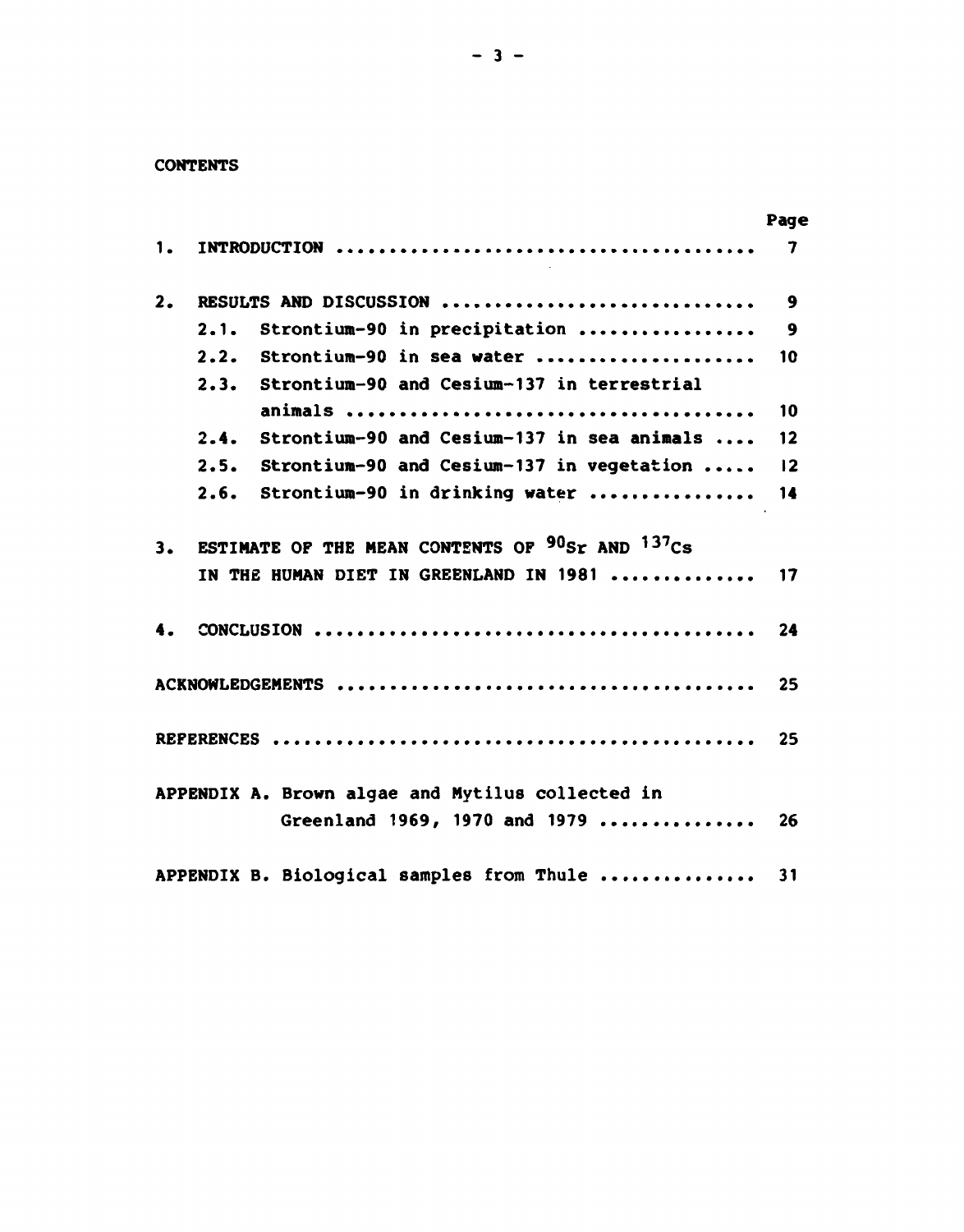#### ABBREVIATIONS AND UNITS

```
joule; the unit of energy; 1 J = 1 Na (= 0.239 cal)
J:Gy: gray: the unit of absorbed dose = 1 J kg<sup>-1</sup> (= 100 rad)
     sievert: the unit of dose equivalent = 1 J kg<sup>-1</sup> (= 100 rem)
Sv:Bq: becquerel: the unit of radioactivity = 1 s<sup>-1</sup> (= 27 pCi)
cal: calorie = 4.186 J
rad: 0.01 Gy
rem: 0.01 Sv
Ci: curie: 3.7 \cdot 10^{10} Bq (= 2.22 \cdot 10^{12} dpm)
     tera: 1012
T:qiqa: 10<sup>9</sup>G:mega: 10<sup>6</sup>M:
     milli: 10^{-3}m<sub>z</sub>mikro: 10-6
\mu :
     nano: 10<sup>-9</sup>
n:pico: 10^{-12}p:femto: 10^{-15}f:atto: 10^{-18}a:cap: caput: (per individual)
TNT: trinitrotoluol; 1 Mt TNT: nuclear explosives equivalent
     to 10^9 kg TNT.
cpm: counts per minute
dpm: disintegrations per minute
OR: observed ratio
CF: concentration factor
FP: fission products
µR: micro-roentgen, 10<sup>-6</sup> roentgen
S.U.:pCi 90sr (q Ca)<sup>-1</sup>
0.8.: obser ved ratio
M.U.:pCi 137Cs (g K)<sup>-1</sup>
```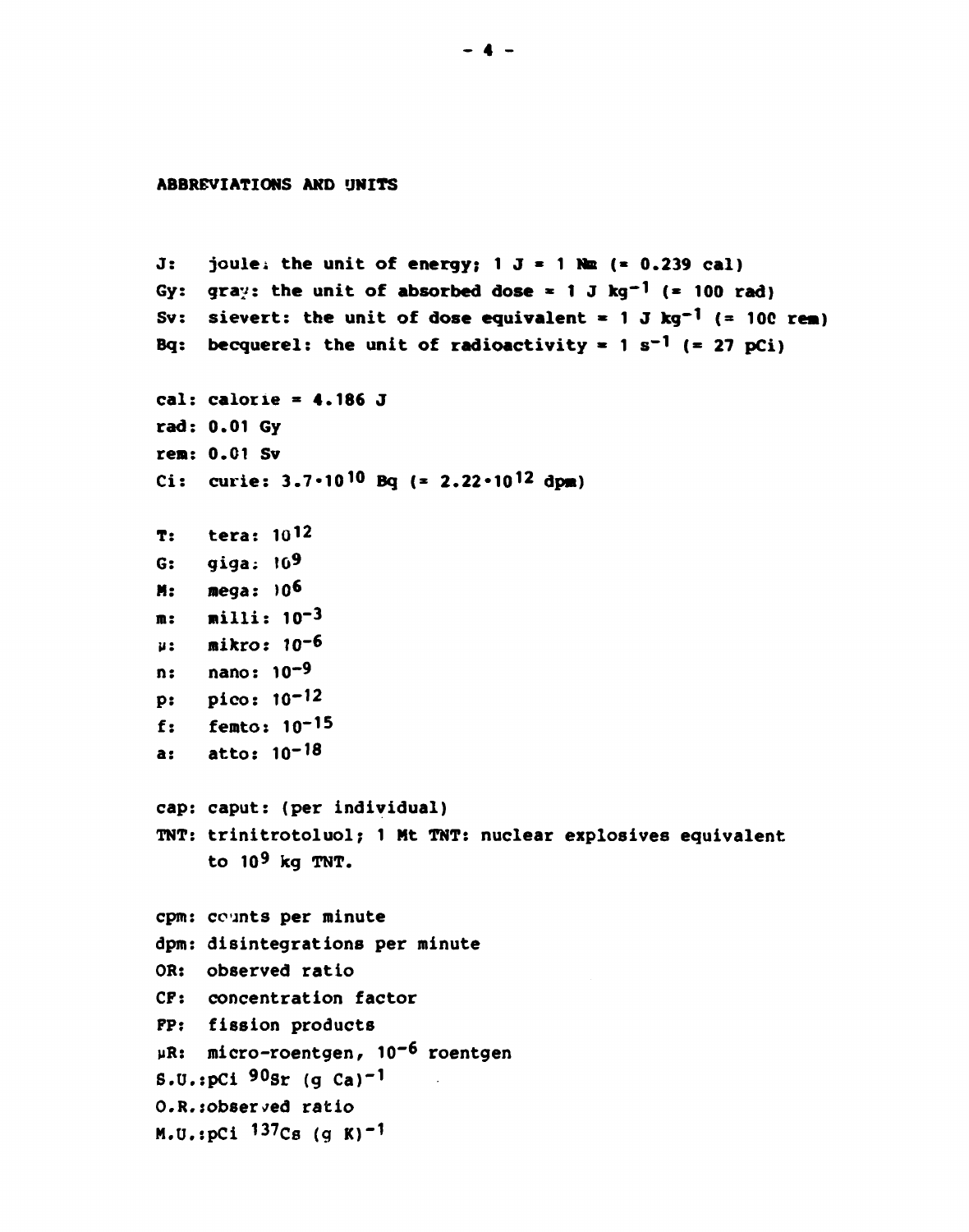**V: a: f: vertebrae M i e female nSr: natural (stible) Sr**  eqv. mg KCl: equivalents mg KCl: activity as from 1 mg KCl **(~ 0.88 dpa) x-x\*)<sup>2</sup> S.D.: standard deviation: S.E.: standard error**   $V$  (n-1)  $V \sqrt{n(n-1)}$ **U.C.L.: upper control level L.C.L.: lower control level**  S.S.C.: sum of squares of deviation:  $\sum (\bar{x}-x_i)^2$ **f: degrees of freedom**   $s^2$ : **<sup>2</sup>: variance**   $v^2$ : **<sup>2</sup>: ratio between the variance in question and the residual varian** *t*  **P: probability fractile of the distribution in question n: coefficient of variation, relative standard deviation ANOVA: analysis of variance A: relative standard deviation 20-33% B: relative standard deviation >33%, such results are not considered significantly different from zero activity B.D.L.: below detection limit In the significance test the following symbols were used: \* : probably significant (P > 95%) \*\* : significant** *(v* **> 99%) \*\*\*: highly significant (P > 99.9%)**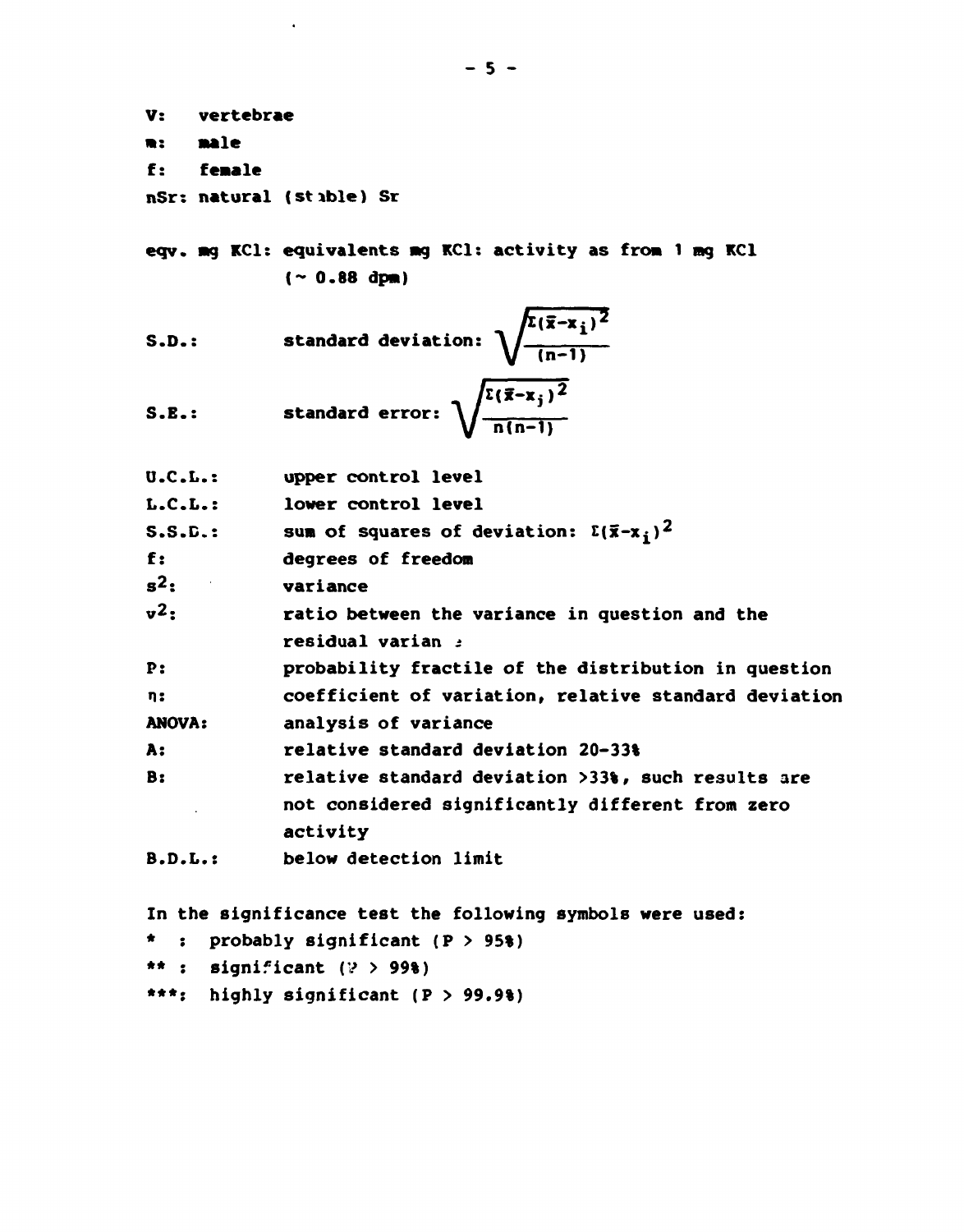

**Pig. 1. Greenland.**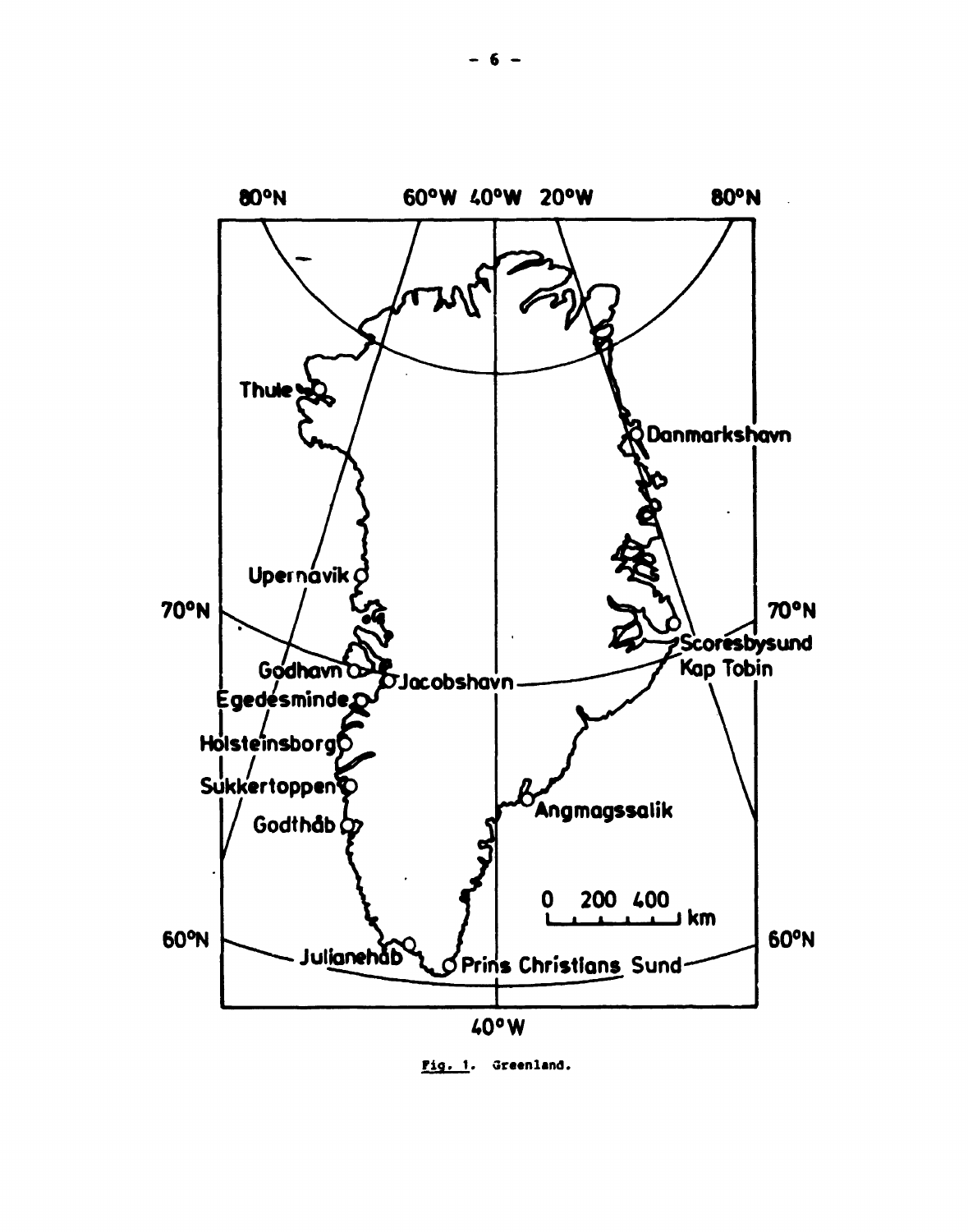#### **1. INTRODUCTION**

# **1.1.**

In 1981 the samping programme was similar to that used in pre**vious years but for a few minor modifications.** 

# **1.2.**

**As hitherto, samples were collected through the local district physicians and the head of the telestations.** 

## **1.3.**

**The estimated mean diet in Greenland was the same as that in 1962, i.e., it agreed with the estimate given by Professor B. Hoff-Jørgensen, Ph.D.** 

# **1.4.**

**The environmental studies in Greenland were carried out together with corresponding investigations in Denmark (cf. Risø Report No. 469<sup>2</sup>> ) and in the Faroes (cf. Risø Report No. 470<sup>3</sup>>).** 

# **1.5.**

**The present report does not repeat information concerning sample collection and analysis already given in ref. 1.**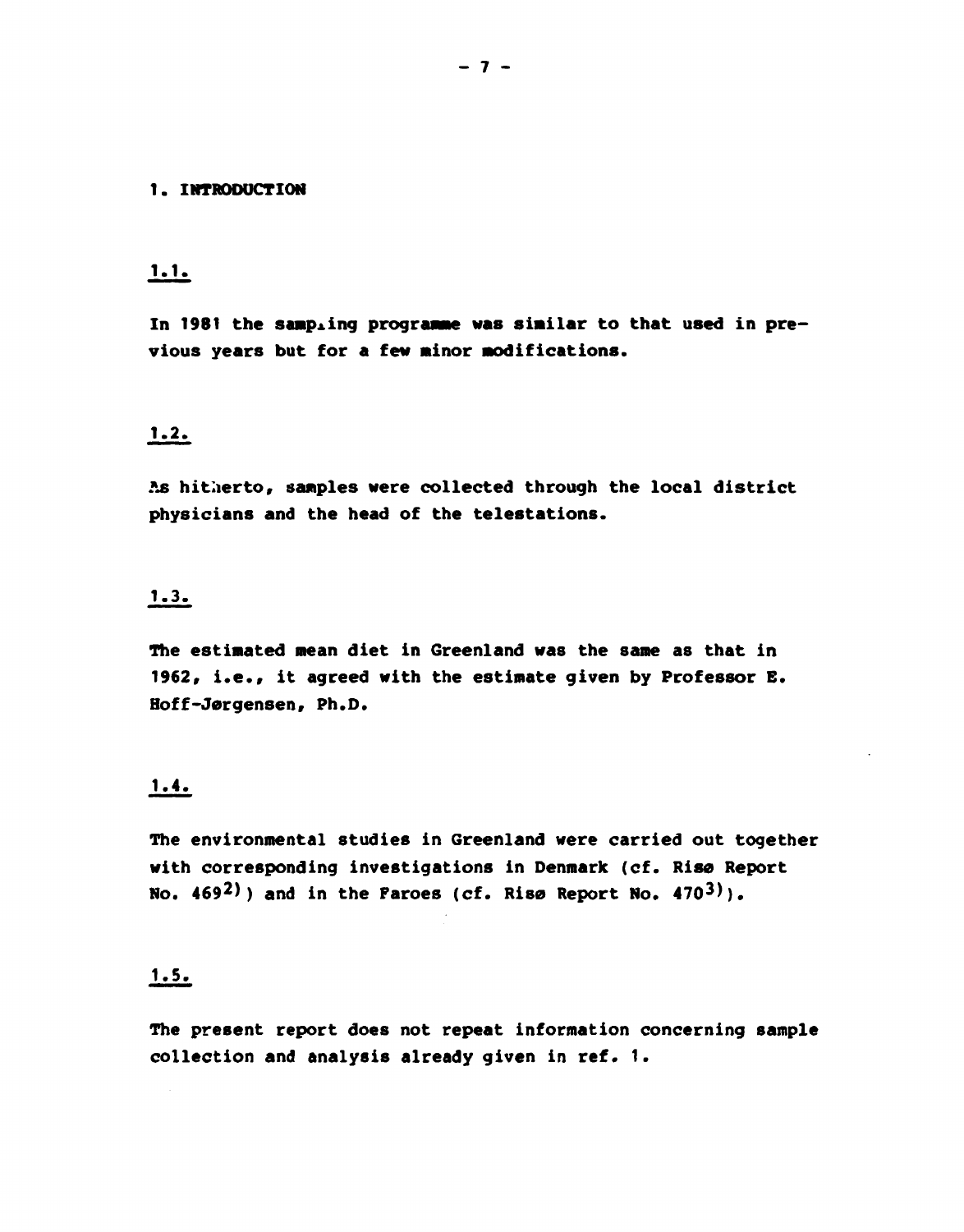**1.6.** 

**Appendix A contains the Pu and Aa analysis of a number of Fucus and Laainaria saaples collected by GGU in 1969. In Appendix B**  we have as uncommented tables given further results of our in**vestigations of transuranics (Pu and An) and <sup>137</sup>Cs at Thule in**  August 1979. The expedition to Thule in 1979 was supported by **the Coaaission of the European Coaaunities with funds froa its Radiation Protection prograaae.** 

**%**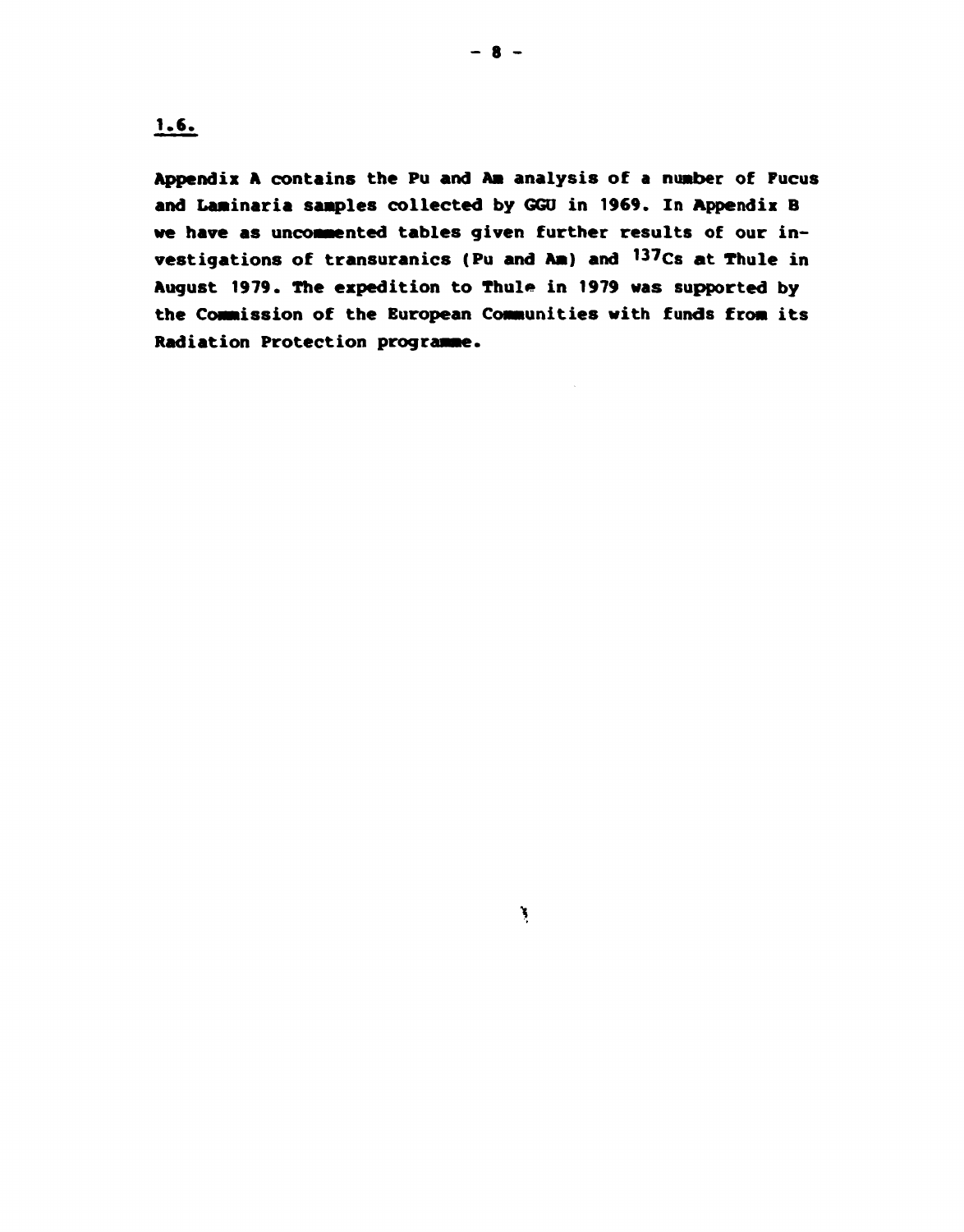## **2. RESULTS AND DISCUSSION**

# 2.1. Strontium-90 in precipitation

## Table 2.1.1 shows the results of the measurements.

| $$ cation<br>(m precipitation) | Unit      | Jan-March | April-June | July-Sept | Oct-Dec | 1981 |
|--------------------------------|-----------|-----------|------------|-----------|---------|------|
| <b>Upernavik</b>               | $a^{-3}$  | 9.8       | 50         | 18.6      | 7.4     | 14.8 |
| $I$ 0.376                      | $pq = -2$ | 0.82      | 1.18       | 2.7       | 0.88    | 5.6  |
| Godthãb                        | $pq = -3$ | 13.3      | 19.5       | 24        | 7.8     | 16.7 |
| $I_0.763$                      | $pq = -2$ | 2.3       | 3.3        | 5.7       | 1.45    | 12.8 |
| Prins Chr. Sund                | $pq = -3$ | lost      | 34         |           |         |      |
|                                | $pq = -2$ |           | 10.7       |           |         |      |
| Scoresbysund                   | $Bq = -3$ | $5.7 -$   | 30         | 14.9      | 11.2    | 13.9 |
| $I_0.396$                      | $pq = -2$ | $1.05 -$  | 3.0        | 0.91      | 0.55    | -5.5 |
| Danmarkshavn                   | $pq = -3$ | 21        | 32         |           | 49<br>A |      |
|                                | $pq = -2$ | 0.39      | 0.48       |           | 0.30A   |      |

Table 2.1.1. Strontium-90 in precipitation in Greenland in 1981. (Sampling  $area: 0.02<sup>2</sup>$ 

**•Combined with Oct--Dec 1900 .** 

**The <sup>90</sup>Sr fallout in 1981 at the Greenland stations were approx imately two times the 1980 figures. In Denmark<sup>2</sup>) and the Faroes3) the fallout increased by a factor of 3 from 1980 to 1981.** 

**Fig. 2.1 shows the accumulated <sup>90</sup>Si at the various stations in Greenland, since measurements began in 1962.**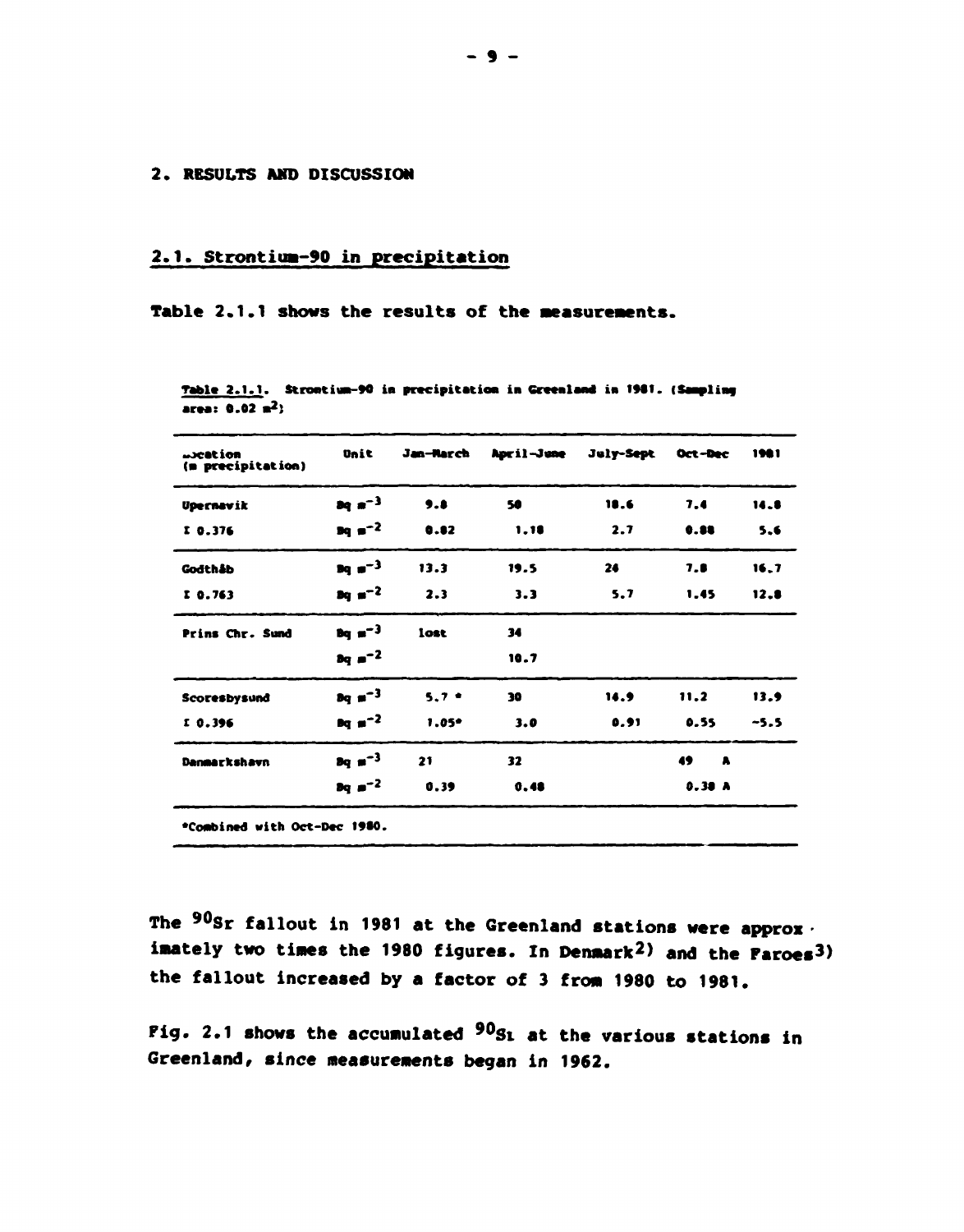

Fig. 2.1. Accumulated 90Sr at Prins Chr. Sund, Godthåb, Godhavn, Kap Tobin and Upernavik calculated from precipitation measurements since 1962. The accumulated fallout by 1962 was estimated from the Danish data (cf. Rise Report No. 4472), Appendix D) and from the ratio between the 90sr fallout at the Greenland stations and the fallout in Denmark in the period 1962-1974.

#### 2.2. Strentium-90 in sea water

Due to a strike in Greenland in the summer of 1981 no samples of sea water was collected.

# 2.3. Strontium-90 and Cesium-137 in terrestrial animals

Pive samples of lamb were received from SW-Greenland in 1981. The mean levels were  $0.28$  Bq  $90$ Sr kg<sup>-1</sup> meat and 66 Bq  $137$ Cs  $kg^{-1}$ . The lamb bones contained 3200 Bq  $90sr$  (kg Ca)<sup>-1</sup>.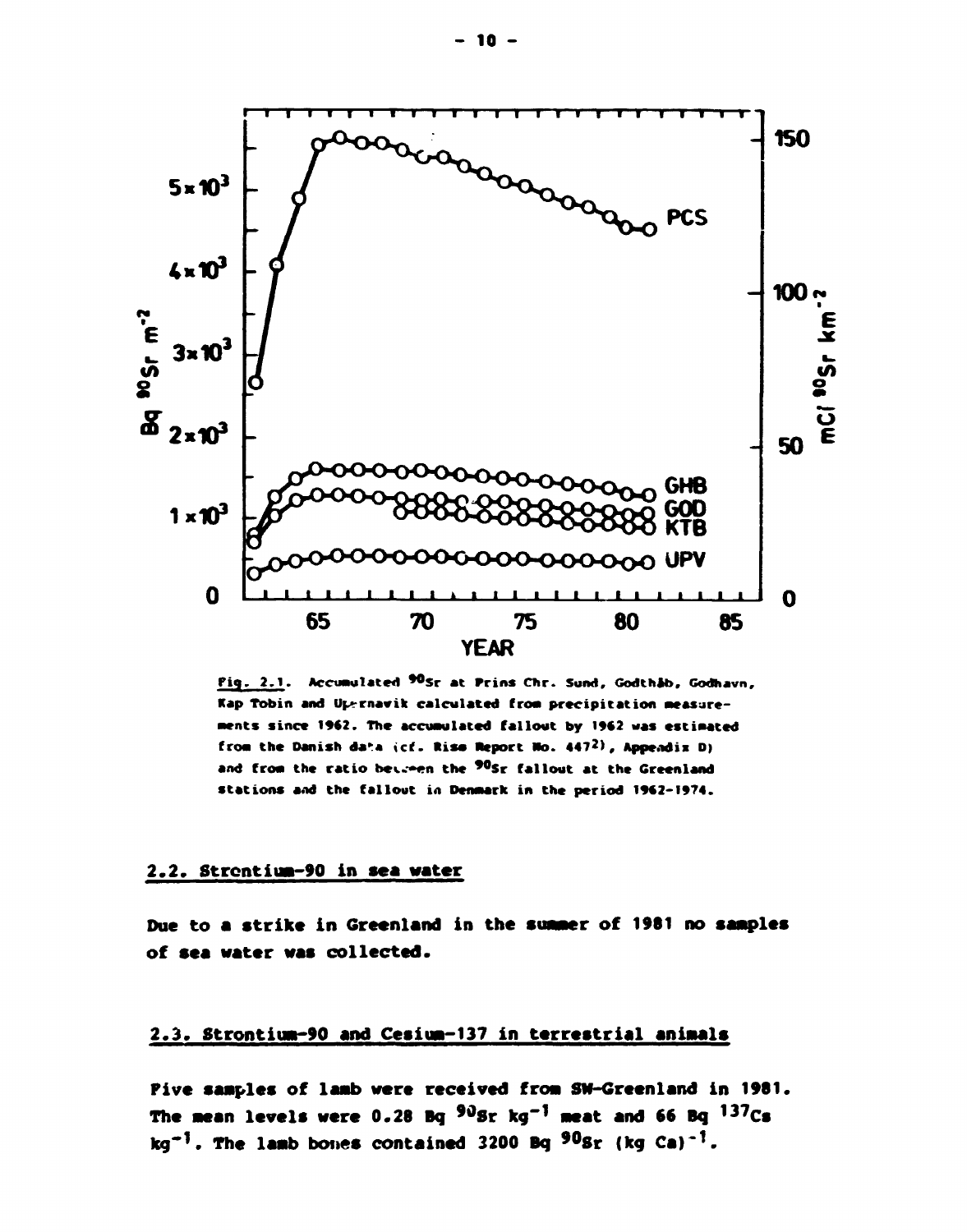Three samples of reindeer from Egedesminde showed mean levels of 0.117 Bq  $90$ Sr kg<sup>-1</sup> meat, 38 Bq  $137$ Cs kg<sup>-1</sup> meat and in bone: 1790 Bq  $90_{\text{sr}}$  (kg Ca)<sup>-1</sup>.

| <b>Date</b> | Location                           | Sample type                                                                                                                   |       | Bq 90Sr kg <sup>-1</sup> Bq 90Sr (kg Ca) <sup>-1</sup> Bq <sup>137</sup> Cs kg <sup>-1</sup> Bq <sup>137</sup> Cs (kg K) <sup>-1</sup> |      |       |
|-------------|------------------------------------|-------------------------------------------------------------------------------------------------------------------------------|-------|----------------------------------------------------------------------------------------------------------------------------------------|------|-------|
| March       | Eqedesminde                        | Reindeer meat I                                                                                                               | 0.055 | 610 (1910)                                                                                                                             | 7.2  | 2100  |
| ٠           | $\omega$ . It is a set of $\omega$ | $\bullet$<br>$\ddot{\bullet}$ $\ddot{\bullet}$                                                                                | 0.194 | 1700 (1820)                                                                                                                            | 6.1  | 1900  |
| <b>Sept</b> | $ -$                               | $\blacksquare$<br>٠                                                                                                           | 0.101 | 1340 (1640)                                                                                                                            | 102  | 28000 |
| Aug         | SW-Greenland                       | Lamb meat I                                                                                                                   |       | (3700)<br>4500                                                                                                                         | 19.7 | 9200  |
|             | (KGH)                              | $\frac{1}{2}$ $\frac{-w}{1}$ + v                                                                                              | 0.33  | (2800)                                                                                                                                 | 117  | 45000 |
|             |                                    |                                                                                                                               |       |                                                                                                                                        | 12.6 | 5700  |
|             |                                    | $\begin{array}{cccccc}\n\bullet & \bullet & \text{III} & \uparrow \\ \bullet & \bullet & \text{IV} & \downarrow\n\end{array}$ | 0.194 | 2300                                                                                                                                   | 62   | 43000 |
|             |                                    | $\begin{array}{ccc} \bullet & \bullet & \bullet \end{array}$<br><b>v</b>                                                      |       |                                                                                                                                        | 118  | 45000 |

Table 2.3. Strontium-90 and Cesium-137 in terrestrial animals in Greenland in 1981



Fig. 2.3.1. Cesium-137 in mutton, 1962-1981.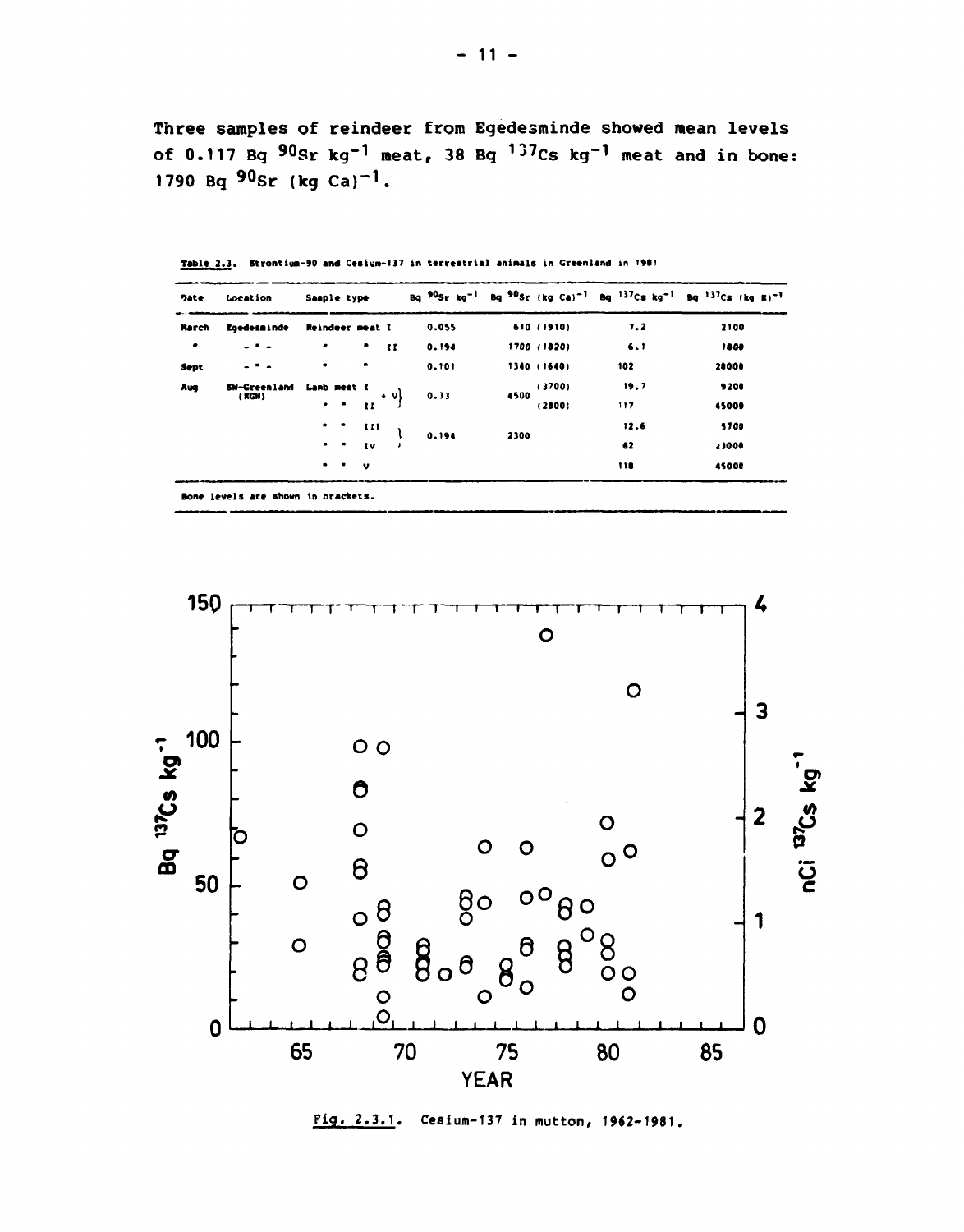The mean levels in fish meat were:  $0.003$  Bq  $90$ Sr kq<sup>-1</sup>, 0.46 Bq 137Cs kg<sup>-1</sup>, and seal contained 0.002 Bg 90Sr kg<sup>-1</sup> meat and 0.84 Bq  $137$ Cs kq<sup>-1</sup>. The mean levels in shrimps were 0.018 Bq  $90$ Sr kg<sup>-1</sup> flesh and 0.17 Bg <sup>137</sup>Cs kg<sup>-1</sup>. Whale meat contained 0.001 Bq  $90$ Sr kg<sup>-1</sup> and 1.02 Bq  $137$ Cs kg<sup>-1</sup>.

|      | Date Location          | Sample                      |        |        |                |       | Bg $90$ Sr kg <sup>-1</sup> Bg $90$ Sr (kg Ca) <sup>-1</sup> Bg <sup>137</sup> Cs kg <sup>-1</sup> Bg <sup>137</sup> Cs (kg K) <sup>-1</sup> |
|------|------------------------|-----------------------------|--------|--------|----------------|-------|----------------------------------------------------------------------------------------------------------------------------------------------|
|      | Angmagssalik Seal meat |                             | 0.002B | $19 -$ | B(2.4)         | 0.84  | 290                                                                                                                                          |
| Sept | Egedesminde Whale meat |                             | 0.001B | 33     | $\bullet$      | 1.02  | 330                                                                                                                                          |
|      | (KGB)                  | SW-Greenland Salmon flesh I | 0.002B |        | $13 \t B (38)$ | 0.33  | 105                                                                                                                                          |
|      | $ -$                   | $\mathbf{H}$                | 0.004A |        | 17.5 A (12 B)  | 0.30  | 112                                                                                                                                          |
|      | $ -$                   | Cod flesh I                 | 0.002B | 20 B   |                | 0.51  | 139                                                                                                                                          |
|      | - - -                  | $ -$<br>$\mathbf{11}$       | 0.004B | 59.    | - 8            | 0.60  | 151                                                                                                                                          |
|      | $\frac{1}{2}$          | Shrimps flesh               | 0.027  | 49     |                | 0.10A | 65 A                                                                                                                                         |
|      | Jacobshavn             | - - -                       | 0.009A | 14 A   |                | 0.24  | 70                                                                                                                                           |
|      |                        |                             |        |        |                |       |                                                                                                                                              |

Table 2.4.1. Strontium-90 and Cesium-137 in sea animals collected in Greenland in 1981

Bone levels are shown in brackets.

# 2.5. Strontium-90 and Cesium-137 in vegetation

No samples of terrestrial vegetation was obtained in 1981.

A fucus sample was obtained from Upernavik in August (Table 2.5.1). As compared with fucoids collected around Iceland in June 1981<sup>3</sup>) the Fucus sample from Upernavik showed similar concentrations of most radionuclides. However, the 239,240Pu concentration was six times higher in the Upernavik sample and of the same order of magnitude as a Fucus vesiculosus sample collected at Angmagssalik in September 1981 which contained 0.42 Bq  $239,240$ Pu kq<sup>-1</sup> dry weight.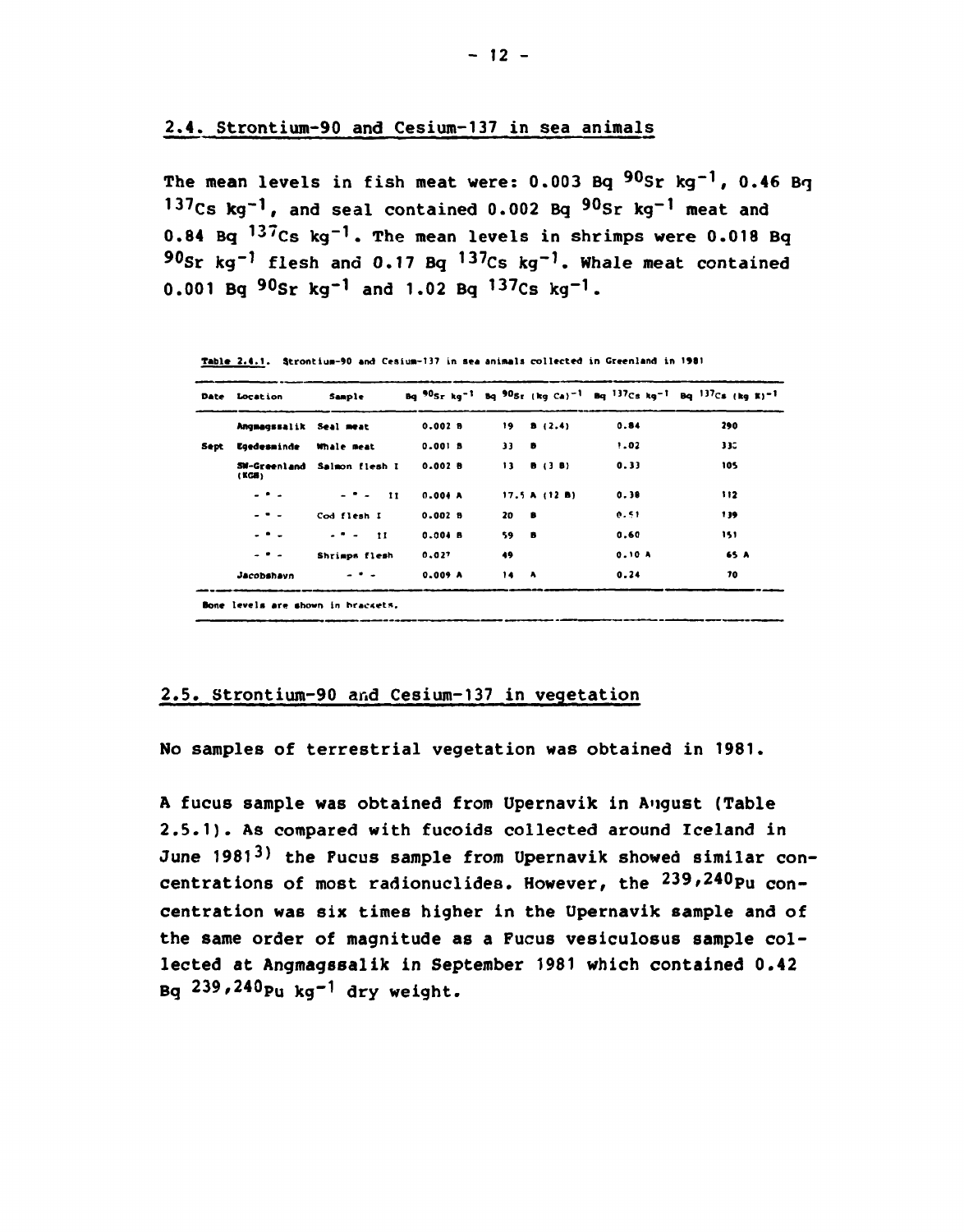|                     | $Bq$ kg <sup>-1</sup><br>dry weight | rel. S.D.<br>due to counting |
|---------------------|-------------------------------------|------------------------------|
| 54 <sub>Mn</sub>    | 1.4                                 | 91                           |
| 90 <sub>ST</sub>    | 0.62                                | 71                           |
| 95z <sub>r</sub>    | 8.1                                 | 12k                          |
| 95 <sub>Nb</sub>    | 20.6                                | 41                           |
| $106_{Ru}$          | 3                                   | 361                          |
| 125 <sub>Sb</sub>   | 2.5                                 | 71                           |
| 137 <sub>Cs</sub>   | 0.61                                | 154                          |
| 144 <sub>Ce</sub>   | 15                                  | 41                           |
| $226_{\text{Ra}}$   | 1.9                                 | 6è                           |
| $239,240_{\rm{Pu}}$ | 0.325                               | 101                          |

Table 2.5.1. Radionuclides in Fucus collected at Upernavik in August 1981

The dry matter content was 19%. The sample contained 31 g K kg<sup>-1</sup> dry matter and 16 g Ca kg<sup>-1</sup> dry matter.

.<br>1916 – Johanne Hongold III (1921–1921), američki slovenski politički slovenski

 $\overline{\phantom{a}}$ 

 $\sim 10^6$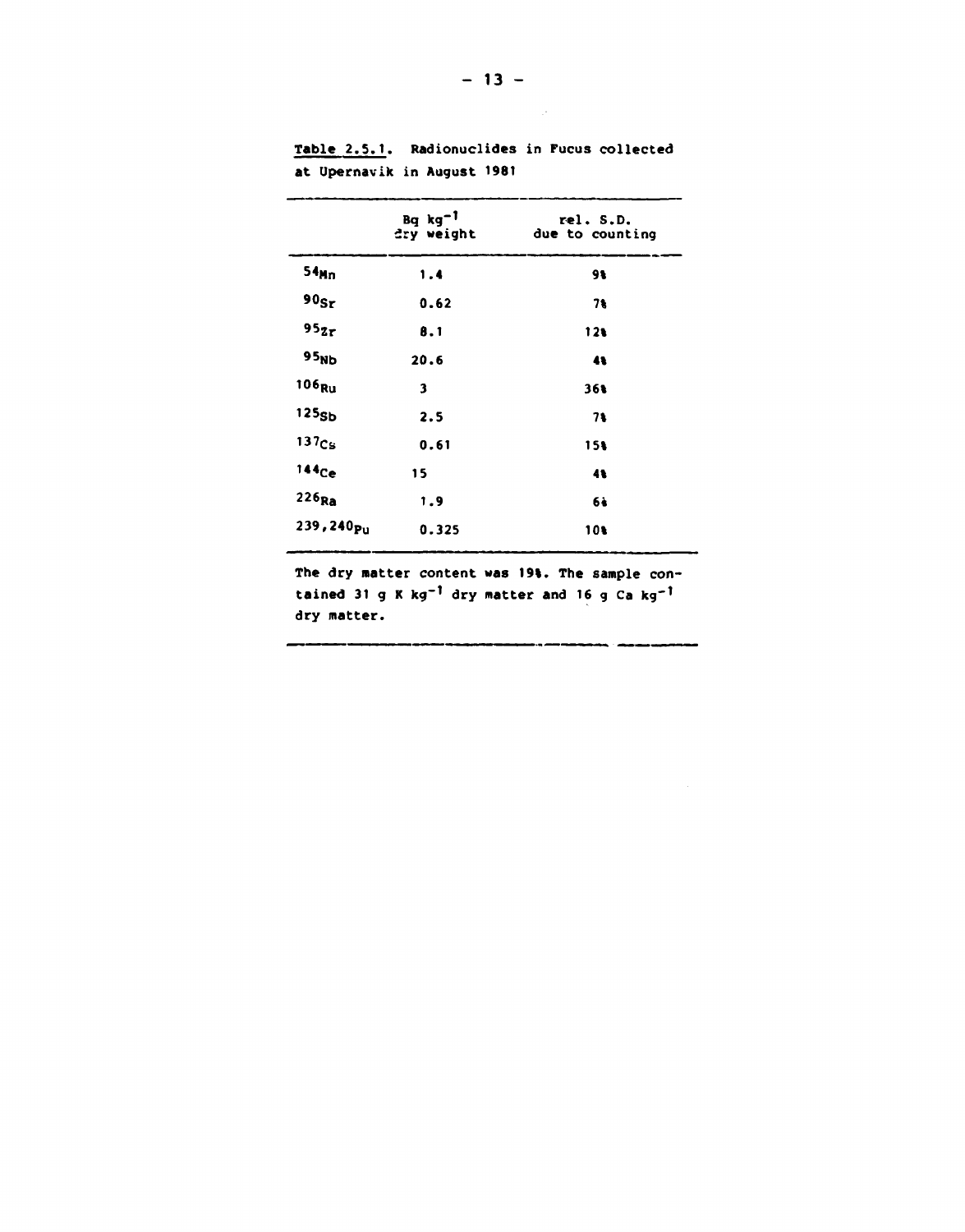

Fig. 2.5. Cesi. n-137 and Strontium-90 in lichen (fresh weight) collected along the Greenlandic coast, 1962-1981.

## 2.6. Strontium-90 in drinking water

Quarterly samples of drinking water were collected from a number of locations in Greenland. Due to a strike no samples were obtained from the last half of the year. Table 2.6.1 shows the results from 1981, and P. 4. 2.6 the geometric annual means of all samples for the period 1 2-1981.

As in previous years, we found it most expedient to choose the geometric mean of all figures, i.e. 41 Bq  $30$ Sr m<sup>-3</sup> (1.1 pCi 1<sup>-1</sup>) as representative of the mean level of 90Sr in Greenland drinking water in 1981, this level was higher than that observed in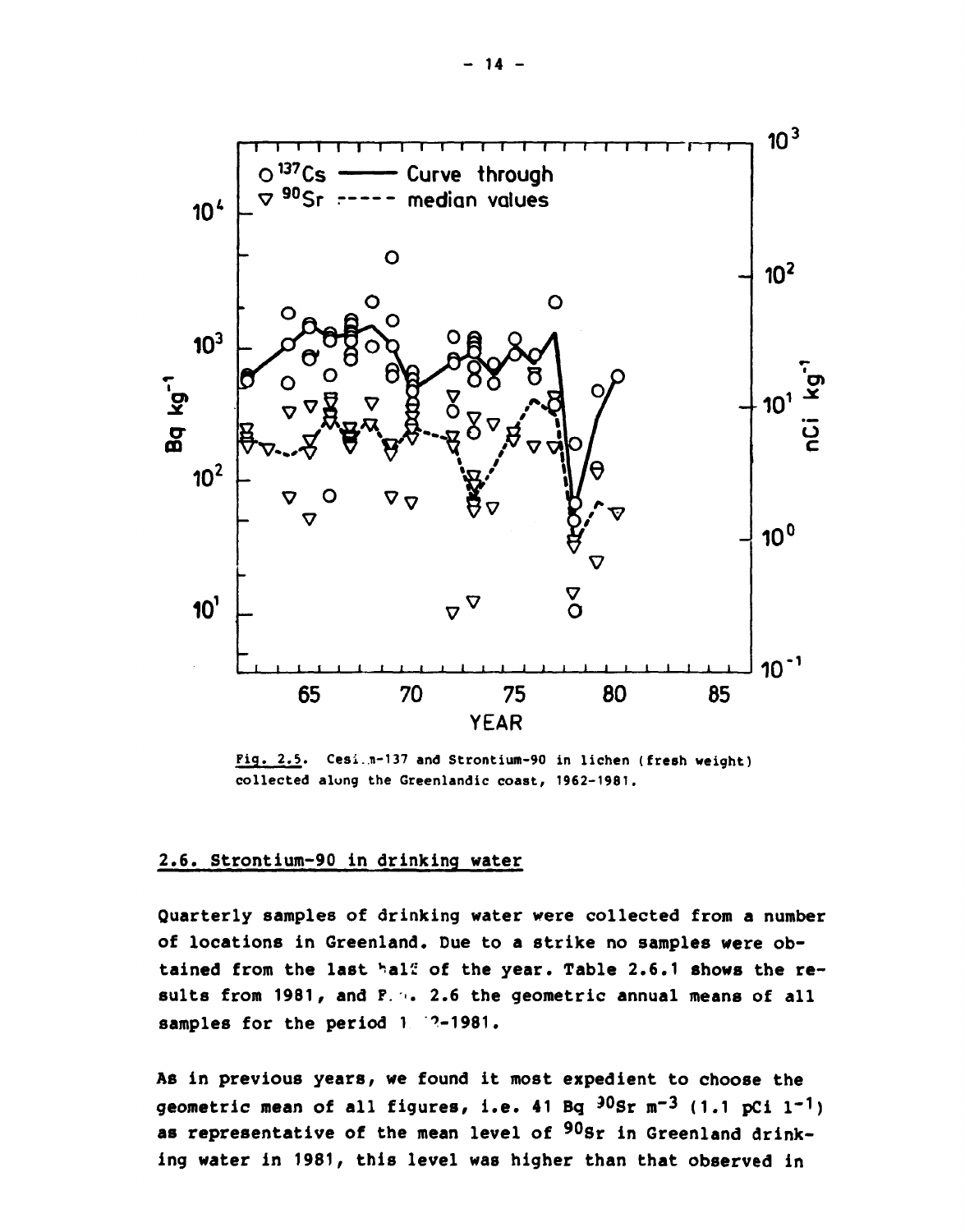| Location        | Jan-March | April-June | July-Sept | Oct-Dec |
|-----------------|-----------|------------|-----------|---------|
| Danmarkshavn    | 52        |            |           |         |
| Prins Chr. Sund | 320       | 112        |           |         |
| Upernavik       | 8.0       | 8.0        |           |         |
| Scoresbysund    |           |            |           | 20      |

Table 2.6.1. Strontium-90 in drinking water collected in **Greenland in 1981. (Unit: Bq m"<sup>3</sup>)** 



**Fig. 2.6. Strontium-90 in Greenlandic drinking water (Geometric mean), 1962-1981.** 

**recent years (Pig. 2.6) but this may be due to the few samples obtained. The levels from Prins Chr. Sund are still surprisingly high as compared to present rain concentrations (cf. Table 2.1.1). We have suggested that evaporation from the drinking**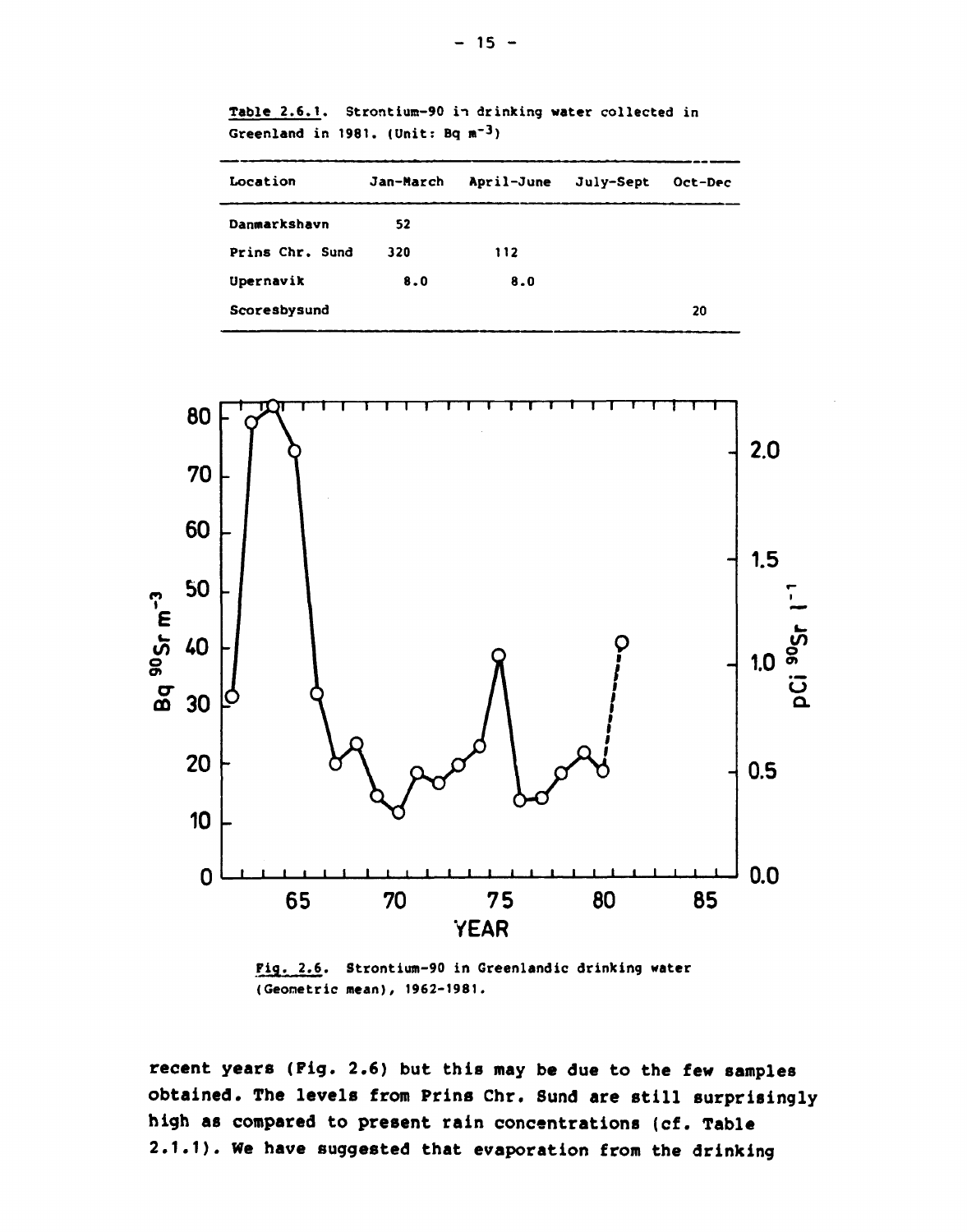**water reservoirs was responsible for the higher <sup>90</sup>Sr levels. Tritium measurements show (Table 2.6.2) that the drinking water at Prins Chr. Sund shows similar tritium levels as drinking water from other locations, hence evaporation seems to be a possible explanation. The high <sup>90</sup>Sr levels at PCS may, however,**  also be due to extraction of old deposited <sup>90</sup>Sr activity from **the soil by the water collected for drinking. This would also be compatible with "normal" tritium concentrations.** 

**At Upernavik we find a surprisingly high tritium/<sup>90</sup>Sr ratio in the drinking water. This could mean that <sup>90</sup>Sr by contact with soil minerals is depleted from the water at Upernavik. Here we should thus have the opposite situation of that in Prins Chr. Sund, perhaps due to the permafrost at Upernavik.** 

**Table 2.6.2. Tritium in drinking water collected in Greenland in 1981. (Unit: kBq m~<sup>3</sup> )** 

| Location        | Jan-March      | April-June |
|-----------------|----------------|------------|
| Danmarkshavn    | 4.610.92       |            |
| Prins Chr. Sund | $3.2 \pm 1.67$ |            |
| Upernavik       | $7.8 \pm 0.37$ | 7.011.11   |

**The error term is 1 S.E. of the mean of double determinations.**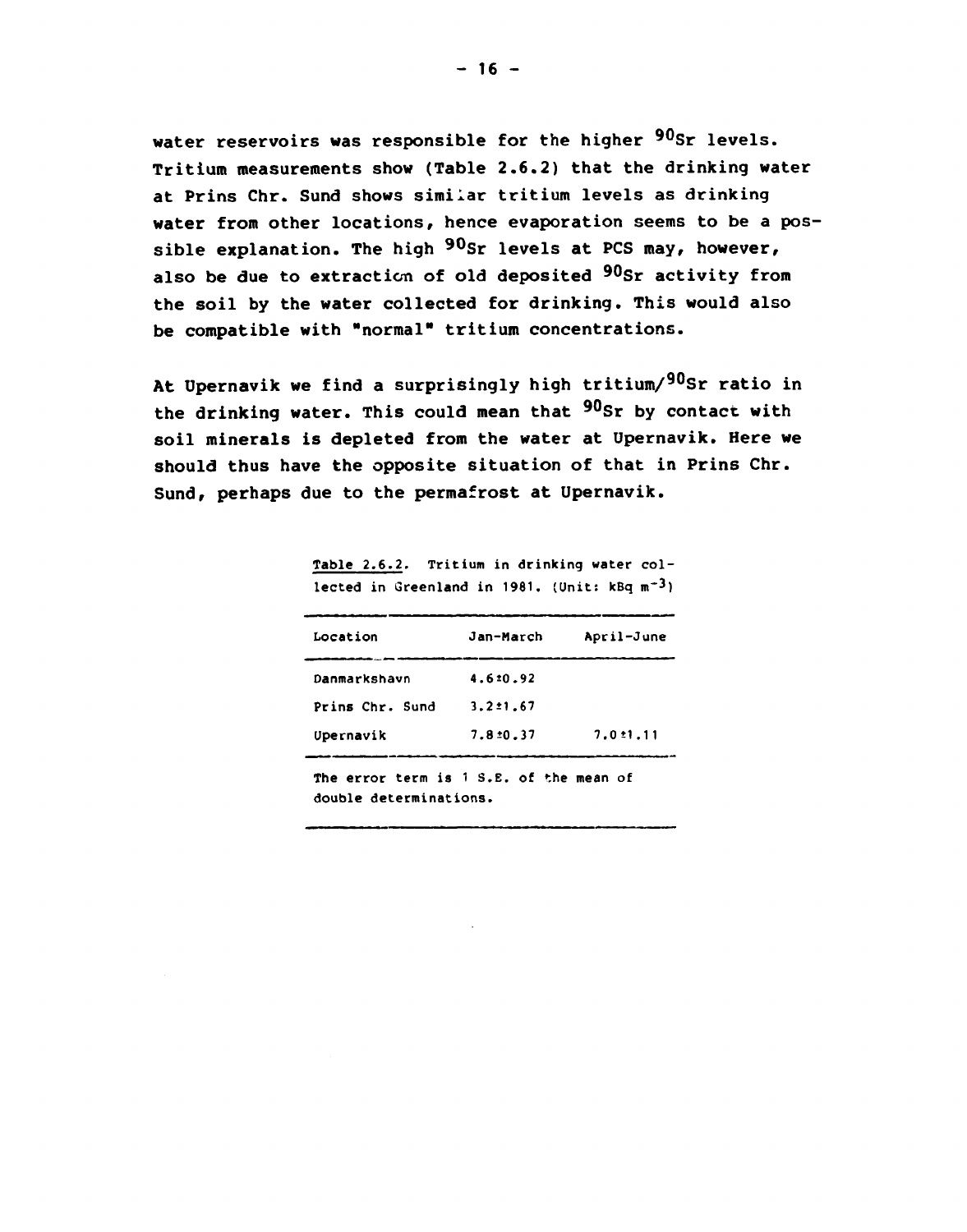**3. ESTIMATE OP THE MEAN CONTENTS OP <sup>90</sup>Sr AND <sup>137</sup>Cs IN THE HUMAN DIET IN GREENLAND IN 1981** 

#### **3.1. The annual quantities**

**The estimate of the daily per capita intake of the different foods in Greenland is still based on the figures given in 1962 by Professor E. Hoff-Jørgensen, Ph.D., in Risø Report No. 65<sup>1</sup> ).** 

#### **3.2. Milk products**

**All milk consumed in Greenland was imported as milk powder from Denmark. The mean radioactivity content in milk prepared from Danish dried milk produced in 1981 was 0.130 Bq <sup>90</sup>Sr kg'<sup>1</sup> and 0.134 Bq <sup>137</sup>Cs kg-1 2>.** 

**Cheese was also imported from Denmark and contained 0.92 Bq <sup>90</sup>Sr kg"<sup>1</sup> and 0.097 Bq <sup>137</sup>Cs kg"<sup>1</sup>.** 

#### **3.3. Grain products**

**All grain was imported from Denmark. It is assumed that only grain from the harvest of 1980 was consumed in Greenland during 1981. The daily per capita consumption was: rye flour (100% extraction): 80 g, wheat flour (75% extraction): 110 g, rye flour (70% extraction): 20 g, biscuits (rye, 100% extraction): 27 g, and grits: 25 g. The content of <sup>90</sup>Sr in these five products was 0.74, 0.17, 0.15, 0.55 and 0.31 Bq kg"<sup>1</sup> respectively. Hence the mean content of <sup>90</sup>Sr in grain products was 0.40 Bq kg'<sup>1</sup>. The content of <sup>137</sup>Cs in the five products was 0.33, 0.12, 0.16, 0.24 and 0.13 Bq kg"<sup>1</sup>. Hence the mean content of <sup>137</sup>Cs in grain products was 0.20 Bq kg-1.**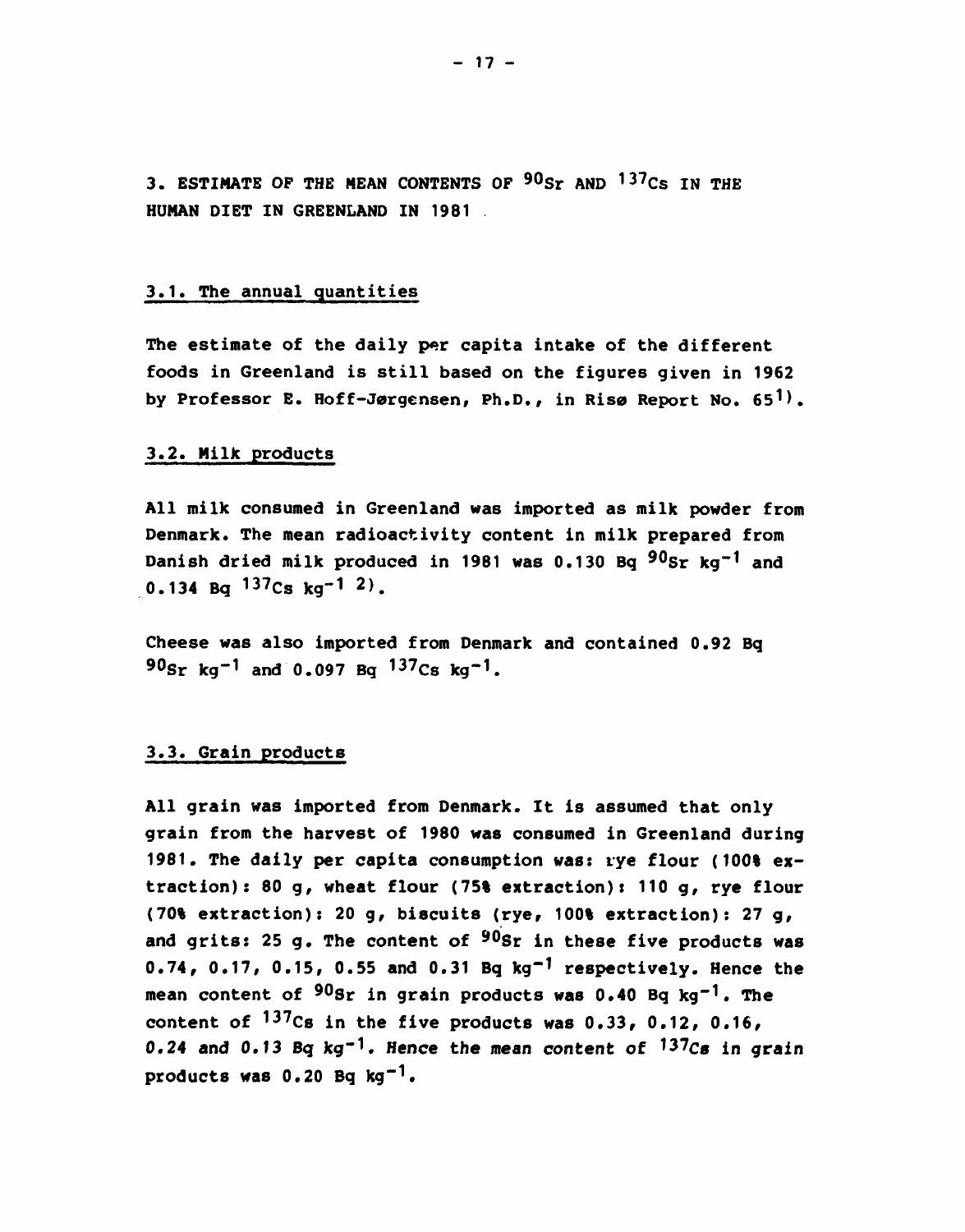The activity levels in rye flour (100% extraction), wheat flour **(75% extraction), and grits were all taken from Tables 5.9.1 and 5.9.2 in Risø Report No. 447<sup>2</sup>). The <sup>9</sup>0sr level in rye flour (70% extraction) was calculated analogously with the level in**  wheat flour (75% extraction), i.e. as one-fifth of the whole**grain activity. The <sup>137</sup>Cs content in rye flour (70% extraction) was calculated as one half of the whole-grain level in rye in analogy with the ratio between <sup>137</sup>Cs in whole wheat grain and in wheat flour (75% extraction)<sup>2</sup>). The <sup>90</sup>Sr and <sup>137</sup>Cs contents in biscuits were calculated by dividing the levels of the rye flour (100% extraction) by 1.35/ since 1 kg flour yields 1.35 kg bread<sup>2</sup>).** 

## 3.4. Potatoes, other vegetables, and fruit

**The Danish mean levels for 1981 were used<sup>2</sup>) since the local production is insignificant compared with imports from Denmark.** 

**The Danish mean levels were: in potatoes 0.076 Bq <sup>9</sup>0sr kg-1 and 0.11 Bq <sup>137</sup>Cs kg-1, in other vegetables 0.38 Bq <sup>90</sup>Sr kg"<sup>1</sup> and 0.086 Bq <sup>137</sup>Cs kg"<sup>1</sup>/ and in fruit 0.044 Bq <sup>90</sup>Sr kg"<sup>1</sup> and 0.09 Bq 137Cs kg - 1.** 

# **3.5. Meat**

**Nearly all meat consumed in Greenland is assumed to be of local**  origin. Approx. 10% comes from sheep, 5% from reindeer, 60% from seals, 5% from whales, and 20% from sea birds and eggs.

**The activities in lamb and reindeer were estimated from 2.3. Seal and whale were estimated from 2.4. The levels of sea birds and eggs were taken from the 1978 analyses<sup>1</sup>). Hence the mean levels in Greenland meat from 1981 were 0.037 Bq <sup>90</sup>Sr kg-1 and 9.13 Bq <sup>137</sup>Cs kg"<sup>1</sup>.**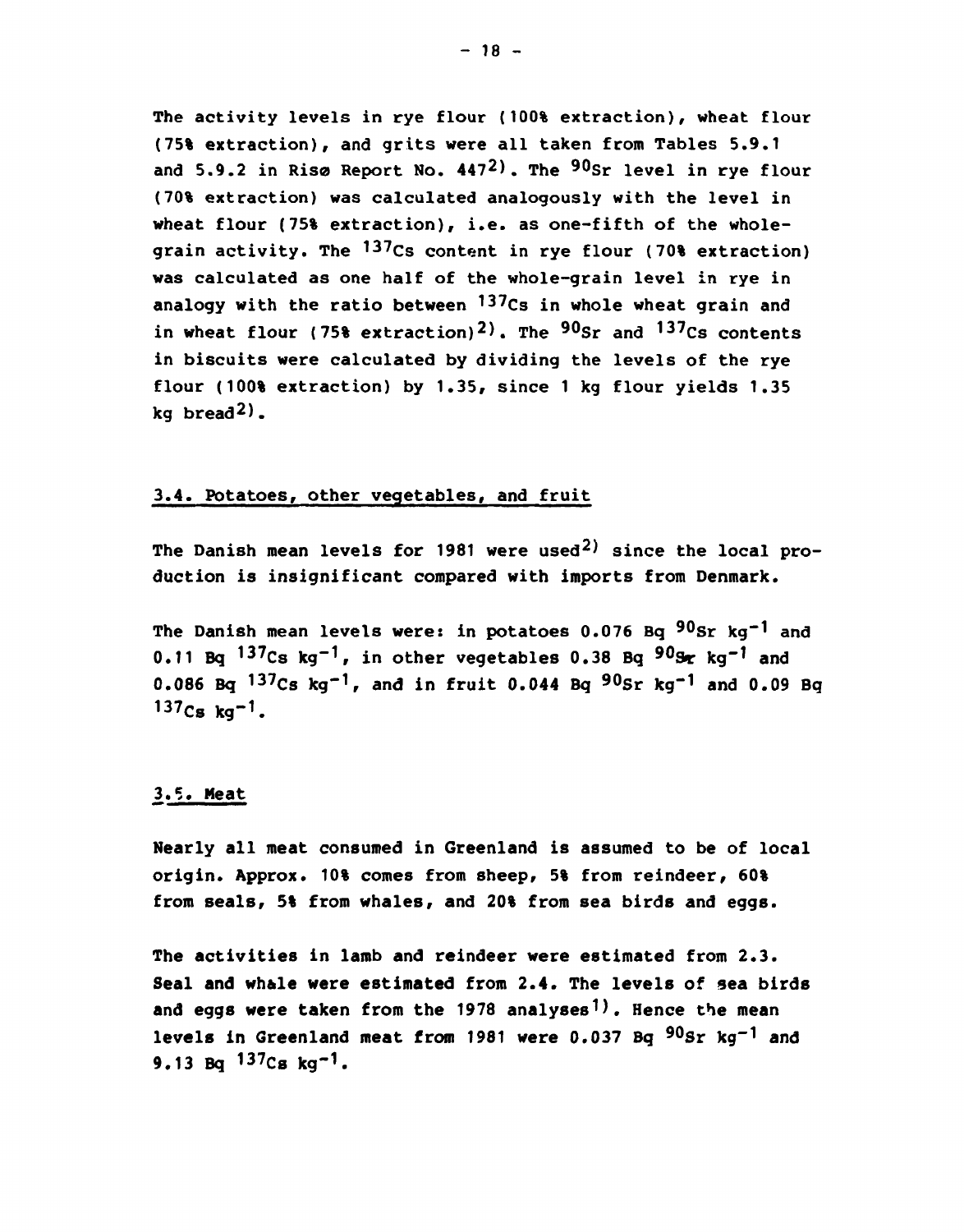- **( 9 0 S r : 0.1x0.28 + 0.05x0.12 + 0.6x0.002 + 0.05x0.001 + 0.2x0.007 = 0.037 Bq kg"<sup>1</sup> )**
- **( <sup>137</sup> C s: 0.1x66 + 0.05x38 + 0.6x0.84 + 0.05x1.02 + 0.2x0.35**   $= 9.13$  Bq kq<sup>-1</sup>)

## **3.6 . Fish**

**All fish consumed was of local origin, and the mean levels from 2.4 were used, i.e. 0.003 Bq <sup>90</sup>Sr kg"<sup>1</sup> and 0.46 Bq <sup>137</sup>Cs kg-1.** 

## **3.7. Coffee and tea**

**The Danish figures for 1981<sup>2</sup>) were used for coffee and tea, i.e. 0.66 Bq <sup>90</sup>Sr kg-1 and 2.21 Bq <sup>137</sup>Cs kg-1.** 

## **3.8. Drinking water**

**The geometric mean calculated in 2.6 was used as the mean level of <sup>90</sup>Sr in drinking water, i.e. 41 Bq <sup>90</sup>Sr m- 3 . The <sup>137</sup>Cs content was as previously<sup>1</sup>) estimated at 1/4 of the <sup>90</sup>Sr content, i.e approx. 10 Bq <sup>137</sup>Cs m~<sup>3</sup>.** 

**Tables 3.1 and 3.2 show the diet estimates of <sup>90</sup>Sr and <sup>137</sup>Cs respectively.**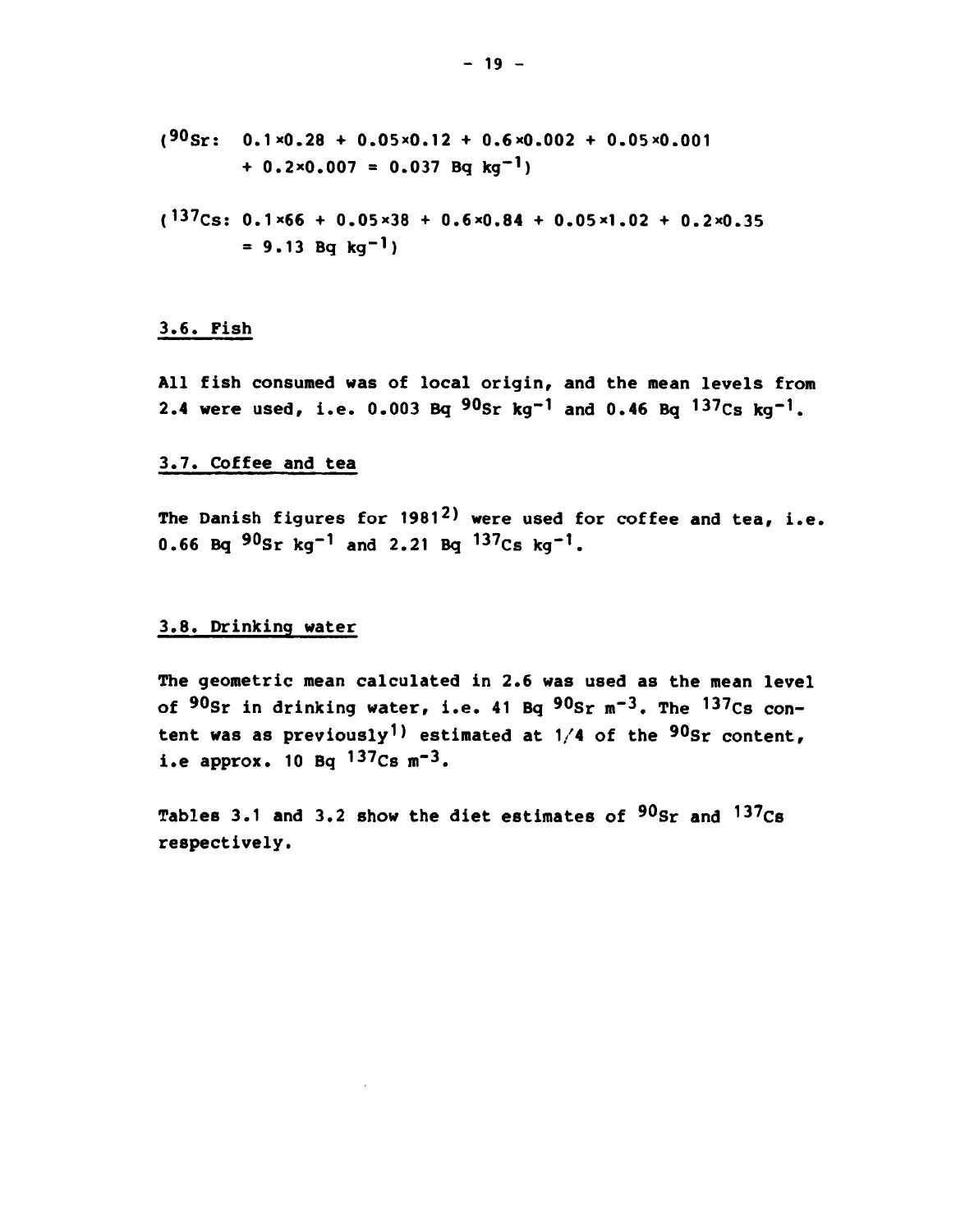| Type of food   | Annual<br>quantity<br>in kg | Ba <sup>90</sup> Sr<br>per kg | Total<br>$Bq$ 90sr | Percentage of<br>total Bq <sup>-90</sup> Sr<br>in food |
|----------------|-----------------------------|-------------------------------|--------------------|--------------------------------------------------------|
| Milk and cream | 78                          | 0.130                         | 10.14              | 11.9                                                   |
| Cheese         | 2.5                         | 0.92                          | 2.30               | 2.7                                                    |
| Grain products | 95.6                        | 0.40                          | 38.24              | 44.9                                                   |
| Potatoes       | 32.8                        | 0.076                         | 2.49               | 2.9                                                    |
| Vegetables     | 5.5                         | 0.38                          | 2.09               | 2.4                                                    |
| Fruit          | 13.5                        | 0.044                         | 0.59               | 0.7                                                    |
| Meat and eggs  | 45.6                        | 0.037                         | 1.69               | 2.0                                                    |
| Fish           | 127.6                       | 0.003                         | 0.38               | 0.4                                                    |
| Coffee and tea | 7.3                         | 0.66                          | 4.82               | 5.7                                                    |
| Drinking water | 548                         | 0.041                         | 22.47              | 26.4                                                   |
| Total          |                             |                               | 85.21              |                                                        |

Table 3.1. Estimate of the mean content of <sup>90</sup>Sr in the human **diet in Greenland in 1981** 

**The mean annual calcium intake is estimated to be 0.56 kg (approx. 0.2-0.25 kg creta praeparata). Hence the <sup>90</sup>Sr/Ca ratio in Greenland total diet in 1981 was 152 Bq <sup>90</sup>Sr (kg Ca)-1 or 4.1 pCi <sup>90</sup>Sr (g Ca)"<sup>1</sup> and the daily intake was**   $0.23$  Bq  $90$ Sr or  $6.3$  pCi  $90$ Sr.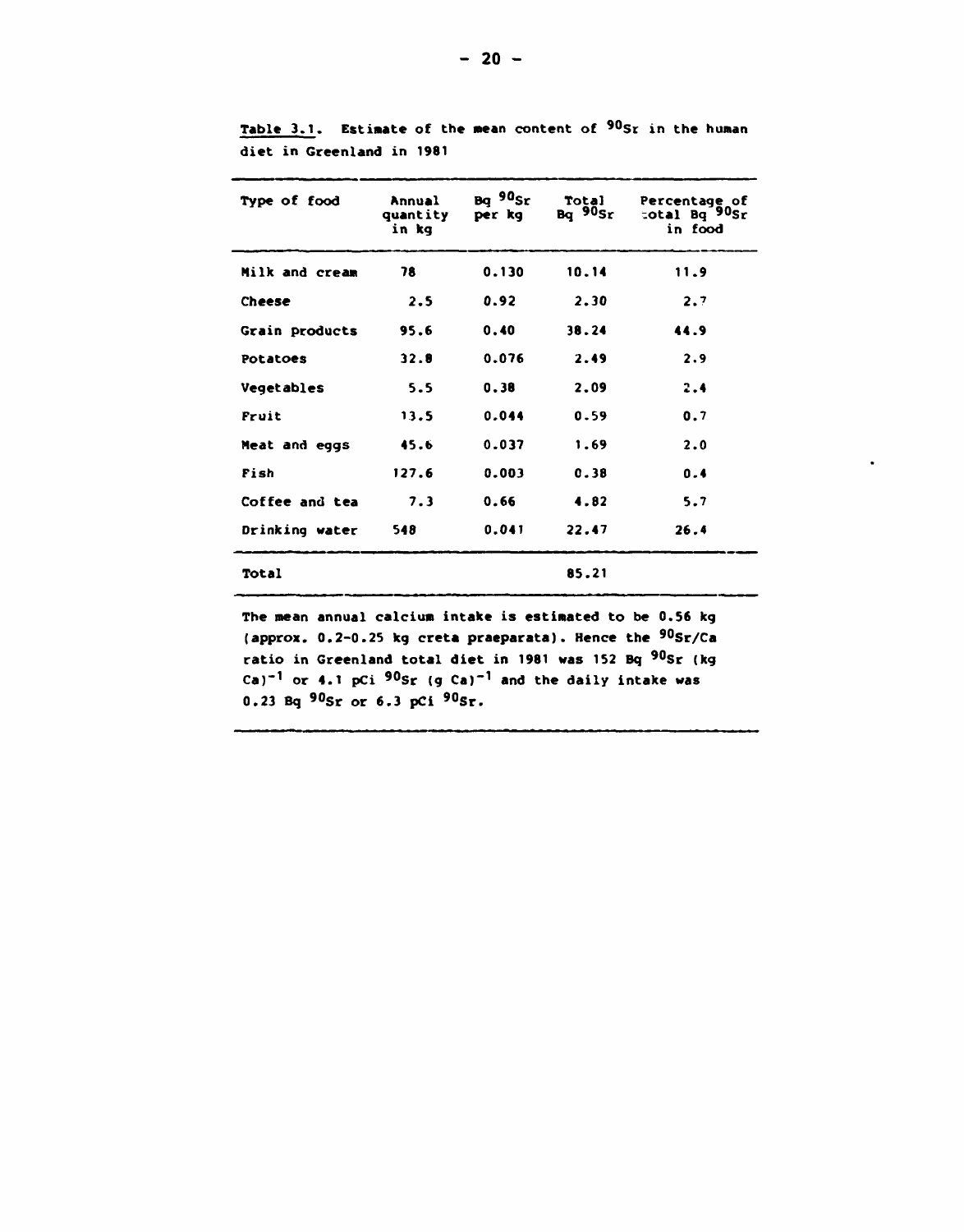| Type of food    | Annual<br>quantity<br>in kq | Bq $137$ Cs<br>per kg | $R_{\rm Bq}^{\rm tot}$ | <b>Percentage</b> of<br>total $Bq^{-137}$ Cs<br>in food |
|-----------------|-----------------------------|-----------------------|------------------------|---------------------------------------------------------|
| Milk and cream  | 78                          | 0.134                 | 10.45                  | 2.0                                                     |
| Cheese          | 2.5                         | 0.097                 | 0.24                   | 0.1                                                     |
| Grain products  | 95.6                        | 0.20                  | 19.12                  | 3.6                                                     |
| <b>Potatoes</b> | 32.8                        | 0.11                  | 3.61                   | 0.7                                                     |
| Vegetables      | 5.5                         | 0.086                 | 0.47                   | 0.1                                                     |
| Fruit           | 13.5                        | 0.09                  | 1.22                   | 0.2                                                     |
| Meat and eggs   | 45.6                        | 9.13                  | 416.33                 | 78.3                                                    |
| Fish            | 127.6                       | 0.46                  | 58.70                  | 11.0                                                    |
| Coffee and tea  | 7.3                         | 2.21                  | 16.13                  | 3.0                                                     |
| Drinking water  | 548                         | 0.010                 | 5.48                   | 1.6                                                     |
| Total           |                             |                       | 531.75                 |                                                         |

Table 3.2. Estimate of the mean content of <sup>137</sup>Cs in the human diet in Greenland in 1981

The mean annual potassium intake is estimated to be approx. 1.2 kg. Hence the <sup>137</sup>Cs/K ratio becomes 443 Bq <sup>137</sup>Cs (Fq K)<sup>-1</sup> or 12.0 pCi <sup>137</sup>Cs (g K)<sup>-1</sup>. The daily intake in 1981 from food was 1.46 Bq  $^{137}$ Cs or 39 pCi  $^{137}$ Cs.



Fig. 3.1. Strontium-90 in Greenlandic diet, 1962-1981.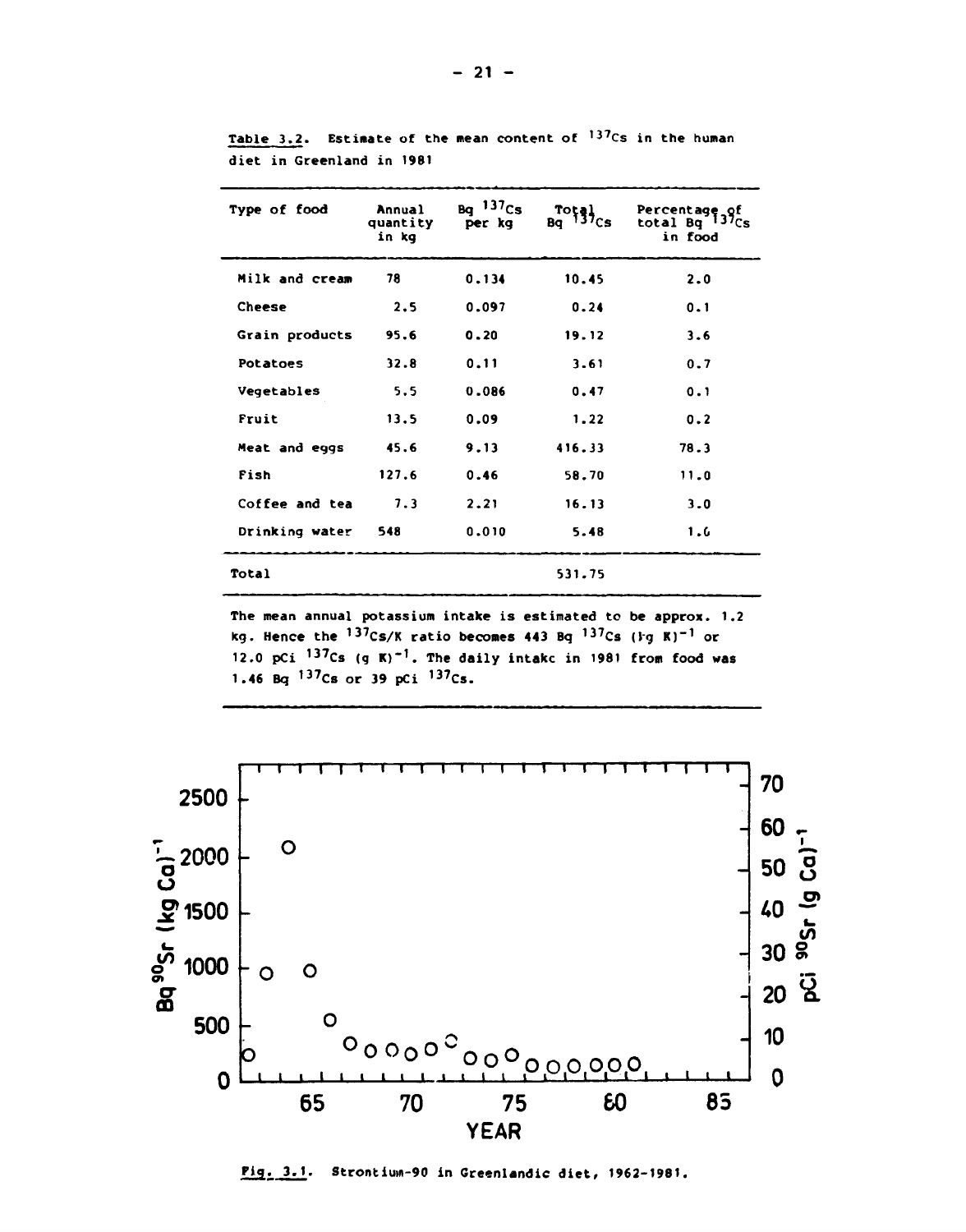

**Fig. 3.2. Cesium-137 in Greenlandic diet, 1962-1981.** 

#### **3.9. Discussion**

**The most important <sup>90</sup>Sr source in the Greenland diet is still grain products, which contribute 45% of the total <sup>90</sup>Sr content in the diet. Approx. 70% of the <sup>90</sup>Sr in the food consumed in Greenland in 1981 originated from imported Danish food.** 

**Heat is still the most important <sup>137</sup>Cs source in the Greenland diet, contributing 78% of the total content in 1981. Approx. 90% of the <sup>137</sup>Cs in the Greenland diet in 1981 came from local products.** 

**As compared with the 1980 figures, the <sup>90</sup>Sr contents in the total diet in 1981 was 18% higher than the 1980 level.** 

**The <sup>137</sup>Cs level was 48% higher than the level found in 1980. As earlier discussed<sup>1</sup>) the great variations from year to year are**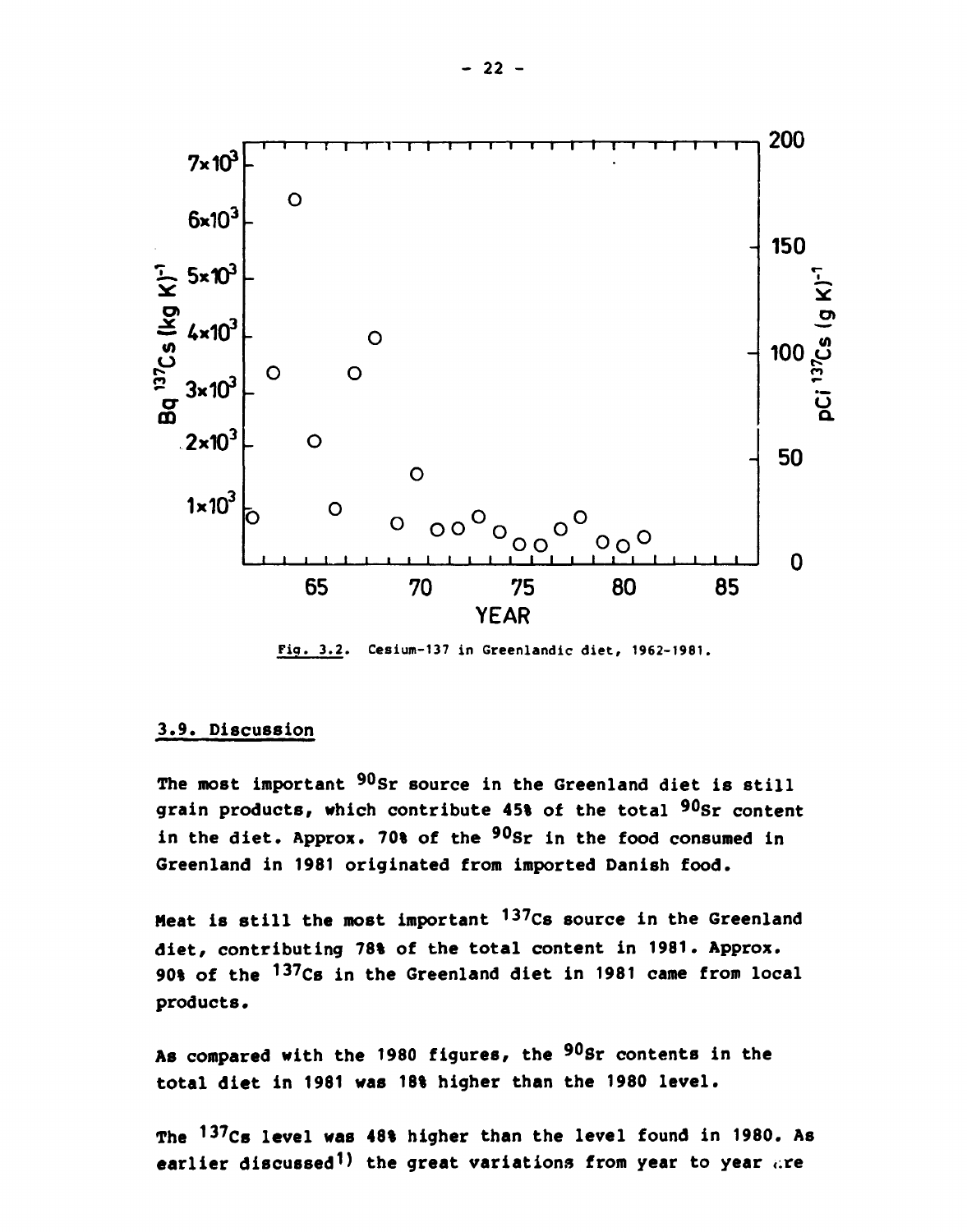**primarily due to the variations in the <sup>137</sup>Cs levels in the seat samples obtained.** 

**To estimate the maximum per capita intakes of <sup>90</sup>Sr and <sup>137</sup>Cs in Greenland in 1981 we assume<sup>1</sup>) that the only grain product consumed by a person is dark rye bread, and that he only eats lamb meat. His daily intake of <sup>90</sup>Sr is thus 0.35 Bq and his <sup>137</sup>Cs intake 8.6 Bq day'<sup>1</sup> (using the quantities in Tables 3.T and 3.2). At the lower limit we can imagine a person eating white bread and seal and drinking water with hardly any activity (e.g. water formed by the melting of old ice). In this case the daily intakes are 0.07 Bq <sup>90</sup>Sr and 0.39 Bq <sup>137</sup>Cs. Hence the ratios between the levels in the maximum and minimum diets become 5 for <sup>90</sup>Sr and 22 for <sup>137</sup>Cs.** 

**The <sup>90</sup>Sr content of the Greenland diet in 1981 was 91% of the estimated Danish mean content<sup>2</sup>), and 71% of the Paroese level<sup>3</sup>). The <sup>137</sup>Cs level in the total diet in Greenland was 3.3 times that of the Danish diet and 21% of the Paroese diet level.**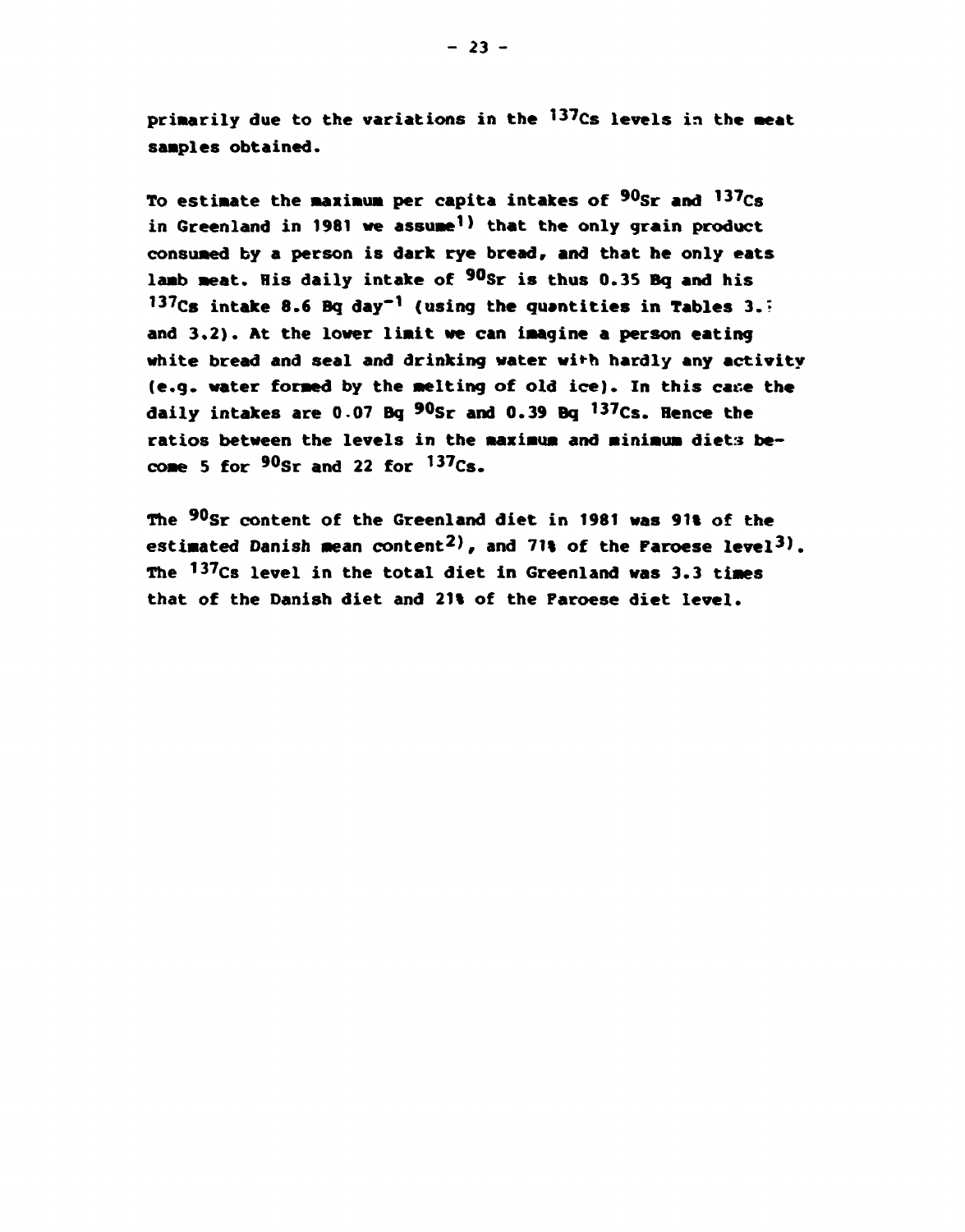#### **4. CONCLUSION**

#### **4.1,**

The <sup>90</sup>Sr fallout rates in 1981 were the following: Godth**åb**: **12.8 Bq \*°Sr »~<sup>2</sup>; Scoresby Sand: approx. 5 Bq** *m~<sup>2</sup> ;* **Upernavik: 5.« Bq \*°Sr M~ <sup>2</sup> . The accumulated fallout levels by the end of 1981 were estimated at approx. 1030 Bq <sup>90</sup>Sr m<sup>-2</sup> at Godhavn, 12B0 Bq <sup>90</sup>Sr m~<sup>2</sup> at Godthåb, 4520 Bq \*°Sr** *m~<sup>2</sup>*  **at Prins Chr. Sund, and 4S5 Bq <sup>90</sup>Sr** *m~<sup>2</sup>*  **at Upernavik.** 

# **4.2.**

**The food consuaed in Greenland in 1901 contained on the average 152 Bq <sup>90</sup>Sr (kg Ca)"<sup>1</sup> , and the daily mean intake of <sup>137</sup>Cs was estimated at 1.46 Bq. The Most important 9u3r contributor to the diet were grain products accounting for apptox. 45% of the**  total <sup>90</sup>Sr content of the diet. Cesium-13? originated mainly from meat (reindeer and lamb) and fish, contributing approx. 90% **of the total <sup>137</sup>Cs content of the diet.** 

#### **4.3.**

**No<sup>9</sup>°Sr analyses of huaan bone samples have hitherto been carried out on the population of Greenland. Considering the esti-Mated <sup>9</sup>°Sr levels in the diet, it seeas probable<sup>4</sup>), however, that the 1981 <sup>90</sup>Sr levels of huaans in Greenland were on the average rather similar to those found in Denmark, i.e. the Mean levels in human bone in Greenland were approx. 30 Bq \*°Sr**  (kg Ca)<sup>-1</sup> (vertebrae). Prom diet measurements the <sup>137</sup>Cs content **in Greenlanders was estimated at 1300 Bq <sup>137</sup>Cs (kg K)" <sup>1</sup> .**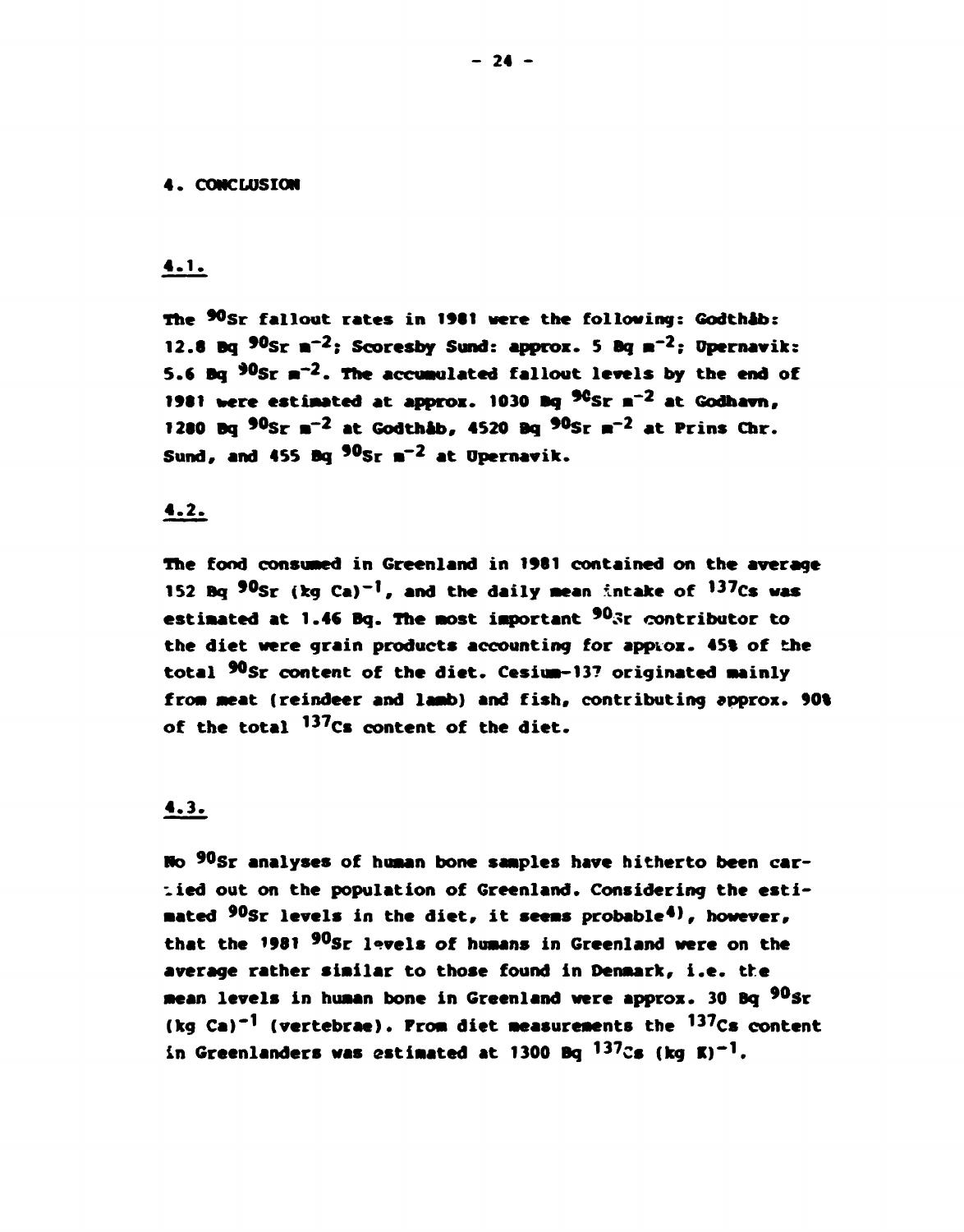#### **ACKNOWLEDGEMENTS**

**The authors wish to thank Miss Anna Holm Petersen, Mrs. Else Marie Sørensen, Mrs. Anna Madsen, Karen Mandrup Jensen, Pearl Baade-Pedersen, Oda Brandstrup, and Mrs. Jytte Clausen for their conscientious performance of the analyses.** 

**Our thanks are furthermore due to the district physicians, the telestations, GTO, and all other persons and institutions in Greenland and Denmark who have contributed by collecting samples.** 

**The brown algae from 1969 and 1970 were obtained from Major Ziebell and Dr. Friderichsen, The Geological Survey of Greenland.** 

#### **REFERENCES**

- 1) Enviro.mental Radioactivity in Greenland in 1962-1979. **Risø Reports Nds. 65, 87, 109, 132, 155, 182, 203, 222, 247, 267, 293, 307, 325, 347, 363, 388, 405, 423 and 448 (1963-1981).**
- **2) A. Aarkrog, L. Bøtter-Jensen, H. Dahlgaard, Heinz Hansen, J. Lippert, S.P. Nielsen, and Karen Nilsson, Environmental Radioactivity in Denmark in 1981. Risø Report No. 469 (1982).**
- **3) A. Aarkrog, J. Lippert, and H. Dahlgaard, Environmental Radioactivity in the Faroes in 1981. Risø Report No. 470 (1982).**
- **4) A. Aarkrog, Strontium-90 in Shed Deciduous Teeth Collected in Denmark, the Faroes and Greenland from Children Born in 1950-1958. Health Physics J^, 105-114 (1968).**
- **5) A. Aarkrog, Radioecological Investigations of Plutonium in an Arctic Marine Environment. Health Physics J20, 31-47 (1971).**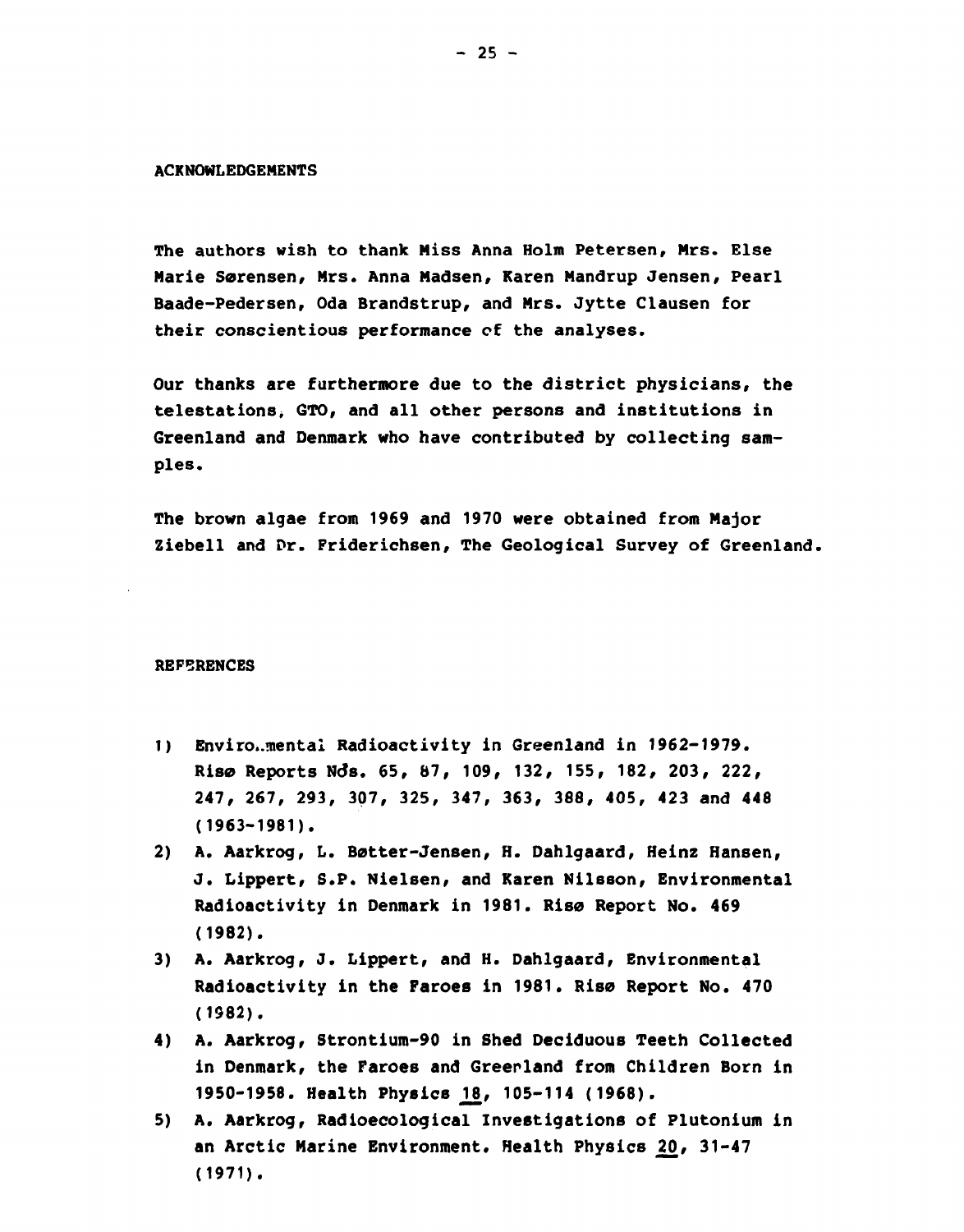APPENDIX A

#### Brown algae and Mytilus collected in Greenland 1969, 1970 and 1979

In 1969 and 1970 The Geological Survey of Greenland (GGU) collected a number of algae samples in the Scoresby Sund district of East Greenland (cf. Figs. 1 and A.1) and in the Julianehab district in Southwest Greenland at Narssaq. The purpose of the sampling was to examine whether or not algae could be used as indicators of uranium deposits. Some of these samples have recently been analysed for Pu, Am, and Y-emitting radionuclides (cf. Tables A.1 and A.2).

It appears that the mean Pu level in 5 Fucus samples collected in the Scoresby Sund district was 4.9 Bq  $^{239}$ ,  $^{240}$ Pu kq<sup>-1</sup> (1 S.D.: 2.5 Bq  $kg^{-1}$ ). This may be compared with the concentration found

| Location                                         | <b>Species</b>         | Date          | 239,240 <sub>Pu</sub>             | 238p <sub>U</sub> | 241 <sub>AB</sub>      | NO. |
|--------------------------------------------------|------------------------|---------------|-----------------------------------|-------------------|------------------------|-----|
|                                                  |                        |               | By kg <sup>-1</sup><br>dry weight | $239,740_{p_1}$   | 714, 740 <sub>Pu</sub> |     |
| Cap Brewster, Morth<br>70006'N 22003'W           | <b>Laminaria stems</b> | Aug 7, 1969   | 0.92                              |                   | 0.29                   | 284 |
| East of Tow Glacier<br>69056'N 22030'W           | stems<br>leaves        | Aug 1969      | 0.91                              |                   | 0.30                   | 285 |
| Turner Island, South<br>69035'N 23021'W          |                        | Aug 16, 1969  | 0.93                              | 0.046             | 0.11                   | 291 |
| Jameson Land,<br>Scoresbysund<br>70037'N 24009'W |                        | Aug 18, 1969  | 0.31                              | 0.037             |                        | 305 |
| Manhy Peninsula<br>69044'N 23 <sup>0</sup> o5'W  | <b>Pucus</b>           | Aug 21, 1969  | 3.59                              | 0.040             | 0.27                   | 217 |
| Turner Island,<br>North-East<br>690381N 230151W  |                        | Aug 16, 1969  | 4.21                              | 0.051             |                        | 209 |
| Bjørnemer,<br>Scoresbysund<br>71000'N 25023'W    |                        | July 18, 1969 | 8.40                              | 0.12              | 0.36                   | 293 |
| Hurry Fjord,<br>Scoresbysund<br>70035'N 22025'W  |                        | Aug 23, 1969  | 6.10                              | 0.047             | 0.22                   | 307 |
| Flyver Fjord,<br>Scoresbysund<br>71033'N 27048'W |                        | Aug 24, 1969  | 1.79                              | 0.105             | 0.20                   | 317 |
| Kangerdluarsuk<br>(Marssag)<br>60050'N 46000'W   |                        | 1970          | 0.86                              | 0.094             | 0.22                   | 324 |
| Ilua (Marssaq)<br>60059'N 45050'W                |                        | 1970          | 1.06                              | 0.097             |                        | 323 |

Table A.1. Transuranies in brown algae collected in Greenland in 1969-1970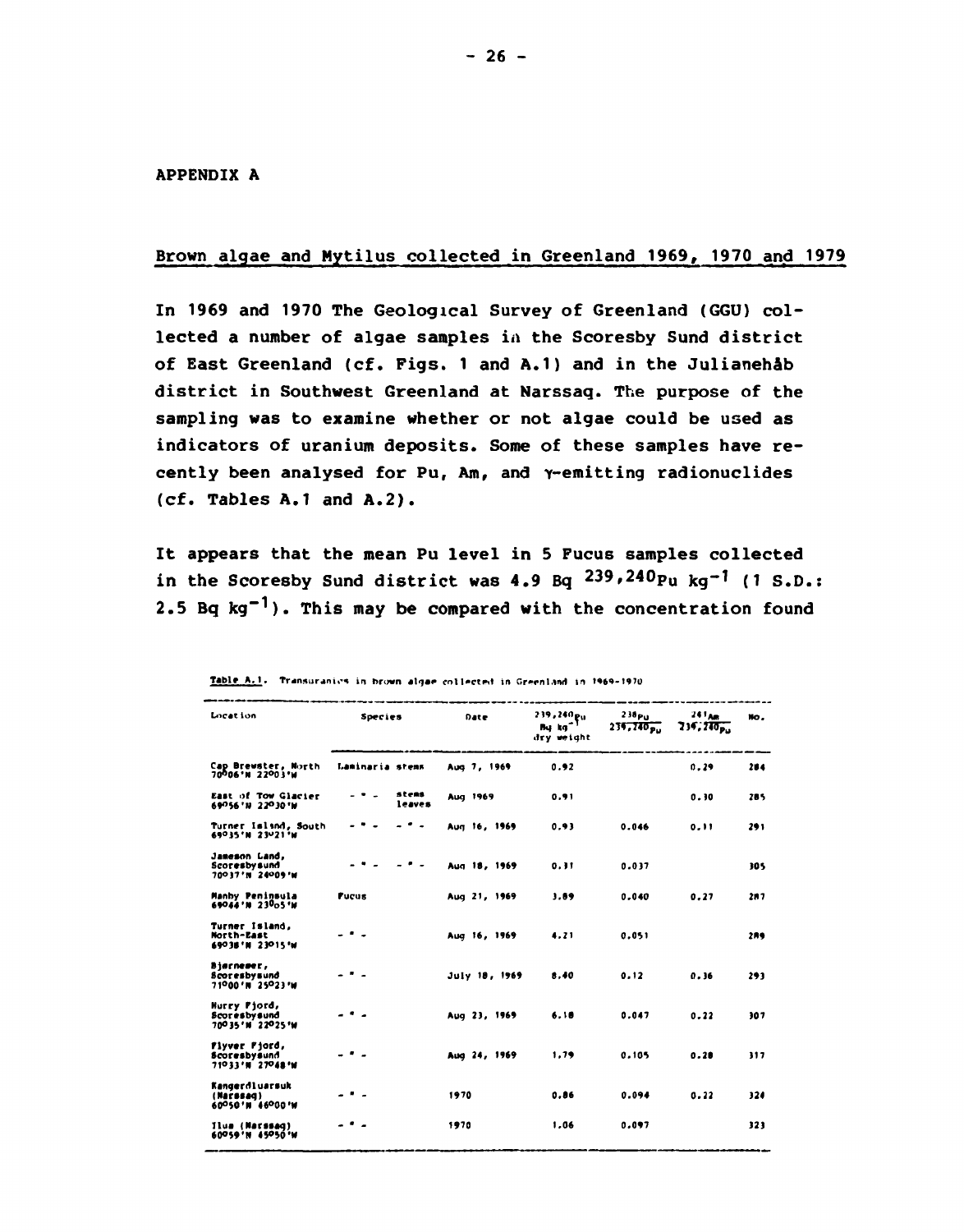

Pig. A.l. Plutonium-239,240 in Laminaria (L) and Fucus (P) collected in **Bast** Greenland in July-August 1969. (Unit: Bq **kg"<sup>1</sup>** dry **weight).**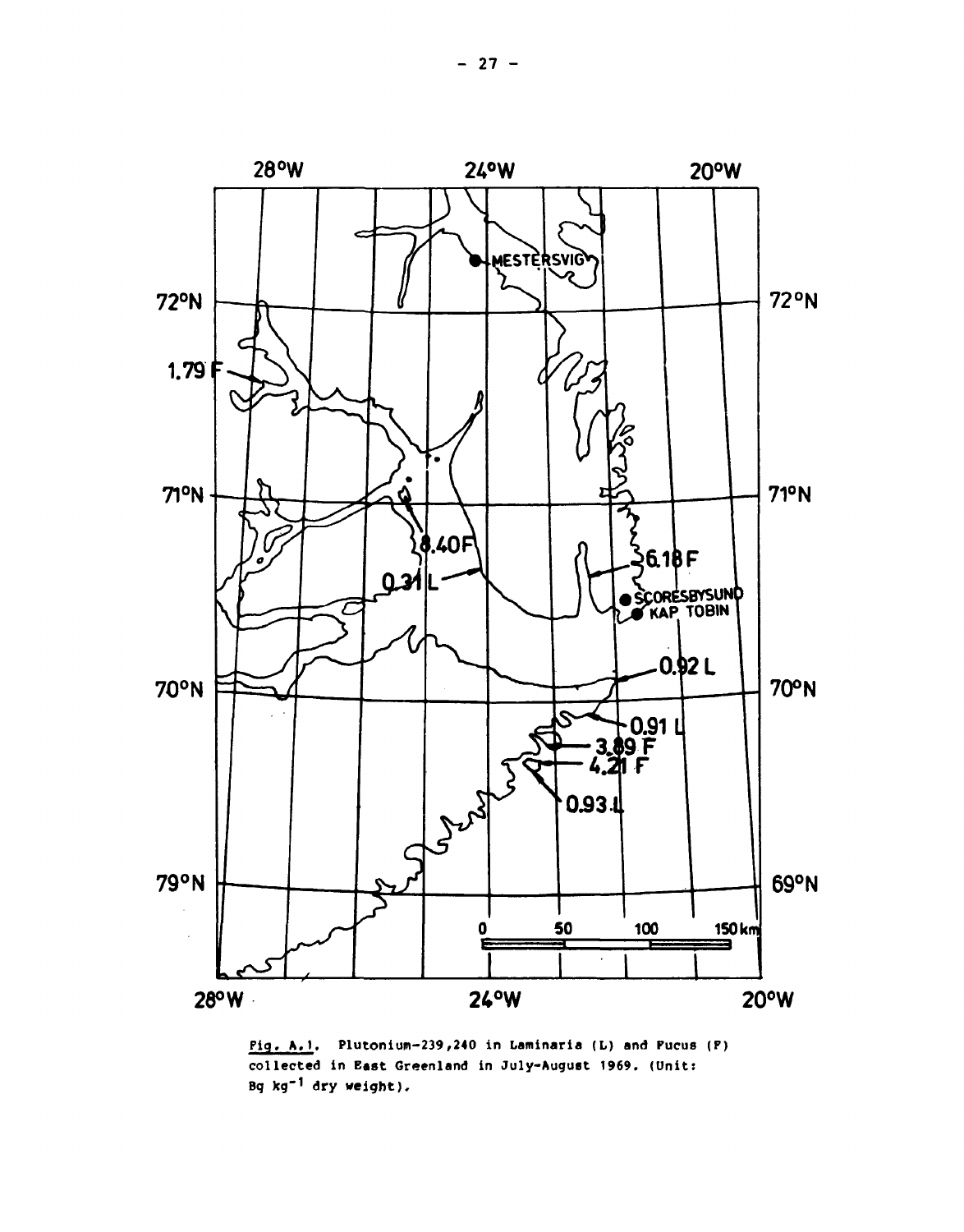| No. cf.<br>Table A.1 | <b>Species</b> | Year |                          | Bg kg <sup>-1</sup> dry weight<br>60 <sub>Co</sub> 137 <sub>Cs</sub> 226 <sub>Ra</sub> |             | $kg$ K $kg^{-1}$<br>dry weight |
|----------------------|----------------|------|--------------------------|----------------------------------------------------------------------------------------|-------------|--------------------------------|
| 289                  | <b>Fucus</b>   | 1969 | 3.9<br>(18)              | 35.6<br>(1.3)                                                                          | 6.2<br>(5)  | 0.0018<br>(5)                  |
| 285                  | Laminaria      | 1969 | $\overline{\phantom{0}}$ | 5.1<br>(6.3)                                                                           | 3.9<br>(8)  | 0.030<br>(1)                   |
| 293                  | <b>Fucus</b>   | 1969 | -                        | 5.6<br>(14)                                                                            | 12.0<br>(7) | 0.0028<br>(9)                  |
| 324                  | <b>Fucus</b>   | 1970 |                          | 3.1<br>(14)                                                                            | 9.1<br>(5)  | 0.023<br>(1)                   |

Table A.2. Gamme-emitting nuclides in brown algae collected in Greenland **in 1969-1970** 

**In brackets: rel. S.D. in 1 1 due to counting.** 

**in a Fucus sample collected at Danmarkshavn (cf. Fig. 1) in 1968<sup>5</sup>>, which contained 6.7 Bq 239,240Pu kg-1 dr y we ig n t. in other parts of Greenland^) the Pu levels seemed to have been lower than those found on the east coast. At Prins Chr. Sund in 1968 we thus found 2.0, at Godthåb 1.9, and at Thule (outside the accident area) 2.8 Bq kg-1. The two Fucus samples in Table A.I from SW Greenland, Narssaq, collected in 1970 contained ap**proximately 1 Bq  $239,240$ Pu kq<sup>-1</sup> dry weight. In 1979 the Fishery **Investigations of Greenland (GFU) collected a number of brown algae at Narssaq as well. These samples have been analysed earlier for <sup>90</sup>Sr and <sup>137</sup>Cs (cf. Rise Report No. 423<sup>1</sup>). Table A.3 shows the results of the 239,240pu determinations. Compared with those from 1970 we notice a decrease from 1 Bq kg"<sup>1</sup> to approximately 0.4 Bq kg"<sup>1</sup> in Fucus. Furthermore, from Table A.3 it appears that the activity ratio of Fucus to Mytilus was 5.0 for Pu on a dry weight basis. This may be compared with the corresponding ratio found at Iceland and the Faroe Islands in 1981, which was 2.5<sup>3</sup>>.** 

**Table A.2 shows Y-emitting nuclides in 3 samples of brown algae from the Scoresby Sund district and one from the Narssaq district. The samples from East Greenland showed the highest <sup>137</sup>Cs concentrations. One of them (No. 289) showed especially high concentrations. This sample also contained <sup>60</sup>Co.**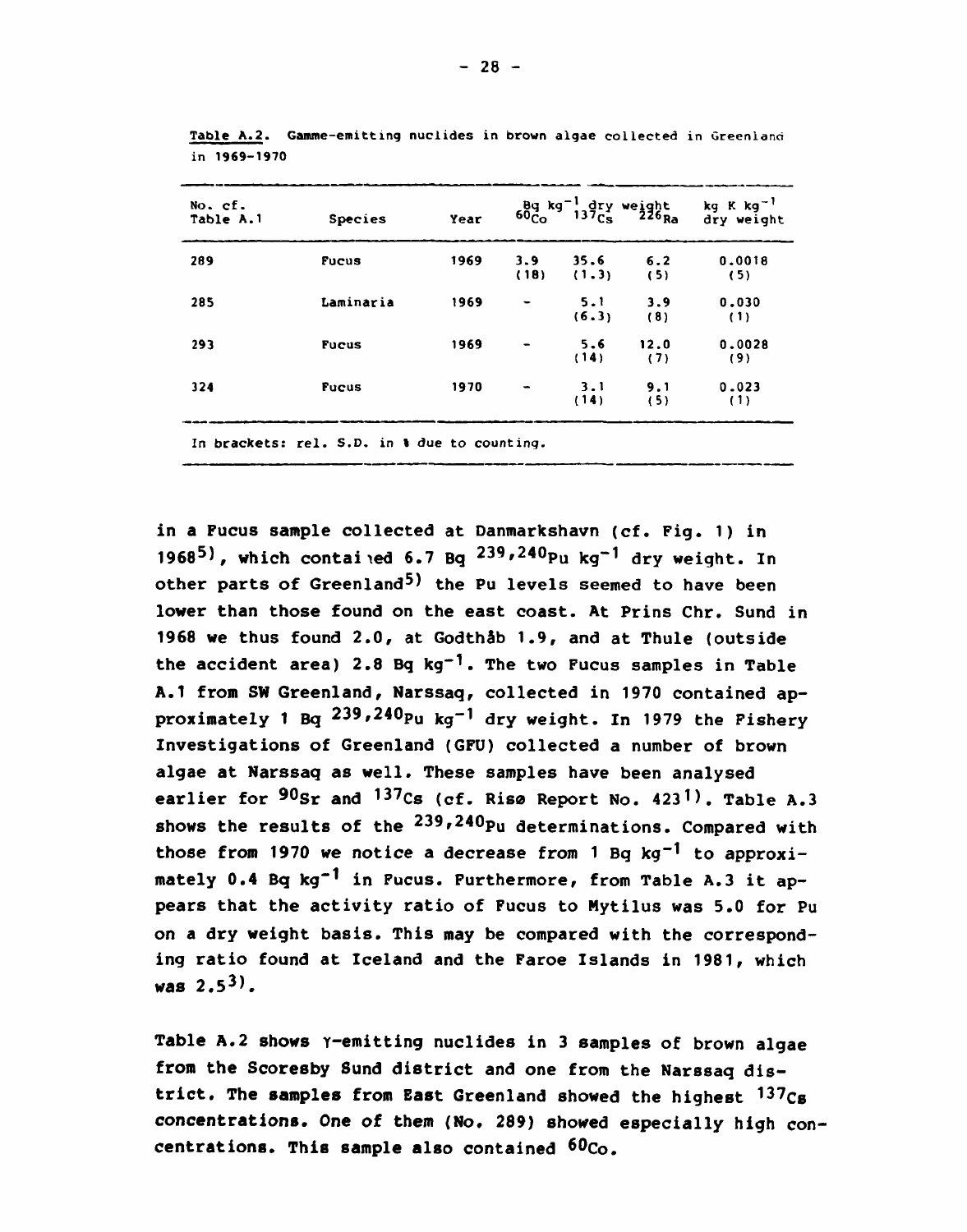**From a sampling in 1981 around Iceland<sup>3</sup>) we determined the concentration ratio of \*<sup>37</sup>Cs in fucoids to sea water as 260. If this ratio is applied in the samples in Table A.2, we would expect the surface sea water concentration in the Scoresby Sund district in 1969 to vary between 22 and 137 Bq <sup>137</sup>Cs m~<sup>3</sup> and at Narssaq in 1970 to be 12 Bq m~<sup>3</sup>. We have no 137Cs sea water**  measurements from 1969 and 1970 but the <sup>90</sup>Sr concentrations in **sea water collected at Danmarkshavn and Angmagssalik varied in 1969-1970 between 8 and 14 Bq <sup>90</sup>Sr m~<sup>3</sup>. Sea water collected at Prins Christians Sund and Godthåb (the two locations closest to Narssaq) varied between 7 and 8 Bq <sup>90</sup>Sr m- 3 . If the <sup>137</sup>Cs/<sup>90</sup>Sr ratio in the waters around Greenland was 1.5 (as we have found in recent years')), we may estimate the expected ^<sup>37</sup>Cs concentrations in sea water at Scoresby Sund to be 12-21 Bq m~<sup>3</sup> and at Narssaq to be 10-12 Bq m~<sup>3</sup>. Hence we may conclude that the sample from Narssaq and the low sample from Scoresby Sund (No. 293) are in agreement with the expected water concentrations for 1969-1970. However, the high level in sample No. 289 ex ceeds the expected '3 7Cs water levels by a factor of 5-10. The sample also contained 6<sup>n</sup>Co. The concentration corresponded to**  11% of the <sup>137</sup>Cs concentration. Earlier we have seen samples at **such a high level from East Greenland waters. A sample of Laminaria collected at 80°25'N and 16°03'W at the Swedish Ymer expedition in 1980 (Risø-R-449, Table D.2<sup>1</sup>) thus contained 47 Bq <sup>137</sup>Cs kg"\* dry weight. This sample also contained <sup>60</sup>Co corresponding to 2% of the ^<sup>37</sup>Cs activity. If we correct for decay from 1969 to 1980, the Scoresby Sund sample would have shown a <sup>60</sup>Co/<sup>137</sup>Cs ratio of 0.92/27.6 = 0.03, i.e close to the ratio in the YMER-sample. The source of these enhanced levels of radionuclides ir East Greenland has not been identified. However, direct transport of activity, either by air, water, or ice, from the test site at Novaya Zemlya is a possible explanation.**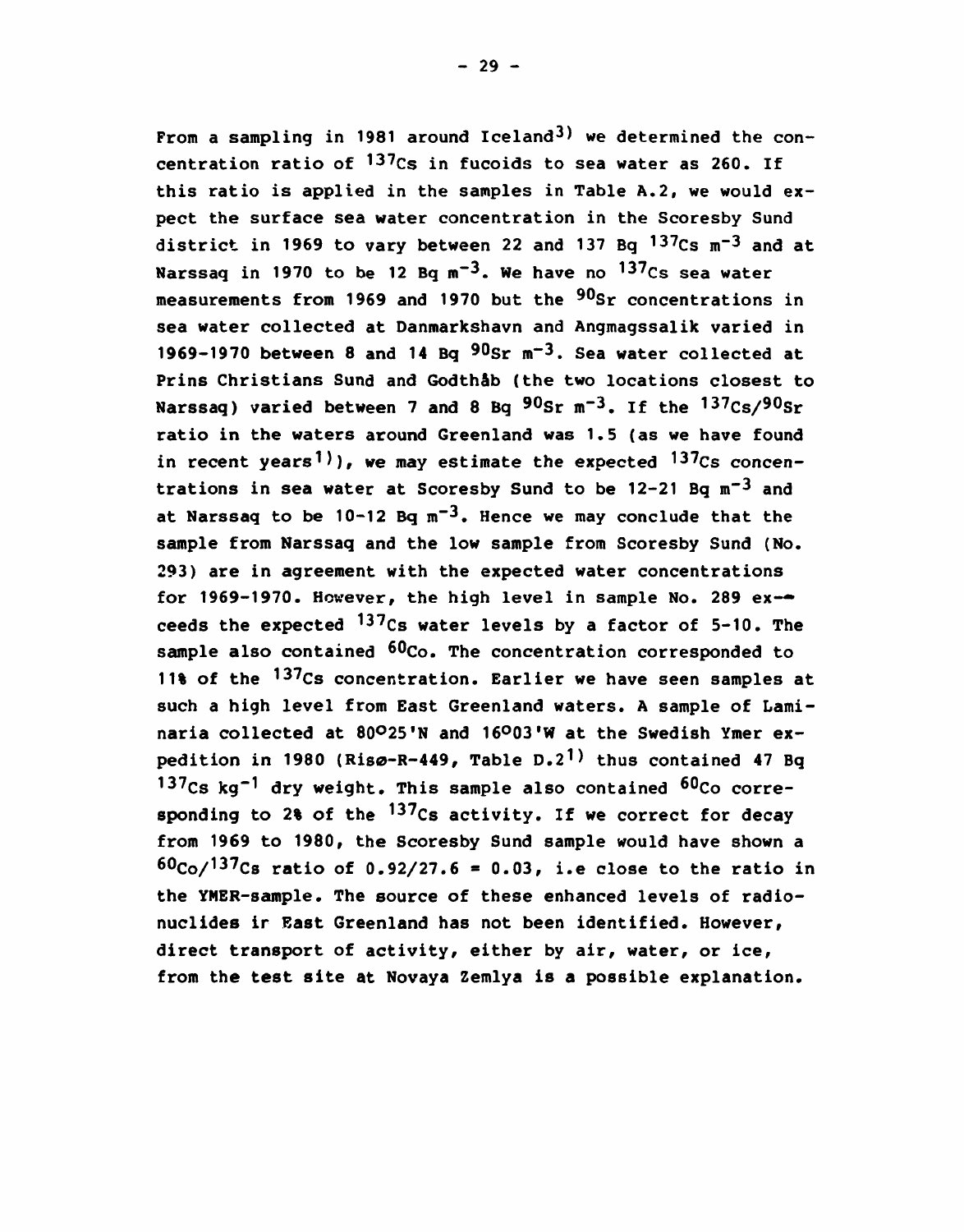| Location<br>Number | Sample                    | $239,240p_0$<br>Bq $kg^{-1}$<br>dry weight |
|--------------------|---------------------------|--------------------------------------------|
| тı                 | Ascophyllum nodosum       | $0.17\_10.00$                              |
| m                  | Mytilus edulis 4-8 cm     | 0.089                                      |
| T5                 | Fucus vesiculosus         | $0.42 \pm 0.02$                            |
| ۰                  | Mytilus edulis 2.5-5.5 cm | 0.080                                      |
|                    | $5 - 6$ cm                | 0.079                                      |
|                    | $6 - 8.5$ cm              | 0.095                                      |
| T7                 | <b>Pucus vesiculosus</b>  | $0.33 \pm 0.02$                            |

**Table A.3. Plutonium-239,240 in brown algae and Mytilus collected in June 1979 at Narssaq, SW-Greenland (~ 61°N, ~ 46°W)** 

**The error term is 1 S.B. of the mean of double determinations.** 

----

للمحامرة

. . . . . .

 $\overline{a}$ 

----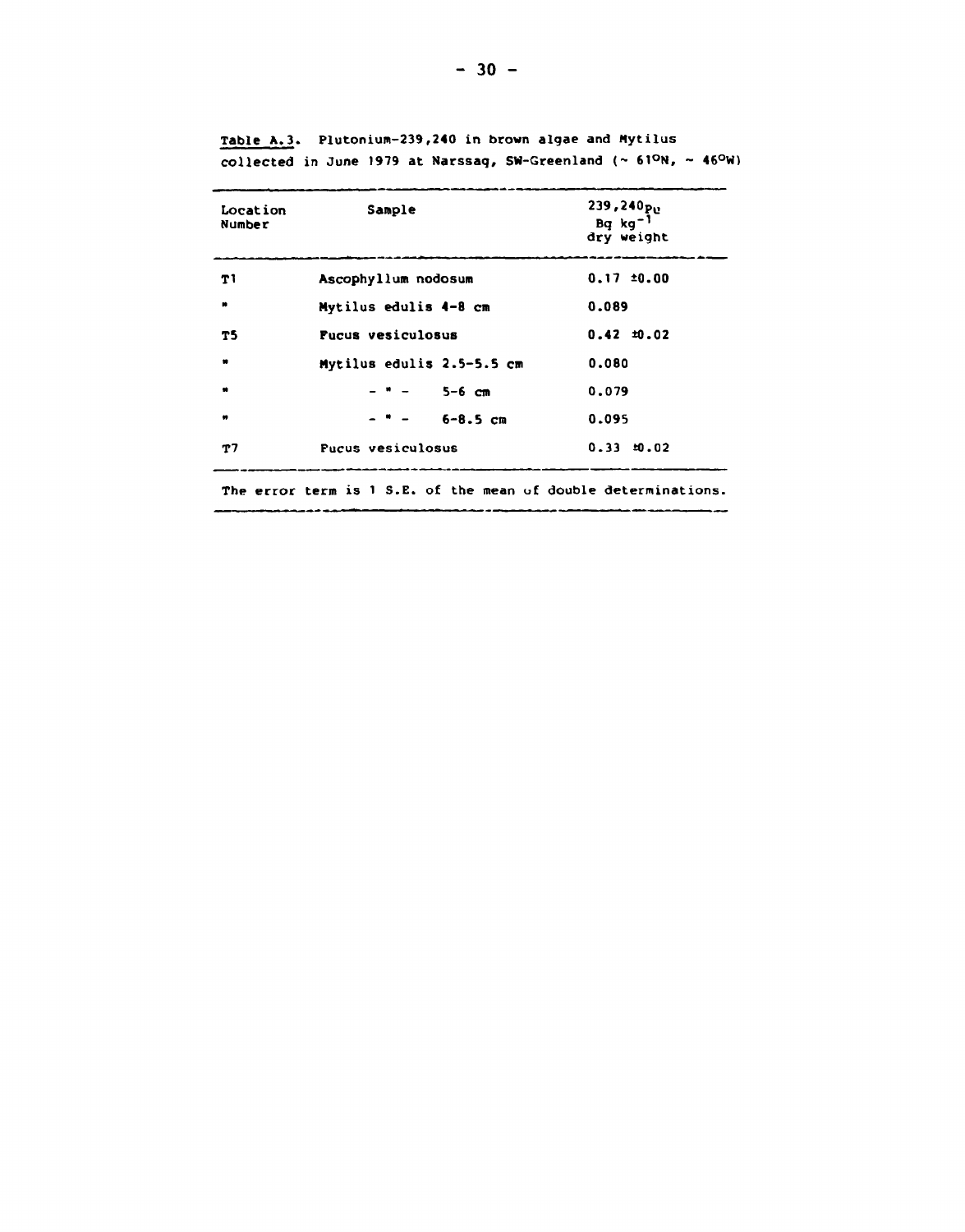#### **APPENDIX B**

## **Biological samples from Thule**

**Tables B.1-B.18 show the provisional results of the plutonium and americium analysis on benthic animals collected at Thule in August 1979. Table B.19 presents the data on sea plants and Table B.20-B.24 show analysis of fish, sea birds, marine mammals and terrestrial samples respectively.** 

| Table B.1. Plutonium and Americium in benthos collected at Thule, August 1979, at |  |  |  |
|-----------------------------------------------------------------------------------|--|--|--|
| location: Carey Islands 76043'N 73000'W, 98 km from point of impact               |  |  |  |
|                                                                                   |  |  |  |

| Samp'e              | pCi 239,240p <sub>u</sub> Bq 239,240p <sub>u</sub><br>kg <sup>-1</sup> kg <sup>-1</sup><br>fresh weight |       | 238p <sub>u/</sub> 239,240p <sub>u</sub> 241 <sub>Am/</sub> 239,240p <sub>u</sub> | <b>a</b> dry<br>matter |
|---------------------|---------------------------------------------------------------------------------------------------------|-------|-----------------------------------------------------------------------------------|------------------------|
| <b>Macoma flesh</b> | 1.9                                                                                                     | 0.070 |                                                                                   | 17                     |
| Macoma shell        | 6.8                                                                                                     | 0.25  |                                                                                   | 95                     |
| <b>Brittlestars</b> | ~0                                                                                                      | -0    |                                                                                   | 53                     |

Table B.2. Plutonium and Americium in benthos collected at Thule, August 1979, at location: **B** 76<sup>0</sup>40'N 70<sup>C</sup>**uu'X, 24 km** from point of impact

| Sample                 | pCi 239,240pu<br>kg <sup>-1</sup><br>fresh weight               | Bg 239,240 Pu<br>$kg-1$ |       | 238pu/239,240pu 241 <sub>Am</sub> /239,240 <sub>Pu</sub> | % dry<br>matter |
|------------------------|-----------------------------------------------------------------|-------------------------|-------|----------------------------------------------------------|-----------------|
| Macoma flesh           | 2.1                                                             | 0.078                   |       |                                                          | 18              |
| Macoma shell           | $\begin{array}{c} \n \textbf{22} \\  \textbf{21}\n \end{array}$ | 0.81<br>0.78            |       |                                                          | 85              |
| Hiatella shell         | $\langle$ 2                                                     | 0.07                    |       |                                                          |                 |
| Chlinocardium<br>flesh | 1.66<br>2.0                                                     | 0.062<br>0.074          |       |                                                          | 19<br>19        |
| Chlinocardium<br>shell | $3.5$<br>$7.7$                                                  | 0.13<br>0.28            |       | 0.62                                                     | 80<br>90        |
| <b>Brittlestars</b>    | (3, 3, 7)                                                       | $\sim$ 0.1<br>0.21      |       |                                                          |                 |
| Seaurchin              | 5.0                                                             | 0.19                    | 0.051 | 0.13                                                     |                 |
| Worms flesh            | 14.<br>1.8                                                      | 0,52<br>0.065           |       |                                                          | 24<br>3.3       |
| Worms shell            | $\frac{47}{85}$                                                 | 1,74<br>3.15            | 0.026 | 0.19                                                     | 59<br>68        |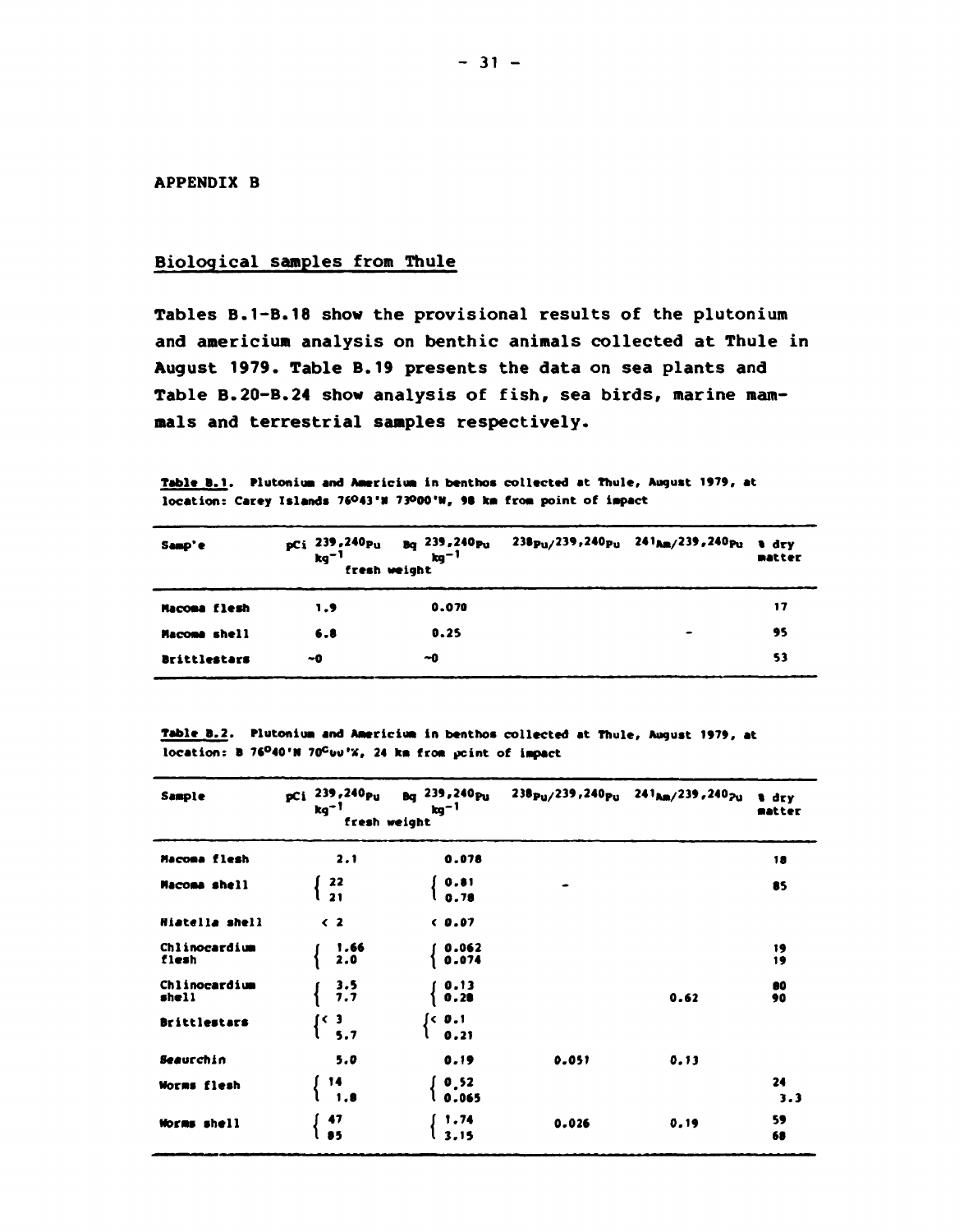

**Fig. B.1. The sample locations at Thule.** 

**IO** 

 $\mathbf{I}$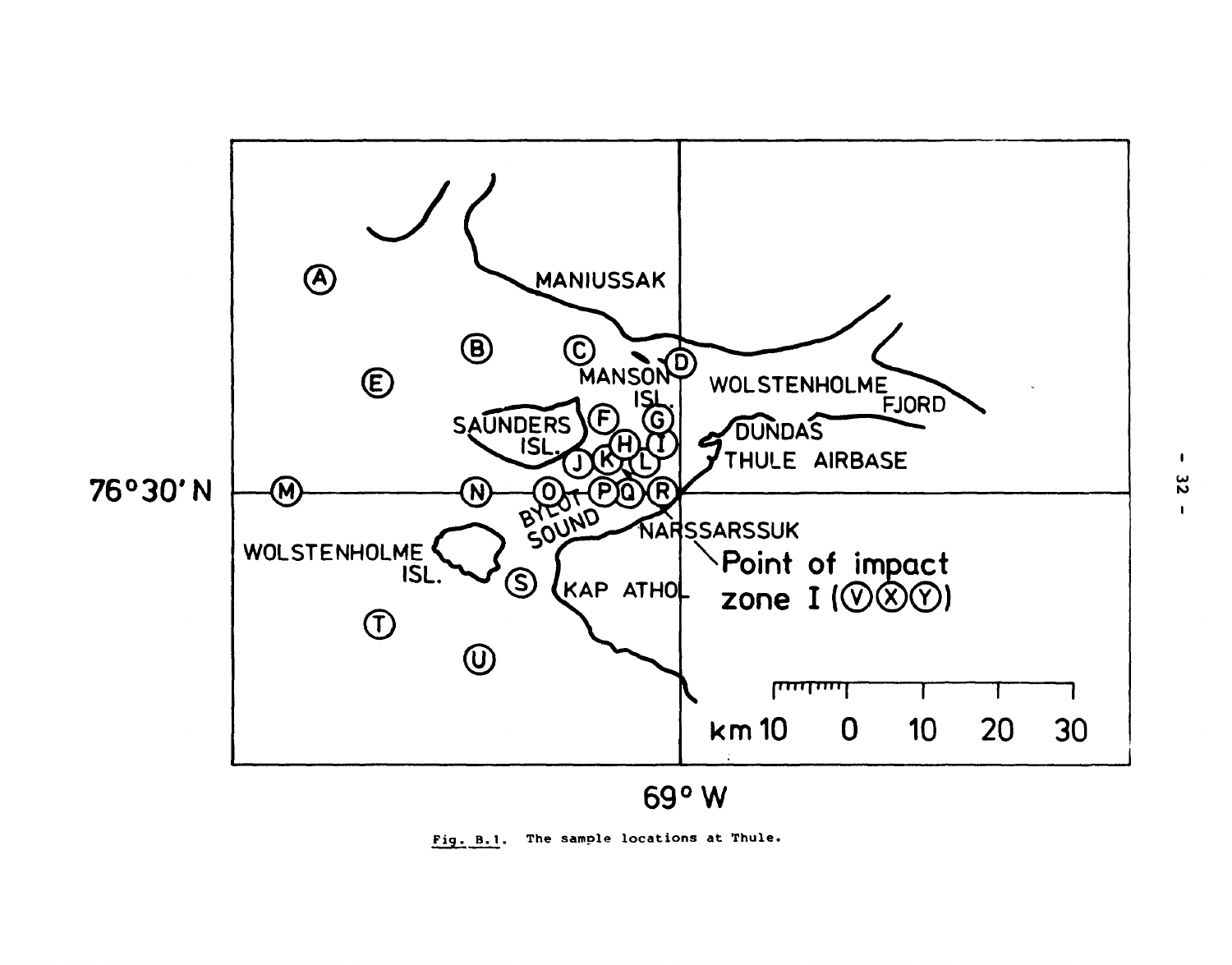| Sample              | pCi 239,240 <sub>Pu</sub><br>$kg-1$<br>fresh weight | 8q 239,240 <sub>Pu</sub><br>$kq-1$ |       | $238_{\text{Pu}}$ /239,240 $_{\text{Pu}}$ 241 $_{\text{Am}}$ /239,240 $_{\text{Pu}}$ | a dry<br>matter |
|---------------------|-----------------------------------------------------|------------------------------------|-------|--------------------------------------------------------------------------------------|-----------------|
| Macoma shell        | 69                                                  | 2.56                               | 0.019 | 0.19                                                                                 |                 |
| Macoma flesh        | 11                                                  | 0.41                               |       |                                                                                      | 24              |
| <b>Brittlestars</b> | 61                                                  | 2.26                               |       |                                                                                      |                 |
| Worms flesh         | 66                                                  | 2.44                               |       |                                                                                      |                 |
| Worms shell         | 119                                                 | 4.42                               |       | 0.14                                                                                 | 36<br>60        |

**Table B.3. Plutonium and Americium in benthos collected at Thule, August 1979, at location: C 76°40'N 69°30'N, 17 km from point of iapact** 

**Tabxe B.4. Plutonium and Americium in benthos collected at Thule, August 1979, at location: D 76°39'N 69°00'W, 16 km from point of impact** 

| Sample              | pCi 239,240pu<br>$kg^{-1}$<br>fresh weight | $\frac{Bq}{kq}$ $\frac{239}{kq}$ $^{-1}$ |       | 238pu/239,240pu 241Am/239,240pu | a dry<br>matter |
|---------------------|--------------------------------------------|------------------------------------------|-------|---------------------------------|-----------------|
| Macoma flesh        | 7.2                                        | 0.27                                     | 0.036 |                                 | 15              |
| Macoma shell        | 16.3                                       | 0.60                                     |       | 0.27                            |                 |
| Worms shell         | 37                                         | 1.36                                     |       |                                 | 62              |
| Worms flesh         | 7.2                                        | 0.27                                     |       |                                 | 25              |
| <b>Brittlestars</b> |                                            |                                          |       |                                 | 69              |
| Leda shell          | 12.7                                       | 0.47                                     |       |                                 | 81              |

**Table B.5. Plutonium and Americium in benthos collected at Tiiule, August 1979, at location: E 76°37'N 70°30'H, 33 km from point of impact** 

| Sample                  | pCi 239,240pu<br>$kg-1$<br>fresh weight | $Bq$ 239, 240 $p_u$<br>$kg-1$ | $238p_U/239.240p_U$ $241_{Am}/239.240p_U$ |      | <i>a</i> dry<br>matter |
|-------------------------|-----------------------------------------|-------------------------------|-------------------------------------------|------|------------------------|
| Macoma flesh            | 1.9                                     | 0.070                         |                                           |      | 21                     |
| Macoma shell            | 5.6                                     | 0.21                          |                                           | 0.30 | 82                     |
| Chlinocardium<br>shell  | 58                                      | 2,17                          |                                           |      | 87                     |
| <b>Brittlestars</b>     | 4.1                                     | 0.15                          |                                           |      |                        |
| Sea anemone             | 0.84                                    |                               |                                           |      |                        |
| Musculus niger<br>shell | 17.9                                    | 0.66                          |                                           |      | 87                     |
| Worms flesh             | 7.0                                     | 0.26                          |                                           |      | 39                     |
| Worms shell             | 72                                      | 2.7                           |                                           | 0.27 | 56<br>71               |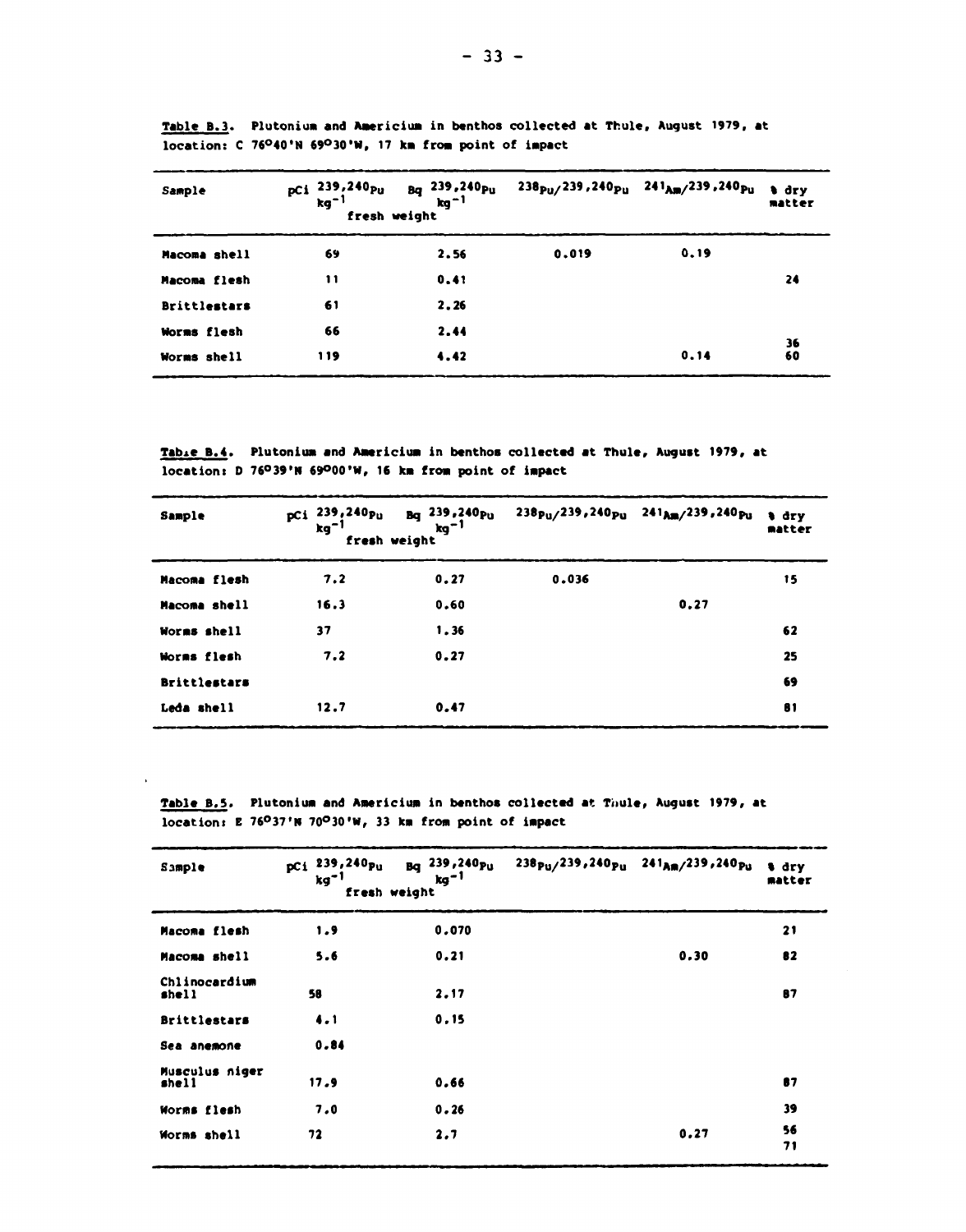| Sample                    | pCi 239,240 pu<br>kg <sup>-1</sup> | ag 239,240 <sub>Pu</sub><br>ky* <sup>1</sup> |                | 230p <sub>u/</sub> 239,240p <sub>u</sub> 241 <sub>Am/</sub> 239,240p <sub>u</sub> a dry<br>hat ter |  |
|---------------------------|------------------------------------|----------------------------------------------|----------------|----------------------------------------------------------------------------------------------------|--|
|                           | fresh weight                       |                                              |                |                                                                                                    |  |
| <b>Macoma flesh</b>       | 16.7                               | $-.62$                                       | 0.014          | 18                                                                                                 |  |
| <b>Macque shell</b>       | 68                                 | 2.52                                         | 8.829          | $\mathbf{r}$                                                                                       |  |
| Chlamys flesh             | 5.6                                | 0.21                                         | <b>0.016</b>   | 20                                                                                                 |  |
|                           | 1.6                                | 0.06<br>1.07                                 |                | ×8<br>97                                                                                           |  |
| Chlamys shell             | 29<br>1 ac                         | 1 3.19                                       | 0.029<br>0.910 | 93                                                                                                 |  |
|                           | 88                                 | 2.96                                         | 0.014          | 18                                                                                                 |  |
| Miatella flemh            | l 2.5                              | 0.09                                         |                | 22                                                                                                 |  |
|                           | 6.0                                | $\bullet$ . 22                               |                | 9t                                                                                                 |  |
| <b>Niatella shell</b>     | $1$                                | 0.30                                         |                | 85                                                                                                 |  |
| Monculus flesh            | 3.0                                | 0.14                                         |                | 28                                                                                                 |  |
|                           | 3.1                                | 0.11                                         |                | 69                                                                                                 |  |
| Monculus shell            | 1 10.3                             | 0.30                                         |                | 67                                                                                                 |  |
| Ch1 inocardium<br>flesh   | J.6                                | 0.13                                         | 0.016          | 19                                                                                                 |  |
| Chlinecardium             |                                    |                                              |                |                                                                                                    |  |
| shel1                     | 22                                 | O.OI                                         |                | 98                                                                                                 |  |
| Astarte montagui<br>flesh | 3.7                                | 8.14                                         |                | 18                                                                                                 |  |
|                           | 49                                 | 1.81                                         | 8.816          | 93 borezlis                                                                                        |  |
| Astarte shell             | 73<br>$\overline{\mathbf{z}}$      | 2.70<br>0.74                                 | 10.026         | (06)95 montagui                                                                                    |  |
| Astarte borealis          |                                    | 0.12                                         |                | 21                                                                                                 |  |
| flesh                     | 3.3<br>3.1                         | 0.11                                         |                | 21                                                                                                 |  |
| Serripes flesh            | 14                                 | 0.52                                         |                | 94                                                                                                 |  |
| Serripes shell            |                                    |                                              |                |                                                                                                    |  |
| Sea urchin                | I 11.2<br>l 24                     | 0.41<br>0.40                                 |                | 11<br>33                                                                                           |  |
| Dalanus flesh             | 3.2<br>١<br>1.6                    | 6.12<br>6.86                                 |                | 17<br>17                                                                                           |  |
|                           | 16,7                               | 0.62                                         |                | 75                                                                                                 |  |
| <b>Belanus</b> shell      | l 9.4                              | $1 - 0.35$                                   |                | 83                                                                                                 |  |
| Coral                     | 19.4                               | 0.72                                         |                | 71                                                                                                 |  |
| <b>Dryosoa</b>            | 10                                 | 0.67                                         | 0.021          | 19                                                                                                 |  |
| Spangt o                  | 7,4<br>10.5                        | 0.27<br>$\bullet$ . 39                       | 0.020<br>0.015 | $\mathbf{H}$<br>0.13<br>14                                                                         |  |
| Norms flesh               | 15                                 | 0.56                                         | 0.024          | 27                                                                                                 |  |
| Horms shell               | 68<br>ه ۱                          | 2.52<br>2.50                                 | 8.816          | 0.20<br>53<br>56                                                                                   |  |
| Snail flesh               | 2.0                                | <b>8.182</b>                                 |                | 25                                                                                                 |  |
| Snail shell               | $\bullet$ . 2                      | 0.30                                         |                | 96                                                                                                 |  |
| Crinoidea                 | 5.)                                | 0.20                                         |                | m                                                                                                  |  |
| <b>Brittlestars</b>       | $\bullet$ .)                       | 0. JI                                        |                | 63                                                                                                 |  |
| She impo                  | 7.2                                | 0.27                                         |                | 0.22<br>25                                                                                         |  |

Table B.6. Plutonium and Americium in beathos collected at Thule, Amyust 1979, at location: ? 76°35's 69°25'W, ? ha from point of impact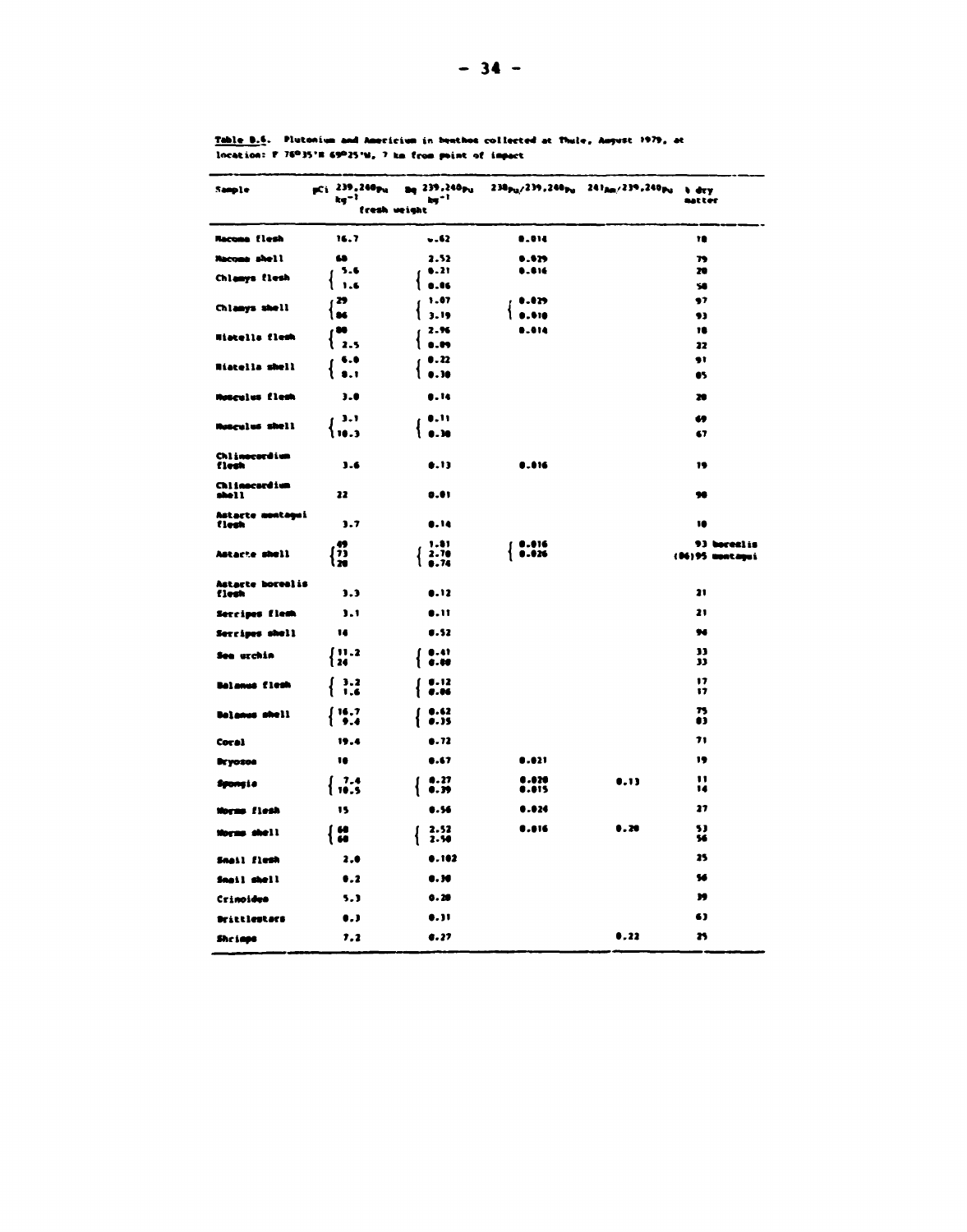| Sample                         | pCi 239,240 <sub>Pu</sub><br>$kq^{-1}$<br>fresh weight | <b>Dg</b> 239,240 <sub>Pu</sub><br>$\mathbf{ho}^{-1}$ | 238 <sub>Pu/</sub> 239,240 <sub>Pu</sub> 241 <sub>Am/</sub> 239,240 <sub>Pu</sub> |       | <b>t</b> dry<br>matter |
|--------------------------------|--------------------------------------------------------|-------------------------------------------------------|-----------------------------------------------------------------------------------|-------|------------------------|
| <b>Macoma shell</b>            | 39                                                     | 1.07                                                  |                                                                                   |       | 60                     |
| Worms shell                    | 750                                                    | 28                                                    |                                                                                   | 0.084 | 61                     |
| <b>Musculus niger</b><br>shell | 41                                                     | 1.50                                                  |                                                                                   |       | 91                     |
| <b>Shrings</b>                 | 4.8                                                    | 0.18                                                  |                                                                                   |       | 20                     |

Table B.7. Plutonium and Americium in benthos collected at Thule, August 1979, at location: G 76035'N 69005'W, 9 km from point of impact

Table B.S. Plutonium and Americium in benthos collected at Thule, August 1979, at location: # 76°33'W 69°17'W, 3 km from point of impact

| Sample                           | pCi 239,240 <sub>Pu</sub><br>$\log^{-1}$<br>fresh weight | <sub>Da</sub> 239,240 <sub>Pu</sub><br>ly <sup>-1</sup> | 238 <sub>Pu</sub> /239,240 <sub>Pu</sub> 241 <sub>An/</sub> 239,240 <sub>Pu</sub> |      | <b>M</b> dry<br>matter |
|----------------------------------|----------------------------------------------------------|---------------------------------------------------------|-----------------------------------------------------------------------------------|------|------------------------|
| Macoma flesh                     | $\mathbf{1}^{\prime}$                                    | 5.7                                                     | 0.015                                                                             |      | 20                     |
| <b>Macoma shell</b>              | 315                                                      | 11.7                                                    | 0.019                                                                             | 0.15 |                        |
| <b>Hiatella striata</b><br>flesh | 109                                                      | 4.0                                                     |                                                                                   | 0.22 | 14                     |
| <b>Miatella striata</b><br>shell | 229                                                      | .5                                                      |                                                                                   |      | 53                     |
| <b>Clinocardium</b><br>flesh     | 13.4                                                     | 0.50                                                    |                                                                                   | 0.05 | 13                     |
| <b>Clinocardium</b><br>shell     | 204                                                      | 7.5                                                     |                                                                                   | 0.14 | 63                     |
| Leda shell                       | 137                                                      | $5 - 1$                                                 |                                                                                   |      | 65                     |
| <b>Worms</b> shell               | 514                                                      | 19                                                      |                                                                                   | 0.13 | 65                     |
| <b>Worms flesh</b>               | 2600                                                     | 97                                                      |                                                                                   |      | 26                     |
| <b>Drittlestars</b>              | 26                                                       | 0.96                                                    |                                                                                   |      | 36                     |

Table B.9. Plutonium and Americium in benthos collected at Thule, August 1979, at location: I 76°33'W 69°07'W, 5.5 km from point of impact

| Sample              | pci 239,240 <sub>Pu</sub><br>kg" <sup>1</sup><br>fresh weight | $p_{\rm g}$ 239,240 $p_{\rm u}$<br>$M^{-1}$ | 238 <sub>Pu/</sub> 239,240 <sub>Pu</sub> 241 <sub>Am/</sub> 239,240 <sub>Pu</sub> |      | <b>W</b> dry<br>matter |
|---------------------|---------------------------------------------------------------|---------------------------------------------|-----------------------------------------------------------------------------------|------|------------------------|
| Macoma flesh        | 23                                                            | 0.85                                        | 0.026                                                                             |      | 17                     |
| <b>Racoma shell</b> | 24                                                            | 0.89                                        |                                                                                   | 0.26 |                        |
| <b>Brittlestars</b> | 11.7                                                          | 0.43                                        |                                                                                   |      |                        |
| <b>Morms flesh</b>  | 670                                                           | 25                                          | 0.014                                                                             |      | 26                     |
| <b>Worms</b> shell  | 121                                                           | 4.5                                         |                                                                                   | 0.10 | 65                     |
| Leda shell          |                                                               |                                             |                                                                                   |      | 90                     |
|                     |                                                               |                                             |                                                                                   |      |                        |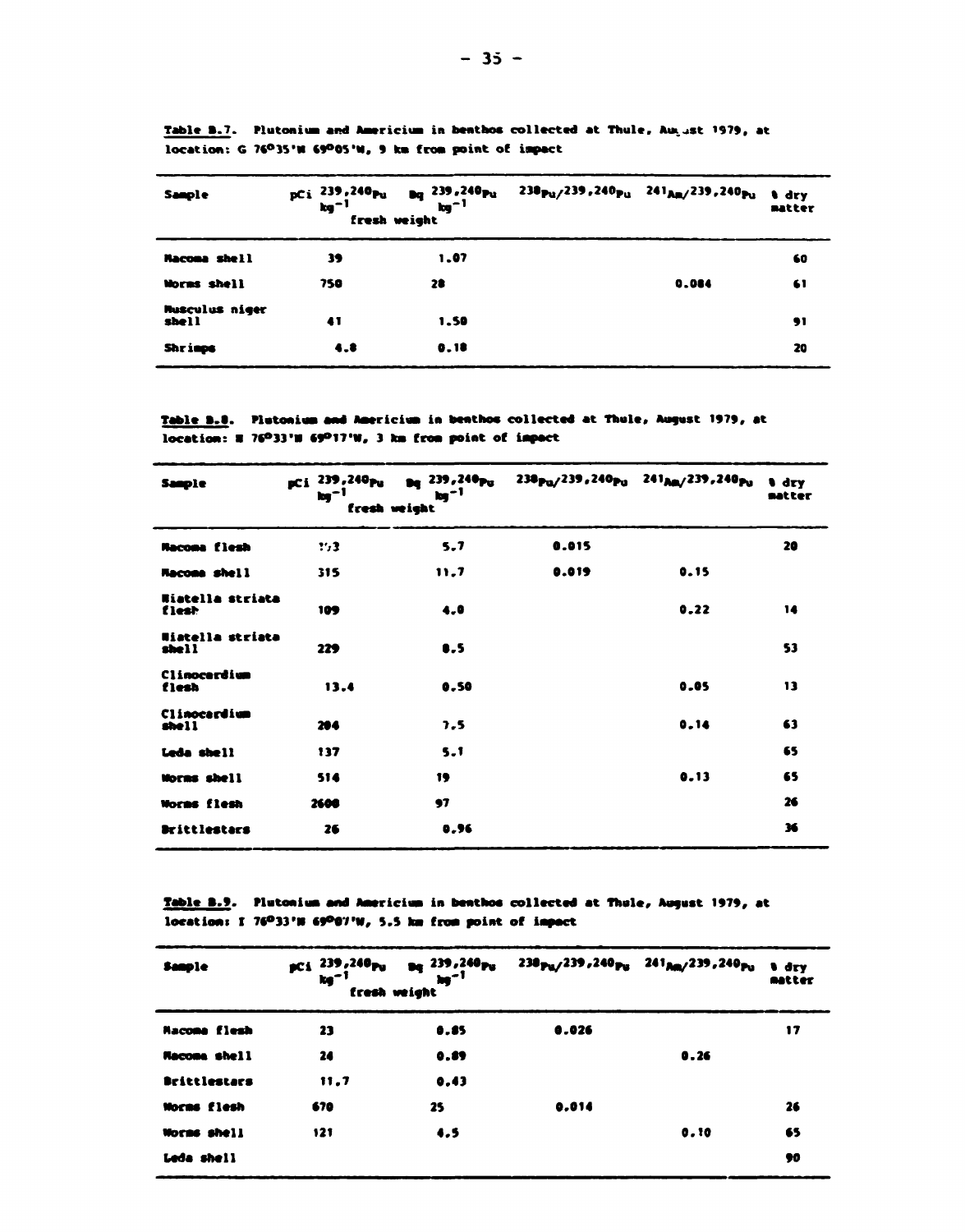| <b>Sample</b><br>$\overline{\phantom{a}}$ | pCi 239,240pu<br>$kg-1$<br>fresh weight | 239,240 <sub>Pu</sub><br>Bq.<br>$kg-1$ | 238pu/239,240pu 241am/239,240pu |      | t dry<br>matter |
|-------------------------------------------|-----------------------------------------|----------------------------------------|---------------------------------|------|-----------------|
| <b>Macoma flesh</b>                       | 6.2                                     | 0.23                                   | 0.013                           |      |                 |
| Macoma shell                              | 329                                     | 12.2                                   | 0.022                           | 0.18 |                 |
| <b>Brittlestars</b>                       | 57                                      | 2.11                                   |                                 |      |                 |
| Clinocardium<br>flesh                     | 23                                      | 0.86                                   |                                 | 0.53 | 14              |
| Clinocardium<br>shell                     | 114                                     | 4.2                                    | 0.013                           | 0.16 | 68              |
| <b>Worms flesh</b>                        | 257                                     | 9.5                                    |                                 | 0.00 | 23              |
| Worms shell                               | 1470                                    | 54                                     |                                 | 0.10 | 59              |

Table B.10. Plutonium and Americium in benthos collected at Thule, August 1979, at location: K 76<sup>0</sup>32'N 69<sup>0</sup>20'W, 1.7 km from point of impact

 $\ddot{\phantom{a}}$ 

Table **B.11.** Plutonium and Americium in benthos collected at Thule, August 1979, at **location:** *U* **7«°32'H 69° 10'\*, 4 ka froa point of iapact** 

| <b>Sample</b>                    | pCi 239,240 <sub>Pu</sub><br>$kg^{-1}$<br>fresh weight | 239,240 <sub>Pu</sub><br><b>Bq</b><br>$kg-1$ |       | 238 <sub>Pu</sub> /239,240 <sub>Pu</sub> 241 <sub>Am/</sub> 239,240 <sub>Pu</sub> | <b>A</b> dry<br>matter |
|----------------------------------|--------------------------------------------------------|----------------------------------------------|-------|-----------------------------------------------------------------------------------|------------------------|
| <b>Macoma shell</b>              | 140                                                    | 5.2                                          | 0.014 | 0.17                                                                              | 82                     |
| Clinocardium<br>shell            | 39                                                     | 1.44                                         |       |                                                                                   | 65                     |
| <b>Hiatella striata</b><br>flesh | 48                                                     | 1.79                                         |       | 0.13                                                                              | 17                     |
| <b>Miatella striata</b><br>shell | 38                                                     | 1.40                                         |       | ٠                                                                                 | 56                     |

**Table ».12. Plutonian and Aaariciua in benthos collected at Thule, August 1979, at**  location: # 76°30'# 70°00'W, 19 ka from point of impact

| Sample                    | pCi 239,240pu<br>$kg-1$<br>fresh weight | $pq$ 239, 240 $pu$<br>$kg - 1$ | 238pu/239,240pu 241 <sub>Am/</sub> 239,240pu | t dry<br>matter |
|---------------------------|-----------------------------------------|--------------------------------|----------------------------------------------|-----------------|
| <b>Brittlestars</b>       | $\leq 10$                               | 0.4                            |                                              |                 |
| Sea urchin                | 5.9                                     | 0.22                           |                                              |                 |
| <b>Bryozoa</b>            | 9.9                                     | 0.37                           | 0.032                                        | 25              |
| Sea scorpion              | 27                                      | 1,00                           |                                              |                 |
| Astarte borealis<br>shell | 5.1                                     | 0.19                           |                                              | 93              |
| Astarte montagui<br>flesh | 21                                      | 0.77                           |                                              | 20              |
| Astarte montagui<br>shell | 5.3                                     | 0.20                           |                                              | 91              |
| Snail                     | $B.D.L.$                                | <b>B.D.L.</b>                  |                                              |                 |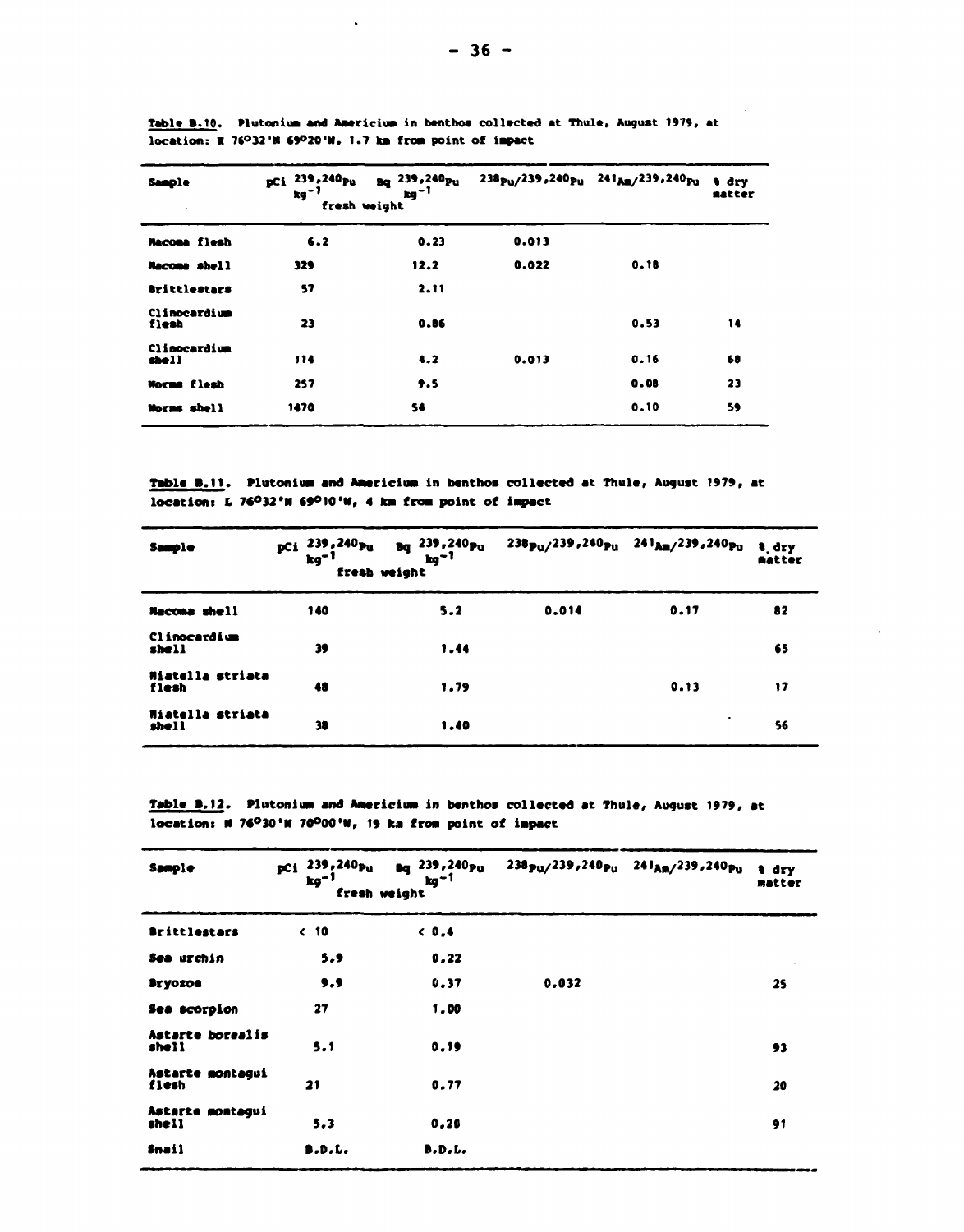| Sample                    | pCi 239,240 <sub>Pu</sub><br>ka" '<br>fresh weight | Bg 239,240 <sub>Pu</sub><br>kg <sup>-1</sup> | 230 <sub>Pu</sub> /239,240 <sub>Pu</sub> | 241 <sub>8m</sub> /239,240 <sub>Pu</sub> | h drv<br>nat ter           |
|---------------------------|----------------------------------------------------|----------------------------------------------|------------------------------------------|------------------------------------------|----------------------------|
| Macoma flesh              | 17.7                                               | 0.66                                         | 0.020                                    |                                          | 18                         |
| Macoma shell              | 58                                                 | 2.15                                         | 0.024                                    |                                          | 82                         |
| <b>Brittlestars</b>       | $3 - 7$                                            | 0.14                                         |                                          |                                          | 45                         |
| Miatella flesh            | 21                                                 | 0.70                                         | 0.019                                    |                                          | 17                         |
| <b>Wiatella</b> shell     | 66                                                 | 2.44                                         | 0.023                                    |                                          | 89                         |
| Musculus shell            |                                                    |                                              |                                          |                                          | 78                         |
| Musculus niger<br>flesh   | 33                                                 | 1, 21                                        |                                          |                                          | 18                         |
| Chiinocardium<br>flesh    | 8.4                                                | 0.31                                         | 0.018                                    |                                          | 17                         |
| Chlinocardium<br>shell    | 21                                                 | 0.78                                         | 0.024                                    |                                          | 88                         |
| Astarte montaqui<br>flesh | 4.6                                                | 0.17                                         |                                          |                                          | 16                         |
| Astarte shell             | 14<br>37                                           | <b>3.52</b><br>1.37                          |                                          |                                          | 90 borealis<br>88 montagui |
| Serripes flesh            | 6.5                                                | 0.24                                         |                                          |                                          | 18                         |
| Serripes shell            | 16                                                 | 0.59                                         |                                          |                                          | 90                         |
| Sea urchin                | 12.7                                               | 0.47                                         | 0.014                                    |                                          | 30                         |
| Chrinoidea                | 1.74                                               | 0.064                                        |                                          | 0.52                                     | 39                         |
| Coral                     | 13.3                                               | 0.49                                         | 0.010                                    |                                          | 21                         |
| Worms flesh               | 720                                                | 27                                           | 0.017                                    |                                          | 36                         |
| Worms shell               | 160                                                | 5.9                                          |                                          | 0.10                                     | 70                         |
| Brachiopod shell          | 9.4                                                | 0.35                                         |                                          |                                          | 85                         |
| Leda shell                | 12.4                                               | 0.46                                         |                                          |                                          | 82                         |
| Leda flesh                | 16.8                                               | 0.62                                         |                                          |                                          | 25                         |
| Soloaster                 | 1.36                                               | 0.050                                        |                                          |                                          | 27                         |
| Snail flesh               | 4.3                                                | 0.16                                         |                                          |                                          | $\bullet$ .                |
| Snail shell               | 7.2                                                | 0.21                                         |                                          |                                          | 54                         |

Table B.13. Plutonium and Americium in benthos collected at Thule, August 1979, at location: 0 76030'N 69040'W, 10 km from point of impact

Table B.14. Plutonium and Americium in benthos collected at Thule, August 1979, at location: P 76°30'N 69°25'W, 4 km from point of impact

| Sample                     | pCi 239,240pu<br>$kg-1$<br>fresh weight | Bq 239,240 <sub>Pu</sub><br>$kg-1$ | 238pu/239,240pu 241Am/239,240pu |      | <b>A</b> dry<br>matter |
|----------------------------|-----------------------------------------|------------------------------------|---------------------------------|------|------------------------|
| Macoma flesh               | 29                                      | 1.07                               | 0.024                           |      | 13                     |
| Macoma shell               | 169                                     | 6.3                                | 0.082                           | 0.10 |                        |
| Chlinocardium<br>flesh     | 12                                      | 0.44                               | 0.021                           |      | 12                     |
| Chlinocardium<br>shell     | 68                                      | 2.52                               |                                 | 0.30 |                        |
| Musculus niger<br>script 1 | 8.7                                     | 0.32                               |                                 |      | 60                     |
| Worms shell                | 2330                                    | 86                                 |                                 | 0.10 | 55                     |
| Worms flesh                | 145                                     | 5.4                                | 0.035                           | 0.15 | 24                     |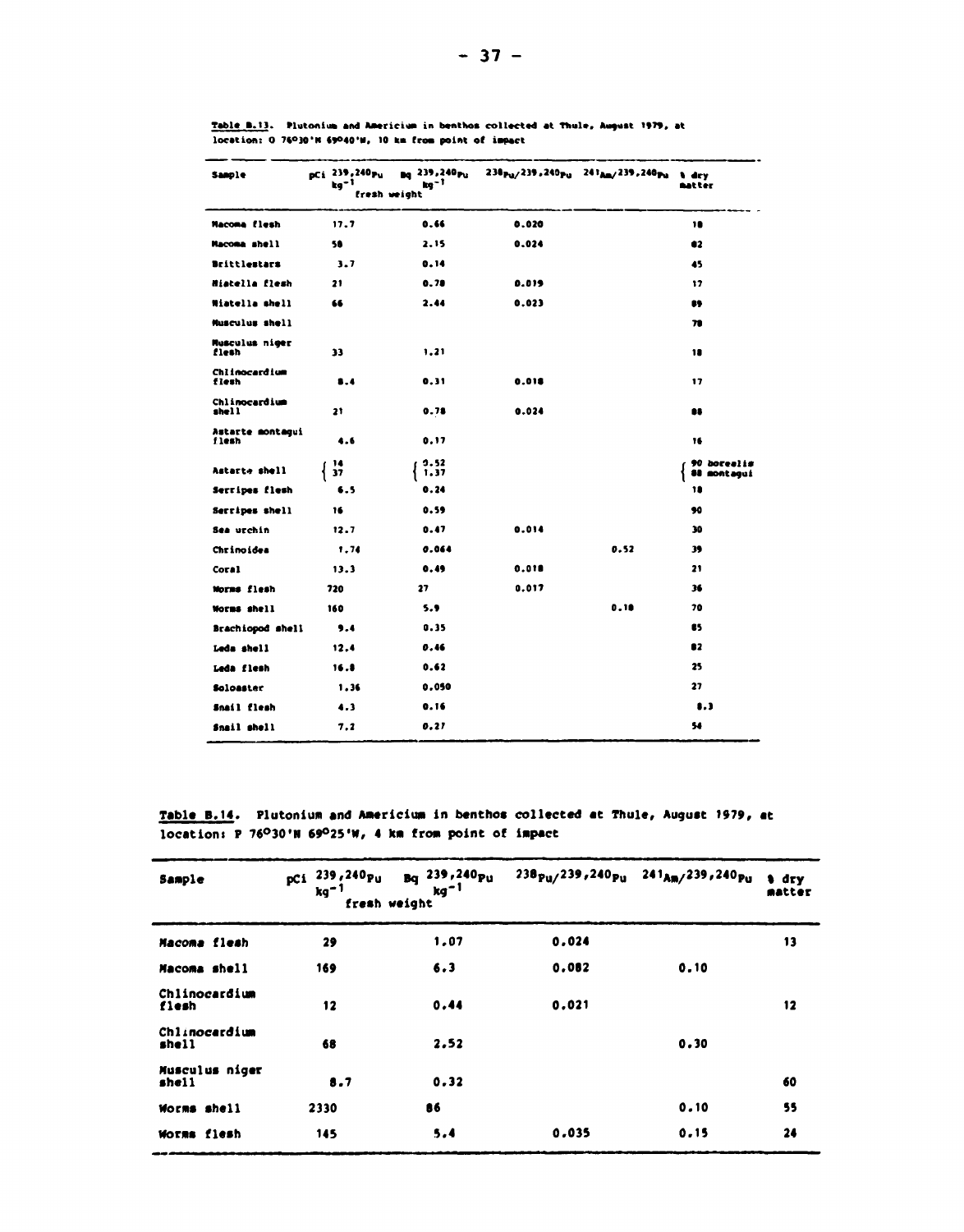| Sample                    | pci 239,240pm<br>$\mathbf{h}$ g $^{-1}$<br>fresh weight | $p_0$ 239,240 $p_0$<br>$\mathbf{h} \mathbf{y}^{-1}$ |       | 230 <sub>Pm</sub> /239.240 <sub>Pm</sub> 241 <sub>hm</sub> /239.240 <sub>Pm</sub> | <b>1 dry</b><br>matter |
|---------------------------|---------------------------------------------------------|-----------------------------------------------------|-------|-----------------------------------------------------------------------------------|------------------------|
| <b>Brittlestars</b>       | 24                                                      | 0.09                                                |       |                                                                                   |                        |
| Macoma calcarea<br>flesh  | 19                                                      | 0.72                                                |       | <b>0.37</b>                                                                       | 22                     |
| Macoma calcarea<br>shell  | 130                                                     | 4.81                                                |       | 8.21                                                                              | $\bullet$              |
| Clamys flesh              | 1.55                                                    | 8.858                                               |       |                                                                                   | 24                     |
| Wiatella striata<br>shell | דב                                                      | 1.36                                                |       |                                                                                   | 79                     |
| <b>Worms flesh</b>        | 214                                                     | 7.9                                                 |       | 8.14                                                                              | 59                     |
| Worms shell               | 1100                                                    | 41                                                  | 0.012 | 8.10                                                                              | 67                     |

Table B.15. Plutenium and Americium in benthos collected at Thule, August 1979, at location: 0 76º30's 69º15'W, 3 hm from point of impact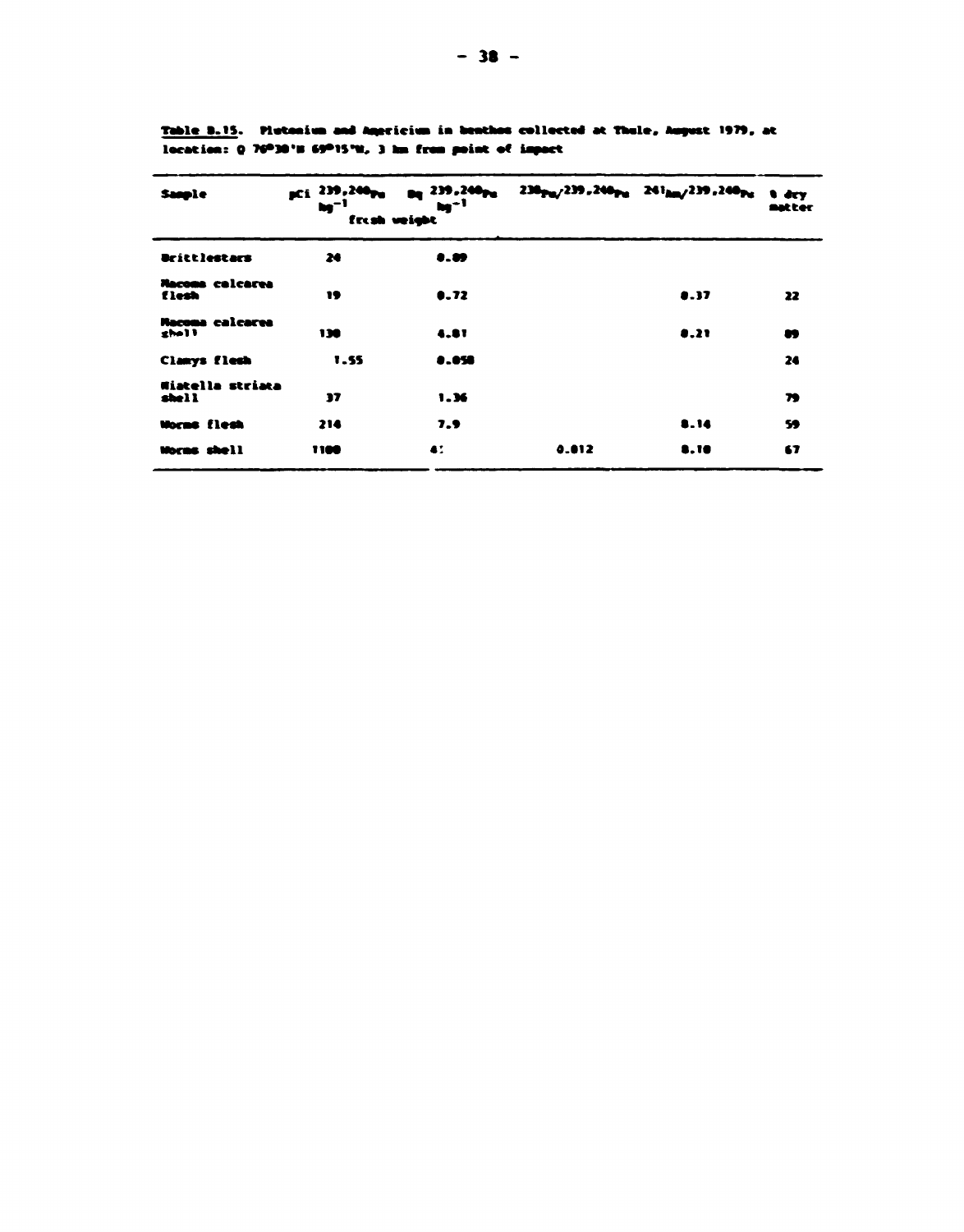| Sample                           | pCi 239,240pu<br>kg" <sup>1</sup> | Bg 239,240 <sub>Pu</sub><br>kg" |             | 238pu/239,240pu 241Am/239,240pu | <b>A</b> dry<br>matter |
|----------------------------------|-----------------------------------|---------------------------------|-------------|---------------------------------|------------------------|
|                                  | fresh weight                      |                                 |             |                                 |                        |
| Macoma shell                     | 25                                | 0.93                            |             |                                 | 76                     |
| <b>Brittlestars</b>              | 18.5<br>2.5                       | 0.69<br><b>U 0.09</b>           |             |                                 | 46                     |
| Clamys shell                     | 21.6                              | 0.80                            |             |                                 | 94                     |
| Sea urchin                       | 5.6<br>7.1                        | 0.21<br>$\frac{1}{2}$ 0.26      | ψP<br>0.020 | 0, 16                           | 29                     |
| Serripes<br>groenlandica flesh   | 1,79                              | 0.066                           |             |                                 | 21                     |
| Serripes<br>groenlandica shell   | 3.8                               | 0.139                           |             |                                 | 91                     |
| Coral                            | r<br>10.2<br>2.0                  | 0.38<br>l 0.075                 |             |                                 | 75<br>24               |
| <b>Sha anemone</b>               | 0.61                              | 0.023                           |             |                                 | 11                     |
| <b>Ballanus</b> shell            | 4.6                               | 0.17                            |             |                                 | 78                     |
| <b>Ballanus flesh</b>            |                                   |                                 |             |                                 | 24                     |
| Crinoidea                        |                                   |                                 |             |                                 | 50                     |
| Ascidiacea                       | 4.0                               | 3.15                            |             |                                 | 20                     |
| <b>Bryoso</b>                    | 11                                | 0.41                            |             |                                 | 16                     |
| Holothurioidea                   | .71                               | 0,026                           |             |                                 | 11.6                   |
| Solaster sp.                     | 4.6                               | 0.09                            |             | 0.44                            |                        |
| Shrimps total                    | 1.75<br>3.6                       | <b>CO.065</b><br><b>10.132</b>  |             |                                 | 22<br>26               |
| Worms flesh                      | 19                                | 0.70                            | 0.011       |                                 | 22                     |
| <b>Worms</b> shell               | 40<br>92                          | f 1.49<br>l 3.41                |             | 0.18<br>0.16                    | 47                     |
| <b>Hiatella</b> striata<br>flesh | 5.2                               | 0.19                            |             |                                 | 21                     |
| <b>Hiatella striata</b><br>shell | 9.0                               | 0.33                            |             |                                 | 88                     |
| Jnail eggs                       | 9.8                               | 0.36                            |             |                                 | 14                     |
| Musculus lavigatus<br>shell      |                                   |                                 |             |                                 | 73                     |
| Musculus lavigatus<br>flesh      | 1.1                               | 0.041                           |             |                                 | 17                     |
| Astarte borealis<br>shell        | 10.0                              | 0.40                            |             |                                 | 91                     |
| Astarte borealis<br>flesh        | 2.0                               | 0.075                           |             |                                 | 21                     |
| Brachiopod shell                 | 3.9                               | 0.144                           |             |                                 | 88                     |
| Astarte montagui<br>flesh        | J.f.                              | 0,133                           |             |                                 | 19                     |
| Astarte montagui<br>shell        | 41                                | 1,53                            |             |                                 | 86                     |
| Clinocardium<br>flesh            | 1.95                              | 0.072                           |             |                                 | 17                     |
| Clinocardium<br>shell            | .86                               | 0.32                            |             |                                 | 90                     |
| Snail flesh                      | 1,71                              | 0.063                           |             |                                 | 27                     |
| Snail shell                      | 8,1                               | 0.30                            |             |                                 |                        |

 $\sim 10^{-11}$ 

Tanle B.16. Plutonium and Americium in benthos collected at Thule, August 1979, at location: R 76030'N 69010'w, 4 km from point of impact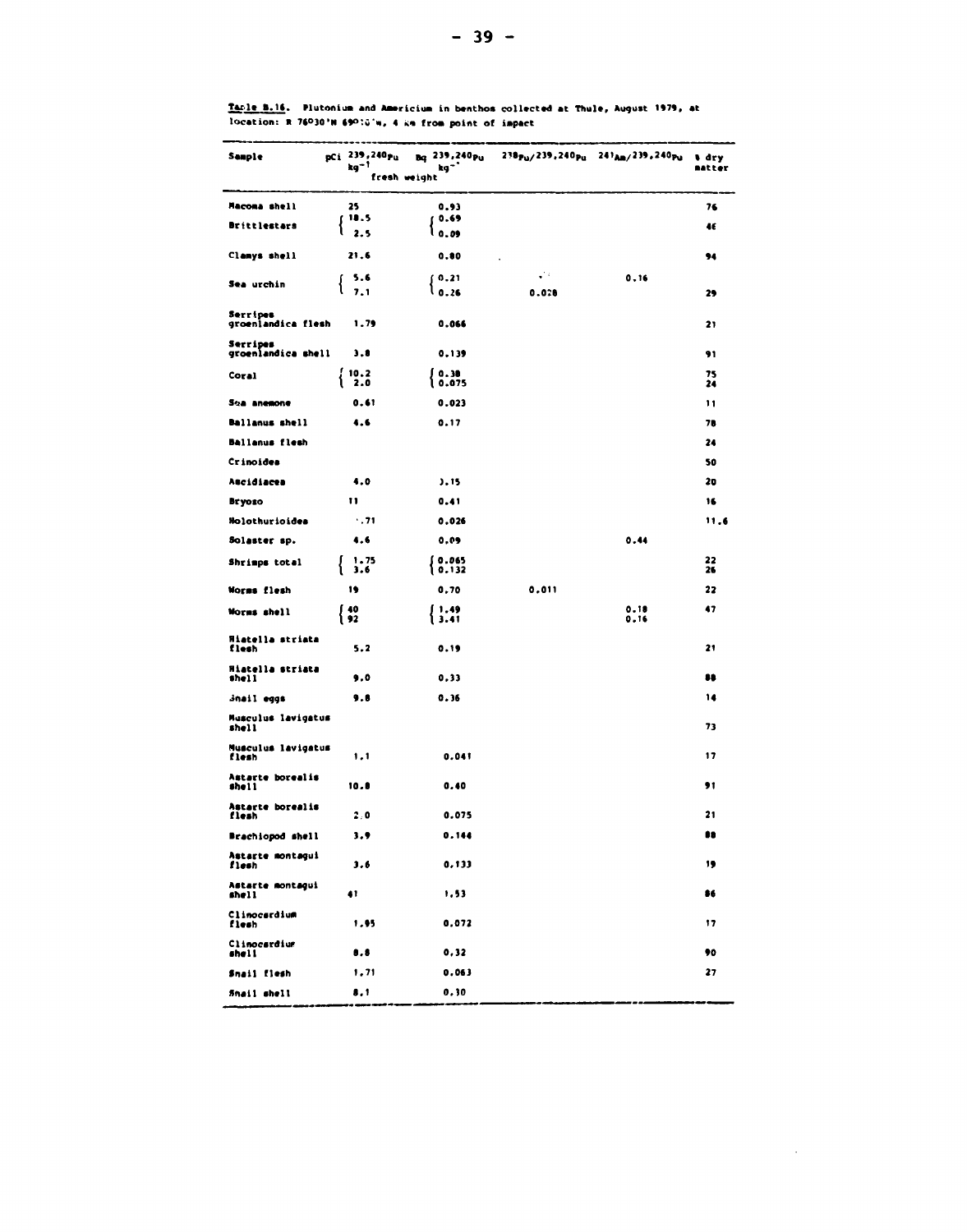| Sample                           | pCi 239,240pu<br>kg <sup>-1</sup><br>fresh weight | Bq 239,240 <sub>Pu</sub><br>kg <sup>-1</sup> | 238 <sub>Pu</sub> /239,240 <sub>Pu</sub> | $241_{\text{Am}}/239.240_{\text{Pu}}$ | a dry<br>matter |
|----------------------------------|---------------------------------------------------|----------------------------------------------|------------------------------------------|---------------------------------------|-----------------|
| Macoma flesh                     | 114<br>133                                        | 4.2<br>4.9                                   | 0.017<br>0.012                           | 0.17<br>0.21                          | 20              |
| Macoma shell                     | 473<br>467                                        | 17.5<br>17.3                                 | 0.021<br>0.016                           | 0.18<br>0.12                          | 88              |
| Hiatella flesh<br>Hiatella shell | 242<br>134<br>147                                 | 9.0<br>5.0<br>5.4                            | 0.013<br>0.027<br>0.019                  | 0.18<br>0, 27<br>0.34                 | 20<br>84        |
| Musculus flesh                   | 18                                                | 0.67                                         | 0.026                                    |                                       | 22              |
| Musculus shell                   | 28<br>214                                         | 1,04<br>7.9                                  | 0.013                                    | 0.084                                 | 95              |
| <b>Brittlestars</b>              | 245                                               | 9.1                                          | 0.018                                    | 0.109                                 | 46              |
| Coral                            | 911<br>l9010                                      | 34<br>l 330                                  | 0.012<br>0.012                           | 0.088<br>0.096                        | 56              |
| Worms flesh                      | 586                                               | 22                                           | 0.017                                    | 0.13                                  | 22              |
| Worms shell                      | 980<br><b>1110</b>                                | 36<br>41                                     | 0.017<br>0.018                           | 0.12<br>0.11                          | 45              |

**Table B.17. Plutonium and Americium in benthos collected at Thu] >, Auqust 1979, at location: V 76°31'3N 69°17'4W: point of impact** 

**Table B.18. Plutonium and Americium in benthos collected at Thule, Auqust 1979, at location: X 76°31'5N 69°15'8W: 0.8 km from point of impact** 

| Sample         | pCi $^{239,240}$ Pu<br>kg <sup>-1</sup><br>fresh weight | Bq $^{239,240}$ Pu<br>kg <sup>-1</sup> |                | $238p_u/239$ , $240p_u$ $241_{Am}/239$ , $240p_u$ | <b>a</b> dry<br><b>Matter</b> |
|----------------|---------------------------------------------------------|----------------------------------------|----------------|---------------------------------------------------|-------------------------------|
| Macoma flesh   | 506                                                     | 18.7                                   | 0.010          | 0.23                                              | 21                            |
| Macoma shell   | 572                                                     | 21                                     | 0.016          | 0.19                                              | 96                            |
| Hiatella flesh | 53                                                      | 1.96                                   | 0.025          |                                                   | 16                            |
| Hiatella shell | 327<br>288                                              | 12.1<br>10.7                           | 0.012<br>0.016 | . 0.16<br>021                                     | 90                            |
| Worms flesh    | 230                                                     | 8.5                                    | 0.015          | 0.098                                             | 30                            |

**Table B.19. Plutonium and Americium in benthos collected at Thule, Auqust 1979, at location: Y 76°31'N 69°18'5W: 0.8 km from point of impact** 

| Sample         | pCi $\frac{239}{kg^{-1}}$<br>fresh weight | $\frac{Bq}{kq^2}$ 239,240 pu       |                | $238p_u/239,240p_u$ $241_{Am}/239,240p_u$ | <b>a</b> dry<br>matter |
|----------------|-------------------------------------------|------------------------------------|----------------|-------------------------------------------|------------------------|
| Macoma flesh   | 386                                       | 14.3                               | 0.015          | 0.17                                      | 18                     |
| Macoma shell   | 1290<br>1140                              | ∫ <sup>48</sup><br>$\overline{12}$ | 0.014<br>0.017 | 10.14<br>0.16                             | 83                     |
| Musculus flesh | 180                                       | 6.7                                | 0.019          |                                           | 16                     |
| Musculus shell | 400                                       | 15.0                               | 0.015          | 0.28                                      | 77                     |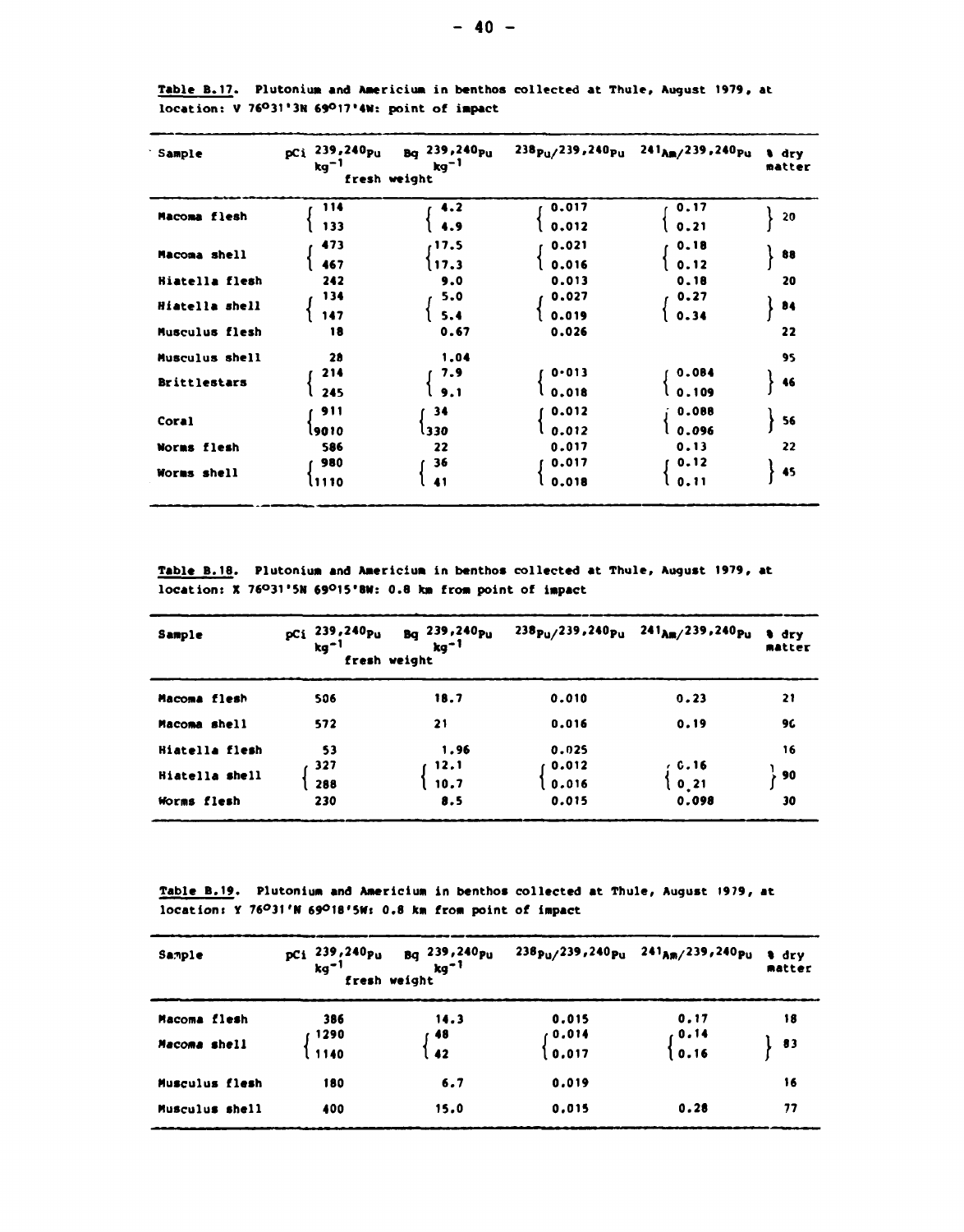| Posit im          | Unit                                     |                              | Species and plant part |                            |                |         |  |
|-------------------|------------------------------------------|------------------------------|------------------------|----------------------------|----------------|---------|--|
|                   |                                          | <b>Fuents</b><br>total plant | laninaria<br>leaves    | <b>Laminaria</b><br>stems. | Green<br>جدواه | Agarum. |  |
| 76043*% 73000°W   | pCi 239,240Pu ku-1 dry                   | 14.6, 16.7                   | 3.0                    | 3.4                        |                |         |  |
| tidal zone        | (Bg kg <sup>-1</sup> )                   | (0.54) (0.62)                | (0.11)                 | (0.13)                     |                |         |  |
| 98 km             | 238pu/239,240pu                          | 0.051*                       |                        |                            |                |         |  |
|                   | 241am/239,240pm                          | 0.041                        |                        |                            |                |         |  |
| 76043'N 73000'N   | mCi 239,240pu ku-1 dry                   |                              | 4.0, 11.3°             | $4.9, 5.3^{\circ}$         |                |         |  |
| <b>U</b> m depth  | $(10a \text{ kg}^{-1})$                  |                              | (0.25) (0.42)          | (0.18) (0.20)              |                |         |  |
| 98 ka             | 238 pu/239, 240 pu                       |                              | $0.040$ <sup>*</sup>   |                            |                |         |  |
|                   | 241am/239,240pu                          |                              | 0.008°                 | 0.13                       |                |         |  |
| 76º34'N 68º50'N   | pCi 239,240pu ku <sup>-7</sup> dry       | 7.7.7.1                      |                        |                            | $16.1*$        |         |  |
| tidel zone        | $(8a \text{ kg}^{-1})$                   | $(0.29)$ $(0.20)$            |                        |                            | (0.60)         |         |  |
| 13 km             | 230 <sub>Pu</sub> /239,240 <sub>Pu</sub> |                              |                        |                            |                |         |  |
|                   | 241 <sub>Am/</sub> 239,240 <sub>Pu</sub> |                              |                        |                            |                |         |  |
| 76045'N 69055'W   | pCi 239,240pu ku <sup>-1</sup> dry       | 7.6                          | 5.7                    | $6.5 -$                    |                | 4.1     |  |
| tidal zone        | $(8q \text{ kg}^{-1})$                   | (0.29)                       | (0.21)                 | (0.24)                     |                | (0.10)  |  |
| $30$ km           | 238pg/239,240pg                          |                              |                        |                            |                |         |  |
|                   | 241 <sub>Am/</sub> 239,240 <sub>Pu</sub> |                              |                        |                            |                |         |  |
| 76027'N 69021'5W  | pCi 239,240pg kg <sup>-1</sup> dry       |                              |                        | 3.24                       |                |         |  |
| 5 m depth         | $(Ba-1)$                                 |                              |                        | (0.12)                     |                |         |  |
| 8.2 <sub>ka</sub> | $238pu$ /239,240p <sub>u</sub>           |                              |                        |                            |                |         |  |
|                   | 241 <sub>Am/</sub> 239,240 <sub>Pu</sub> |                              |                        |                            |                |         |  |
| 76027'N 69021'5M  | pCi 239,240pu kg <sup>-1</sup> dry       |                              | 1.64                   | 2.00                       |                |         |  |
| tidal zone        | $(8a \text{ kg}^{-1})$                   |                              | (0.061)                | (0.074)                    |                |         |  |
| <b>8.2 km</b>     | 238pu/239,240pu                          |                              |                        |                            |                |         |  |
|                   | $241km$ /239, 240 <sub>Pu</sub>          |                              |                        |                            |                |         |  |

Table B.20. Plutonion and Americion in alsae collected at Thule, August 1979.

\*Collected in Power Marhour at Thule Air Base.

.<br>2006 - De Britannia a che a canda a casa a viva e viva a constante del provinci

| <b>Sample</b>                    |       | pCi 239,240 <sub>Pu</sub><br>$kg-1$<br>fresh weight | $_{pq}$ 239,240 $_{p}$<br>$kg-1$ | 238pu/239,240pu | 241 239,240<br>An/<br>Pu. | a dry<br>matter |
|----------------------------------|-------|-----------------------------------------------------|----------------------------------|-----------------|---------------------------|-----------------|
| Sea scorpion<br>76033'N 69035'N  | meat  | 0.043                                               | 0.0016                           |                 | 0.13                      |                 |
|                                  | roe   | 0.0.L.                                              |                                  |                 |                           |                 |
|                                  | liver | B.D.L.                                              |                                  |                 |                           |                 |
|                                  | bone  | 0.41                                                | 0.015                            |                 |                           |                 |
| See scorpion<br>76033'N 60050'W  | meat  | B.D.L.                                              |                                  |                 |                           |                 |
|                                  | bone  | $\blacksquare$ . $\blacksquare$ .                   |                                  |                 |                           |                 |
| Sea scorpion<br>76027'N 69021'SW | total | 0.14                                                | 0.005                            |                 |                           | 22              |
| Polar cod R                      | total | 1,74                                                | 0.065                            |                 |                           | 20              |

Table B.21. Plutonium and Americium in marine fish collected at Thule, August 1979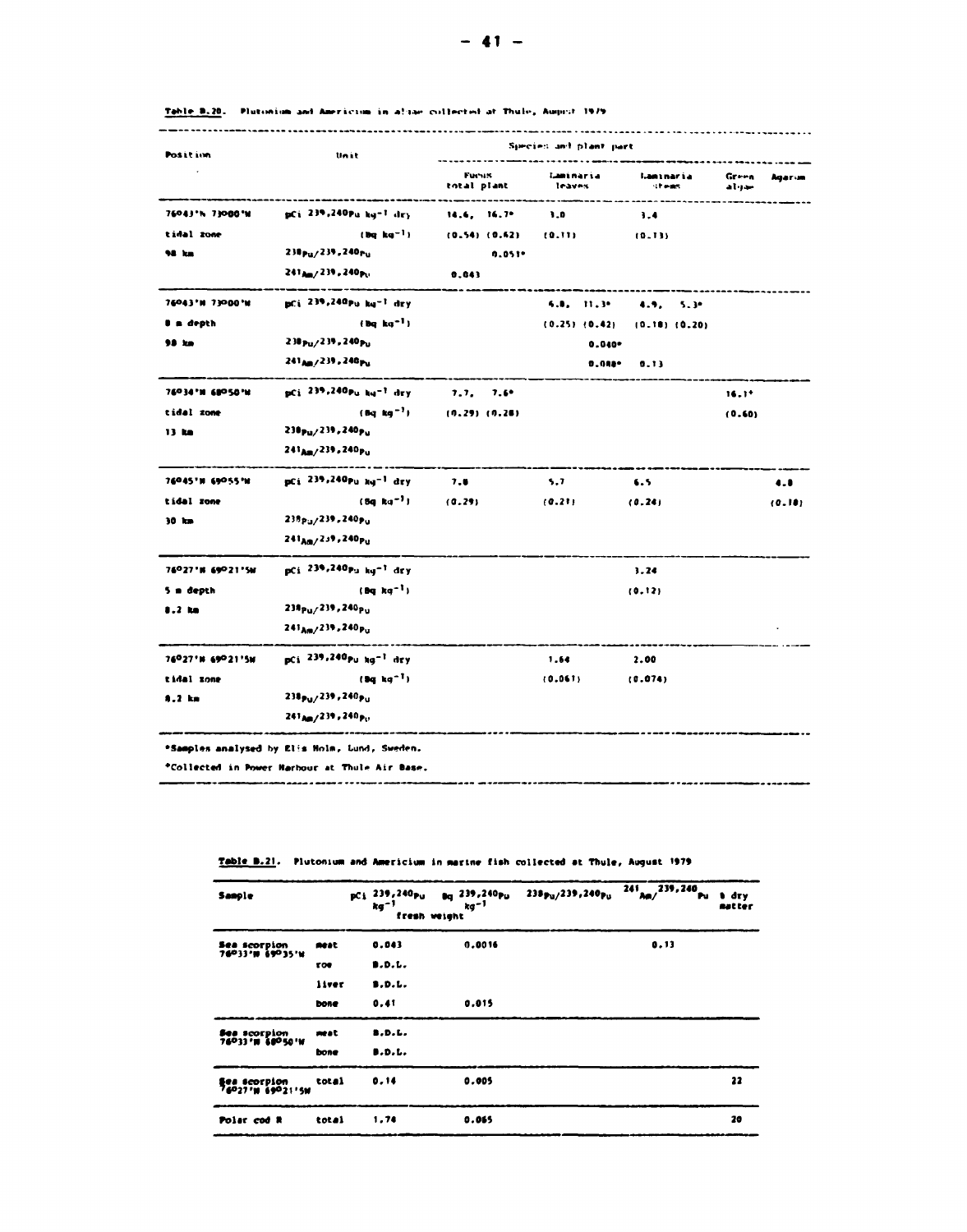| <b>Sample</b>               |      | pCi 239,240pu<br>kg" <sup>1</sup><br>fresh weight | Ba 239,240 <sub>Pu</sub><br>kg <sup>-1</sup> | 230 pu/239,240 pu | 241 239,240<br>Am/<br>h. | a dry<br>matter |
|-----------------------------|------|---------------------------------------------------|----------------------------------------------|-------------------|--------------------------|-----------------|
| Guillemot 2 birds: meat     |      | 0.092                                             | 0.0034                                       |                   |                          |                 |
| Maniussak<br>*2 birds: bone |      | <b>B.D.L.</b>                                     |                                              |                   |                          |                 |
| 5 birds: liver              |      | 1.5                                               | 0.054                                        |                   |                          |                 |
| 3 birds: meat               |      | 9.0.1.                                            |                                              |                   |                          |                 |
| *3 birds: bone              |      | B.D.L.                                            |                                              |                   |                          |                 |
| <b>Eider</b>                | anat | B.D.L.                                            |                                              |                   |                          | 25              |
| Maniussak                   | b ne | B.D.L.                                            |                                              |                   |                          | 65              |
| 2 birds: bone               |      | 1.5                                               | 0.057                                        |                   | 0.24                     |                 |
| 5 birds: liver              |      | 0.065                                             | 0.0024                                       |                   |                          | 29              |
| *Guillemot bone combined    |      | 0.0.1.                                            |                                              |                   |                          |                 |

 $\sim 10^{11}$  km  $^{-1}$ 

Table B.22. Plutonium and Americium in marine birds collected at Thule, August 1979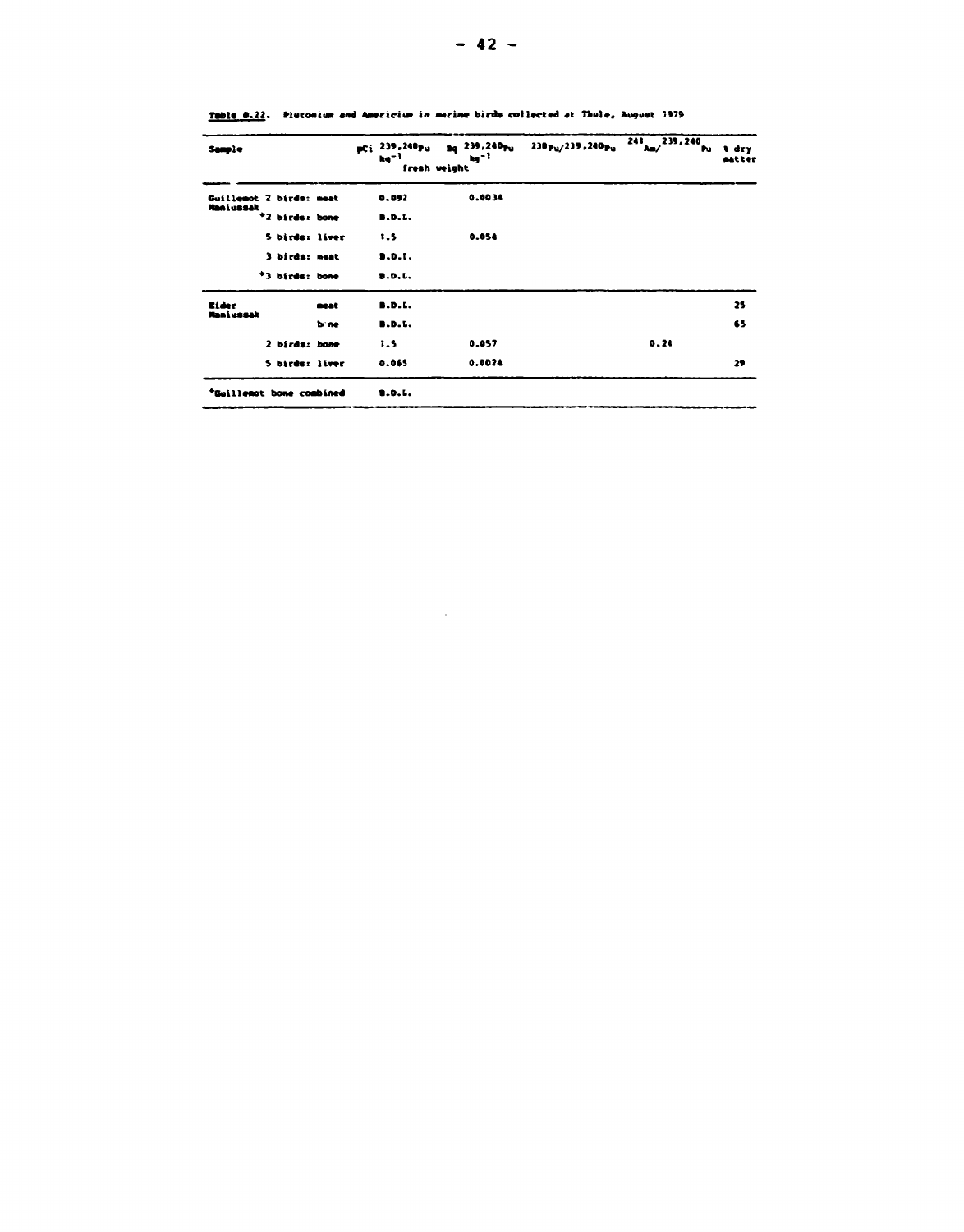| <b>Sample</b>                                                   |                    | pci 239,240 <sub>Pu</sub><br>ka <sup>-1</sup><br>fresh weight | ka <sup>– 1</sup> | 241<br>239.240<br>Ba 239,240pu 238pu/239,240pu<br>An/<br>Pv. | 1 dry<br>matter |
|-----------------------------------------------------------------|--------------------|---------------------------------------------------------------|-------------------|--------------------------------------------------------------|-----------------|
| Seal $1 = (4/3 - 80)$                                           | meat               | B.D.L.                                                        |                   |                                                              |                 |
| (North of Saunders<br>1s1.                                      | liver              | 0.075                                                         | 0.0028            | B.D.L.                                                       | 52              |
|                                                                 | kidney             | <b>B.D.L.</b>                                                 |                   |                                                              |                 |
|                                                                 | bone*              | <b>B.D.L.</b>                                                 |                   |                                                              | 57              |
| Seal $2 = (1/3 - 80)$                                           | meat               | <b>B.D.L.</b>                                                 |                   |                                                              | 42              |
| (North of Saunders<br>$I1$ .)                                   | liver <sup>x</sup> | B.D.L.                                                        |                   |                                                              | 43              |
|                                                                 | bone*              | <b>B.D.L.</b>                                                 |                   |                                                              | 70              |
| Seal $3 = (5/4-80)$<br>(South of Saunders                       | meat               | <b>B.D.L.</b>                                                 |                   |                                                              | 37              |
| 1:1.                                                            | liver <sup>x</sup> | B.D.L.                                                        |                   |                                                              | 39              |
|                                                                 | bone <sup>+</sup>  | <b>B.D.L.</b>                                                 |                   |                                                              | 70              |
| Seal $4 \times (5/4 - 60)$<br>(South of Saunders                | neat.              | <b>B.D.L.</b>                                                 |                   |                                                              | 42              |
| 1.1.                                                            | bone*              | <b>B.D.L.</b>                                                 |                   |                                                              | 65              |
| Whalros ! ** (5/4-80) meat*<br>(West of Saunders                |                    | B.D.L.                                                        |                   |                                                              | 29              |
| 1s1.                                                            | liver <sup>5</sup> | 0.028                                                         | 0.0010            |                                                              | 35              |
|                                                                 | bone <sup>9</sup>  | <b>B.D.L.</b>                                                 |                   |                                                              | 41              |
| Whalros $2 \times x \in \{10/4-00\}$ meat*<br>(West of Saunders |                    | <b>B.D.L.</b>                                                 |                   |                                                              | 33              |
| Ial.                                                            | liver <sup>4</sup> | 0.1610.01                                                     | 0.0059            | 0.65                                                         | 31              |
|                                                                 | bone <sup>9</sup>  | <b>B.D.L.</b>                                                 |                   |                                                              | 49              |
| Whalros 3 ** (15/3-80)meat*<br>(West of Saunders                |                    | B.D.L.                                                        |                   |                                                              | 29              |
| 1s1.                                                            | liver <sup>4</sup> | 0.033                                                         | 0.0012            |                                                              | 31              |
|                                                                 | bone <sup>9</sup>  | B.D.L.                                                        |                   |                                                              | 67              |
| Whalros 4 == (10/4-80)meat*                                     |                    | <b>B.D.L.</b>                                                 |                   |                                                              | 32              |
| (West of Saunders<br>Isl.                                       | liver              | lost                                                          |                   |                                                              | 40              |
|                                                                 | bone?              | B.D.L.                                                        |                   |                                                              | 49              |

Table B.23. Plutonium and Americium in marine mammals shot at Thule in March-April 1980

**B.D.L.:** bone  $\leftarrow$  1 pCi  $kg^{-1}$  fresh weight

B.D.L.: meat <  $0.1$  pCi kg<sup>-1</sup> fresh weight.

| B.D.L.: meat < 0.1 pCi kg <sup>-1</sup> fresh weight. |                    |  |     |  |  |
|-------------------------------------------------------|--------------------|--|-----|--|--|
| Measurements of combined samples:                     |                    |  |     |  |  |
| $x$ Seal liver (2x,3x)                                | 0.0014             |  | 41  |  |  |
| *Seal bone $(1, 2, 1, 3, 4, 4)$                       | 0.0022             |  | -64 |  |  |
| *Walrus flesh (1x,2x,3x,4x)                           | 0.00013            |  | 30  |  |  |
| Seal meat $(1+, 2+, 3+, 4+)$                          | B.D.L.<br>(0.0001) |  |     |  |  |
| $4$ Walrus liver (1=,2=,3=)                           | 0.0043             |  | 32  |  |  |
| $9$ Walrus bone (1+,2+,3+,4+)                         | 0.0037             |  | 59  |  |  |

 $\sim 10$ 

 $\bar{r}$ 

 $\frac{1}{2}$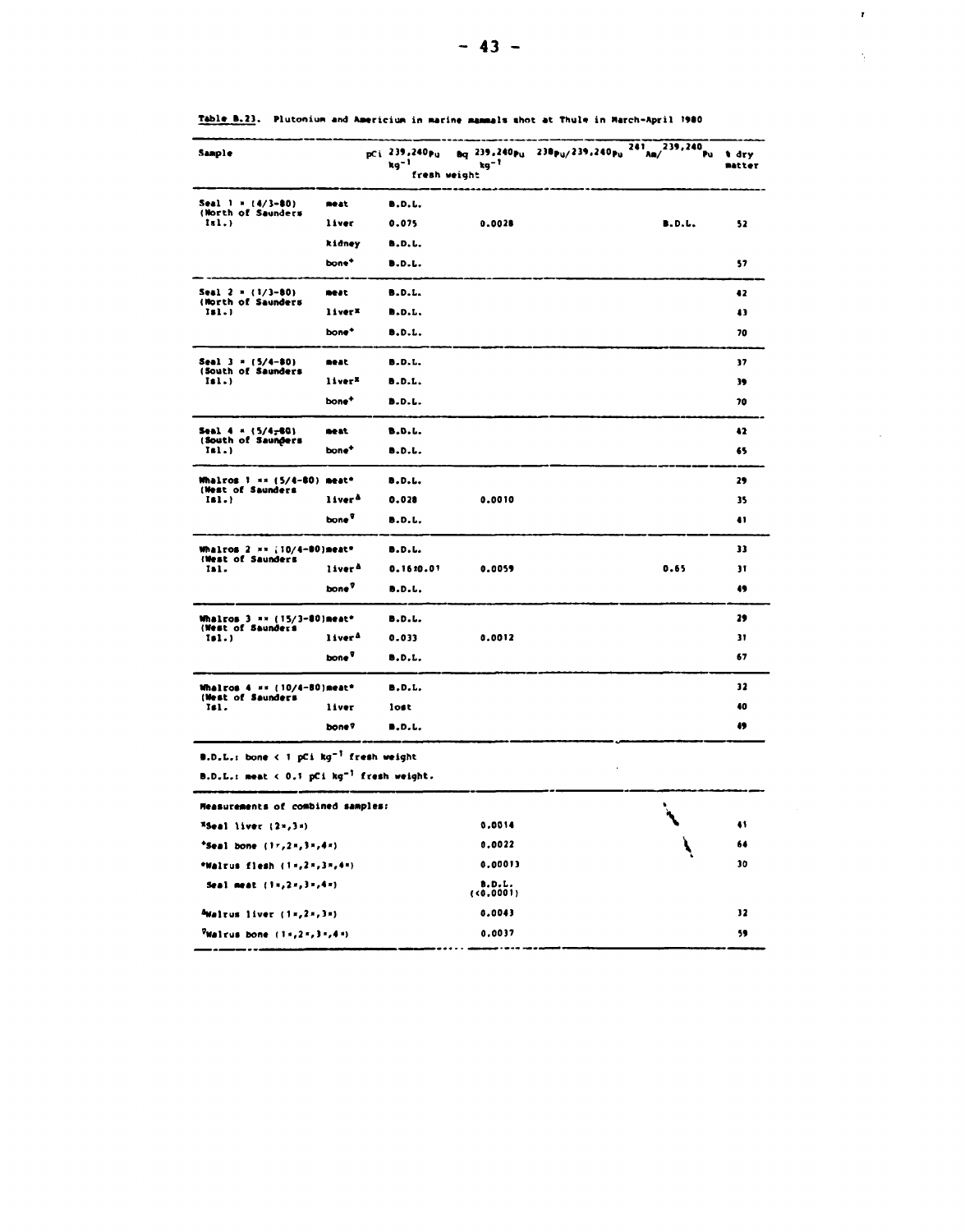| Sample                                                                                       | осі 239,240 р.<br>ka <sup>n ?</sup><br>fresh weight | $ka^{-1}$         | Ba 239,240 pu 230 pu/239,240 pu | 241 239, 240<br>$\lambda$ k $\lambda$<br>Pu. | <b>A</b> dry<br>matter |
|----------------------------------------------------------------------------------------------|-----------------------------------------------------|-------------------|---------------------------------|----------------------------------------------|------------------------|
| 100 1 stream water<br><b>Narssarssuk</b><br>76027°N 69021'5M                                 | $0.71.10-3$                                         | $0.026$ $10^{-3}$ | 0.067                           | 0.15                                         |                        |
| Cetraria nivalis<br>Carey Islands                                                            | 13.7                                                | 0.51              | 0.060                           | 0.41                                         | 31                     |
| 76043'N 73000'W                                                                              | 16.3                                                | 0.60              | 0.058                           |                                              | 31                     |
| Cetraria nivalis<br>Saunders Island                                                          | 530                                                 | 19.6              | 0.016                           | 0.12                                         | 28                     |
| 1.3 <sup>2</sup><br>$239.240p_{11}$ : 0.72 nCi m <sup>-2</sup> =<br>$26.7$ Bq $n-2$          | 590                                                 | 21.9              | 0.017                           | 0.11                                         | 28                     |
| Cetraria nivalis<br><b>Harssarssuk</b>                                                       | 760                                                 | 28.2              | 0.015                           | 0.091                                        | 39                     |
| 0.34 m <sup>2</sup><br>239,240 m <sub>3</sub> : 2.00 nCi m <sup>-2</sup> =<br>74 Bg $n^{-2}$ | 895                                                 | 33.2              | 0.010                           |                                              | 39                     |
| Samifraga oppositifolia<br>Saunders Island<br>south I                                        | 57                                                  | 2.11              | 0.020                           |                                              | 49                     |
| Dryas octopetala<br>Saunders laland<br>south II                                              | 200                                                 | 7.7               | 0.023                           |                                              | 64                     |

#### Table B.24. Plutonium and Americium in terrestrial samples collected at Thule, August 1979

**Contract Contract**